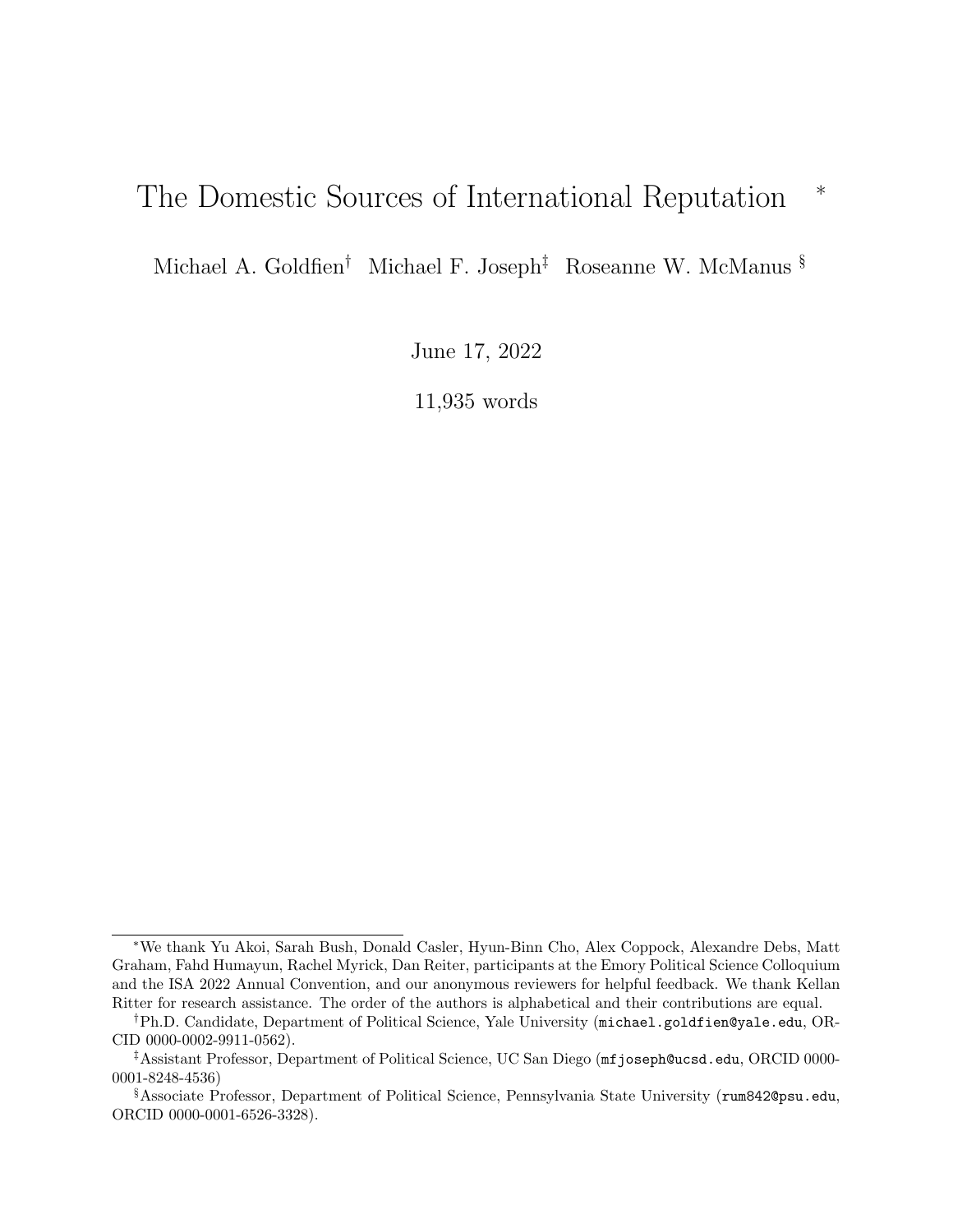#### Abstract

Existing research finds that leaders develop international reputations based on their past behavior on the international stage. We argue that leaders' domestic choices can also influence their international reputations, perhaps as much as their past foreign policy decisions. Using formal theory and intuitive argumentation, we develop an overarching framework to predict how much any domestic choice will impact a leader's international reputation. We theorize that certain domestic choices can inform expectations about future international crisis behavior based on the extent to which (1) the costs at stake are similar to an international crisis and (2) the domestic issue is salient relative to foreign policy. We use conjoint experiments and other evidence to show that many domestic choices have significant international reputational effects. There is some evidence that the reputational effect of certain domestic choices may equal that of fighting in a previous international crisis.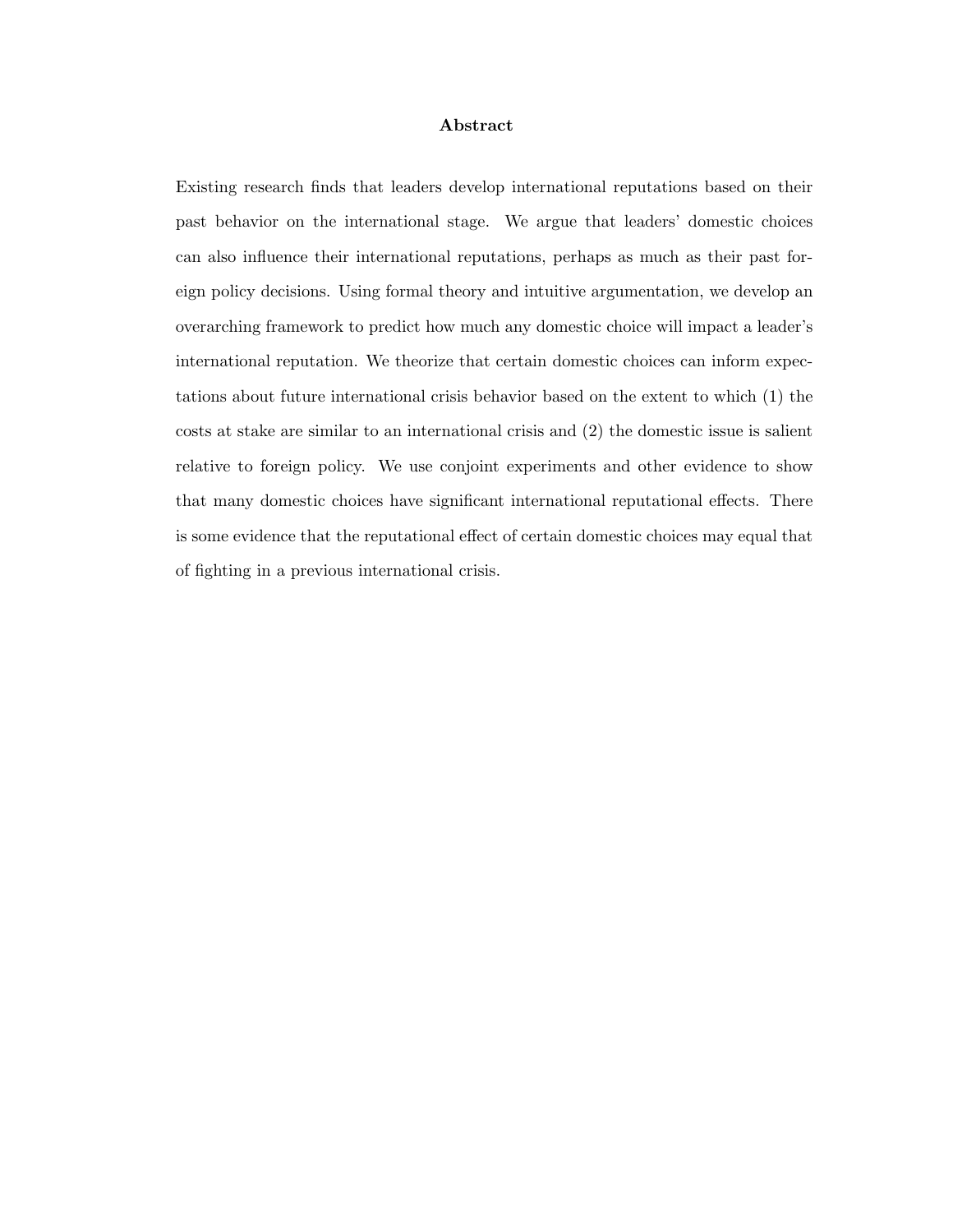In August 1981, US President Ronald Reagan fired 11,345 air traffic controllers who went on strike. This decision was costly for Reagan because the US public was sympathetic to the controllers and inconvenienced by reduced flight volume [\(Craig](#page-48-0) [2020\)](#page-48-0). Though the labor dispute had nothing to do with foreign policy, several observers argued that the president's choice improved his international reputation for resolve. National Security Advisor Richard Allen called it "Reagan's first foreign policy decision," while newspaper columnist William Safire said Reagan's choice would give the president a "reputation for strength" that would deter Soviet aggression [\(McCartin](#page-50-0) [2011,](#page-50-0) 329). An aide to Democratic House Speaker Tip O'Neill reported that Soviet officials O'Neill met in Moscow were impressed with Reagan's action [\(Morris](#page-51-0) [1999,](#page-51-0) 448, 792-793).

The possibility that leaders can gain an international reputation for resolve based on their domestic choices has gone almost entirely unacknowledged in the international reputation literature. Scholars increasingly agree that international reputations exist [\(Crescenzi](#page-48-1) [2018;](#page-48-1) [Kertzer, Renshon and Yarhi-Milo](#page-50-1) [N.d.;](#page-50-1) [Sartori](#page-51-1) [2005;](#page-51-1) [Weisiger and Yarhi-Milo](#page-52-0) [2015\)](#page-52-0) and that they adhere to both states and leaders [\(Lupton](#page-50-2) [2020;](#page-50-2) [Renshon, Dafoe and Huth](#page-51-2) [2018;](#page-51-2) [Wolford](#page-52-1) [2007;](#page-52-1) [Wu and Wolford](#page-52-2) [2018\)](#page-52-2).<sup>[1](#page-0-0)</sup> Yet this research only considers how past foreign policy behavior, usually in the context of international crises, influences foreign observers' expectations about future resolve. We show that past international behavior, while important, is not the sole determinant of a leader's international reputation.<sup>[2](#page-0-0)</sup>

We argue that a leader can cultivate a reputation for international resolve through domestic choices that have nothing to do with foreign policy. We identify specific examples of informative choices, such as how a leader responds to protests or whether a leader compromises during domestic policy negotiations. More importantly, we develop an overarching

<sup>1</sup>See [Jervis, Yarhi-Milo and Casler](#page-49-0) [\(2021\)](#page-49-0) for a summary of recent work. This summary mentions Reagan's union showdown (186), but does not discuss how it challenges the focus of the literature.

 $2$ This paper is about reputations for *resolve*, defined in detail below. For brevity, we sometimes omit the word "resolve," but all references to "international reputation" or "reputational effects" refer to a reputation for resolve.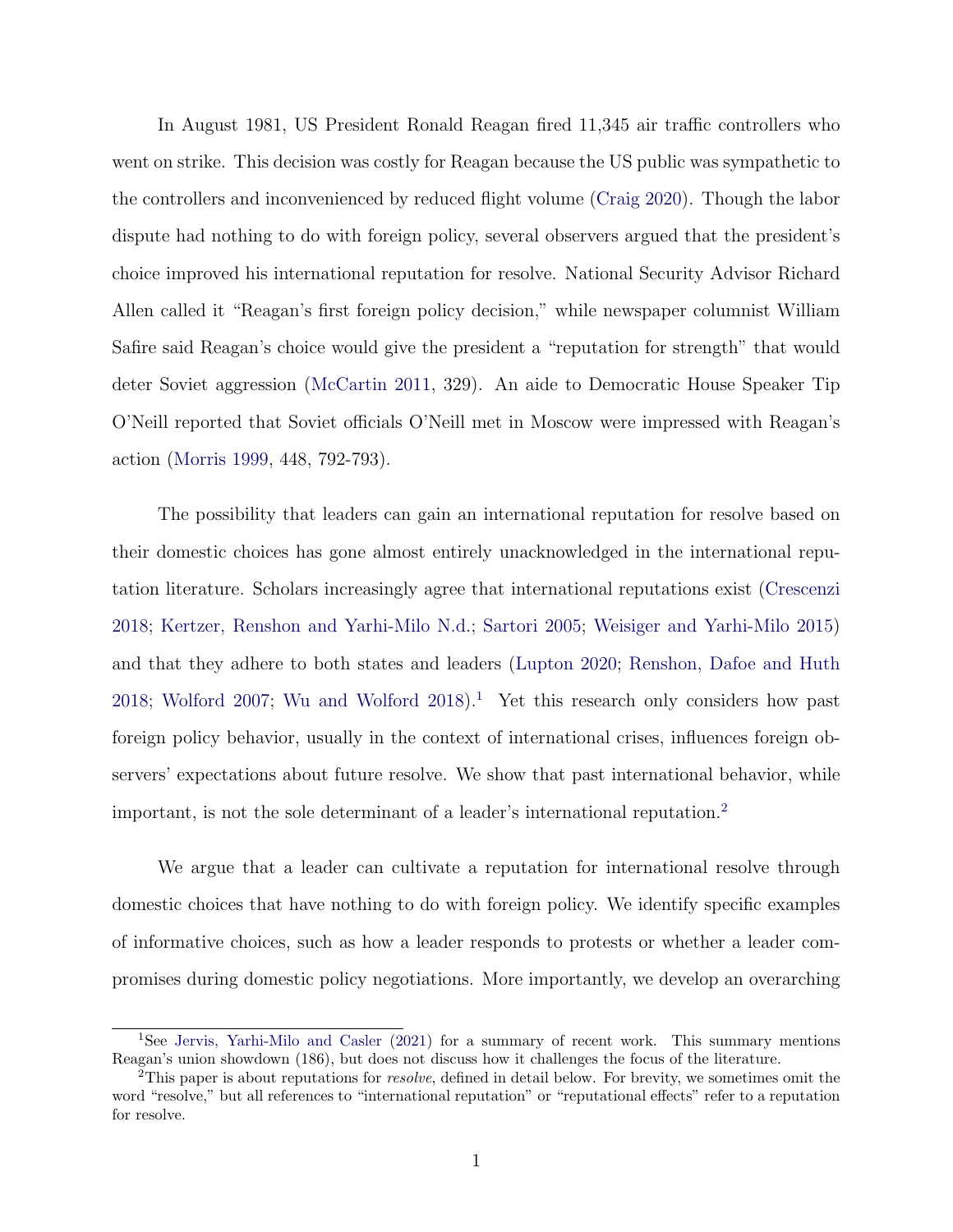framework that explains the conditions under which any domestic choice can affect a leader's international reputation. We theorize that leaders often face domestic choices pitting a more costly but potentially higher reward option against a safer alternative. In these contexts, the influence of the choice on the leader's international reputation depends on two factors: (1) cost similarity, the extent to which the costs associated with the domestic choice are similar to the costs of war; and (2) salience, the extent to which the leader cares about the domestic choice's payoffs relative to foreign policy.

We introduce these two dimensions into a classic formal model of repeated crises. The model illuminates that domestic choices with sufficiently high cost similarity and salience can have an equal or even greater effect on international reputations for resolve than the choice to fight in a past international crisis. This is possible because the high salience of some domestic choices can overpower the incentives to misrepresent that typically confound learning in repeated crisis models. For example, a leader facing an Arab Spring-like protest is too focused on remaining in power to give serious consideration to the strategic implications of his actions for future international crises. This enables the leader's behavior to reveal more information about his true disposition to foreign audiences. Our model predicts that domestic choices with moderate cost similarity and salience can also generate reputational effects, albeit on a smaller scale. However, some domestic choices are too low in cost similarity or salience to have any reputational impact.

We provide causal evidence that certain domestic choices can influence expectations about international resolve using a conjoint experiment. In it, we randomly varied descriptions of a leader's past international and domestic choices while in office. We then asked respondents how likely the leader was to stand firm in a future international crisis. Our results confirm our two main predictions: several domestic choices impact international reputation, and choices with higher cost similarity and salience have a larger impact than choices that score lower on these two dimensions. We find that a leader's choice to violently sup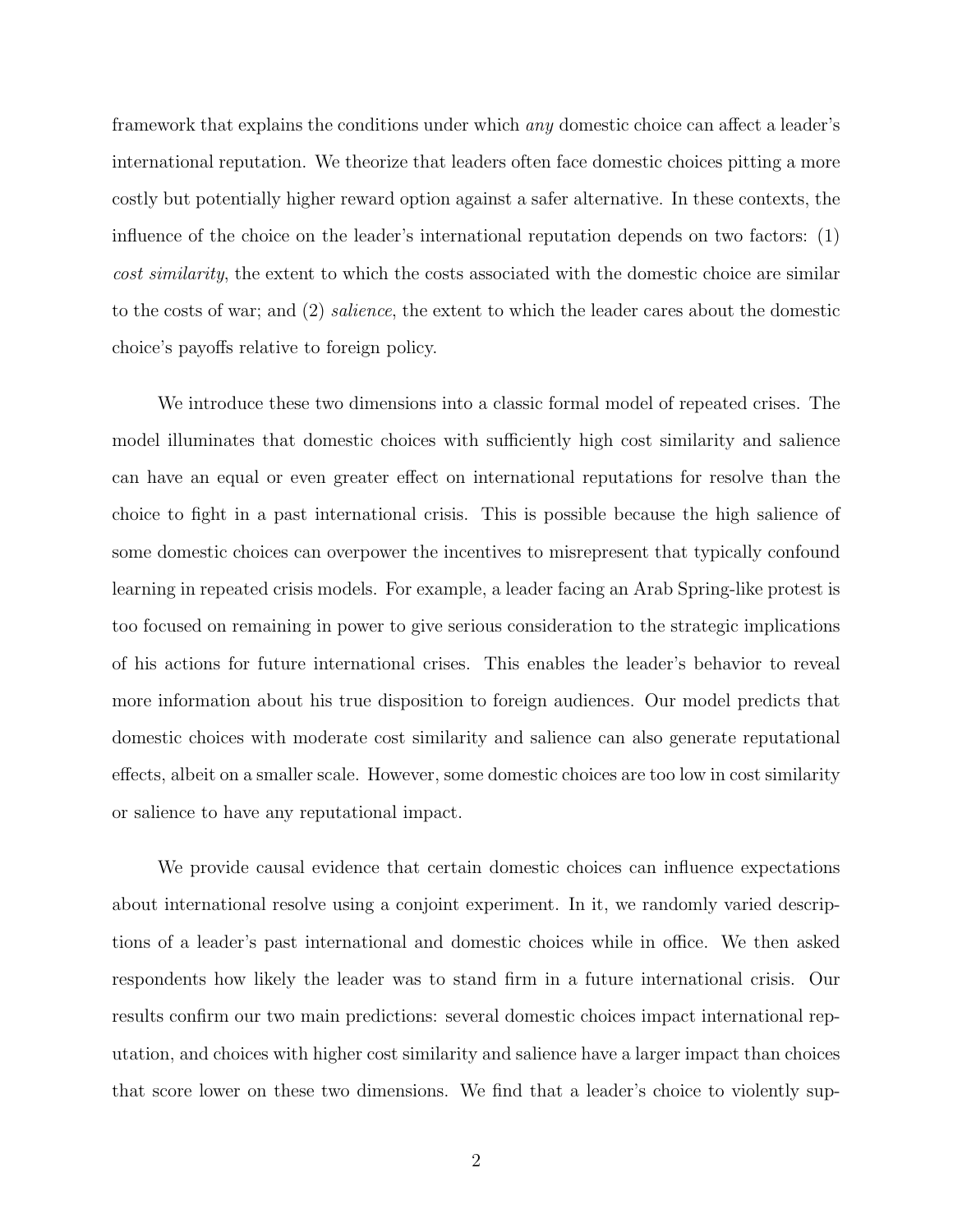press domestic protests affects her international reputation as much as fighting in a previous international crisis. We find that a leader's choice to stage a coup and bargain hard over healthcare reform also impacts her international reputation for resolve. Finally, we find that the cumulative reputational impact of these three domestic choices is greater than the impact of fighting in a past international crisis.

We find support for our causal mechanism using a post-survey questionnaire. We use a supplementary experiment to increase our confidence that our main experiment is robust to alternative design choices. Consistent with our main experiment, the supplementary experiment strongly supports our two main predictions, although it does not show that any single domestic choice is equally as informative as an international crisis.<sup>[3](#page-0-0)</sup> The supplementary study also provides additional support for our focus on cost similarity and salience. Finally, we illustrate our theory using five historical anecdotes.

Our study greatly expands the domain of international reputation research by connecting reputation building to domestic politics. The existing literature's focus on international behavior as the sole method of reputation building is an untested assumption [\(Crescenzi](#page-48-1) [2018;](#page-48-1) [Kertzer, Renshon and Yarhi-Milo](#page-50-1) [N.d.;](#page-50-1) [Lupton](#page-50-2) [2020;](#page-50-2) [Renshon, Dafoe and Huth](#page-51-2) [2018;](#page-51-2) [Sartori](#page-51-1) [2005;](#page-51-1) [Weisiger and Yarhi-Milo](#page-52-0) [2015\)](#page-52-0). We show this assumption is not valid. This is important because leaders spend the vast majority of their time on domestic issues.[4](#page-0-0) Thus, a lot of reputation building may have gone unnoticed. We lay the groundwork for further expansion of the international reputation literature by providing a framework for understanding the extent to which any domestic choice can affect a leader's international reputation.

On the flip side, comparativists study many domestic choices largely in isolation from

<sup>&</sup>lt;sup>3</sup>In the supplementary experiment, we find that the effect of protest repression is distinguishable from a past international crisis at 95% confidence, but still large and significant with 99.99% confidence. Further, the cumulative effect of domestic choices is larger than past crisis behavior.

<sup>4</sup>[Lindsey and Hobbs](#page-50-3) [\(2015\)](#page-50-3) show that US presidents spend only about one quarter of their time on foreign policy.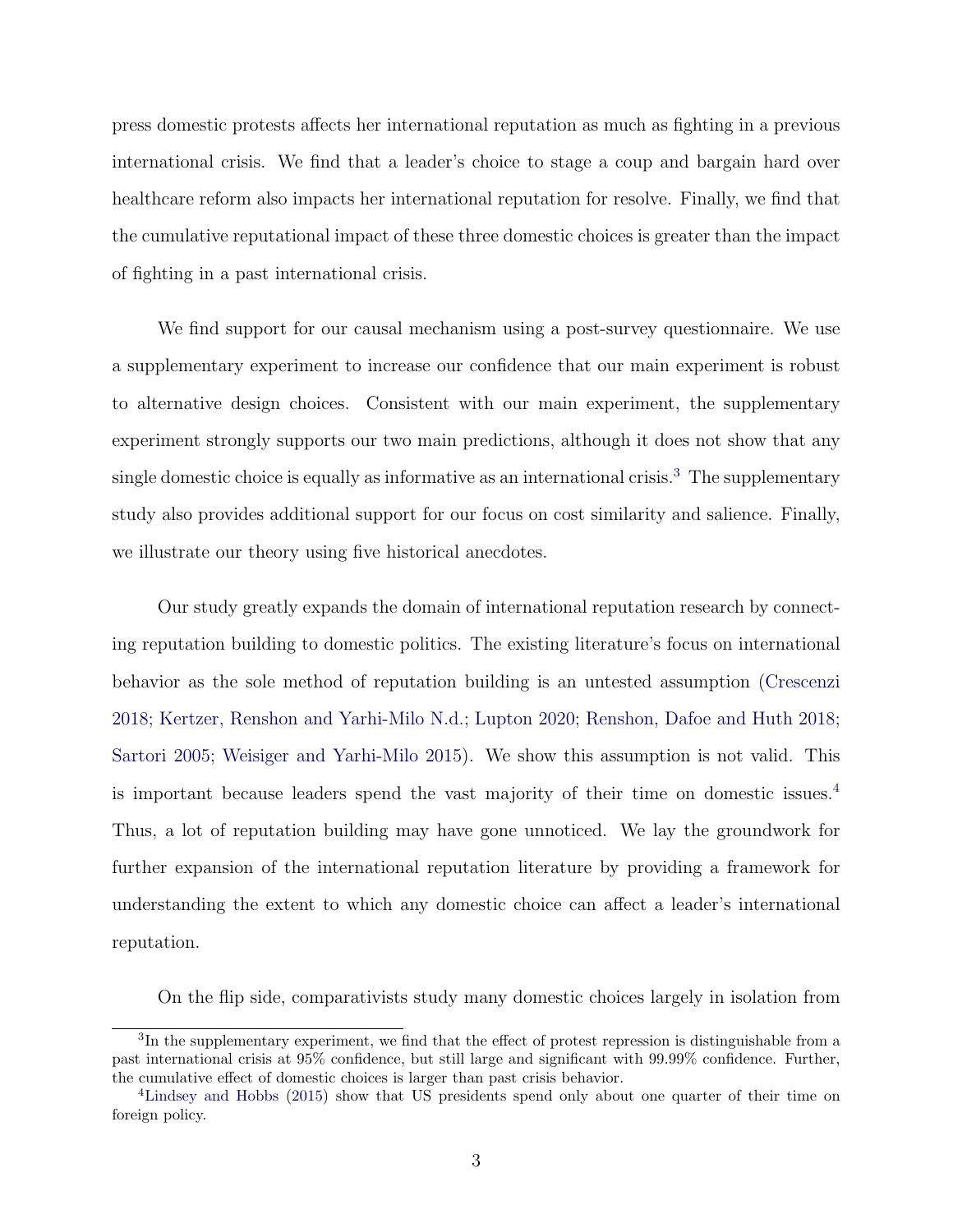international factors. Our research suggests these may have unrecognized international implications. In addition to demonstrating the reputational effect of repression [\(Pierskalla](#page-51-3) [2009\)](#page-51-3), coups [\(Bell and Sudduth](#page-47-0) [2017;](#page-47-0) [Powell](#page-51-4) [2012\)](#page-51-4), and domestic policy negotiations [\(Canes-Wrone](#page-47-1) [and de Marchi](#page-47-1) [2002\)](#page-47-1) in our experiment, we use post-experiment questions (see Appendix) to probe the international reputational effects of anti-immigration restrictions [\(Miller and](#page-50-4) [Peters](#page-50-4) [2020\)](#page-50-4), discrimination against minorities [\(Blaydes and Linzer](#page-47-2) [2012\)](#page-47-2), the nationaliza-tion of private industry [\(Haber and Menaldo](#page-48-2) [2011\)](#page-48-2), and purges [\(Magaloni](#page-50-5)  $2008$ ).<sup>[5](#page-0-0)</sup> We find preliminary evidence that all of these domestic choices could have international reputational consequences. Thus, we establish new connections between comparative politics and international relations research.

We also contribute to the literature on the domestic sources of international conflict. Whereas others show that domestic factors constrain leaders or shape their incentives in crises (e.g., [Fearon](#page-48-3) [1994;](#page-48-3) [Putnam](#page-51-5) [1988;](#page-51-5) [Schultz](#page-51-6) [1999\)](#page-51-6), our findings suggest that domestic choices made long before a crisis erupts also impact crisis outcomes. Additionally, we contribute to the literature on leaders in conflict (e.g., [Colgan](#page-48-4) [2013;](#page-48-4) [Dafoe and Caughey](#page-48-5) [2016;](#page-48-5) [Debs and](#page-48-6) [Goemans](#page-48-6) [2010;](#page-48-6) [Fuhrmann](#page-48-7) [2020;](#page-48-7) [Horowitz, Stam and Ellis](#page-49-1) [2015\)](#page-49-1). Our findings suggest that resolve is viewed at least partially as a leader-level characteristic that persists across domestic and international situations, making individual leaders crucial to analyzing reputations.

Finally, our research has important policy implications. Our findings suggest that leaders trying to enhance their reputations must be mindful of their choices in both the domestic and international spheres. By taking tough positions against domestic opponents, as Reagan did, leaders can enhance their reputations for resolve. Taken to an extreme, this policy implication could have grim consequences for human rights. On the other hand, a more optimistic implication of our research is that states need not necessarily fight international wars to cultivate reputations for resolve. Rather, they have domestic opportunities to show

 $5A$  handful of studies connect such events to international economic and institutional outcomes (e.g., [Bermeo and Leblang](#page-47-3) [2015\)](#page-47-3), but they do not relate them to international reputation and conflict.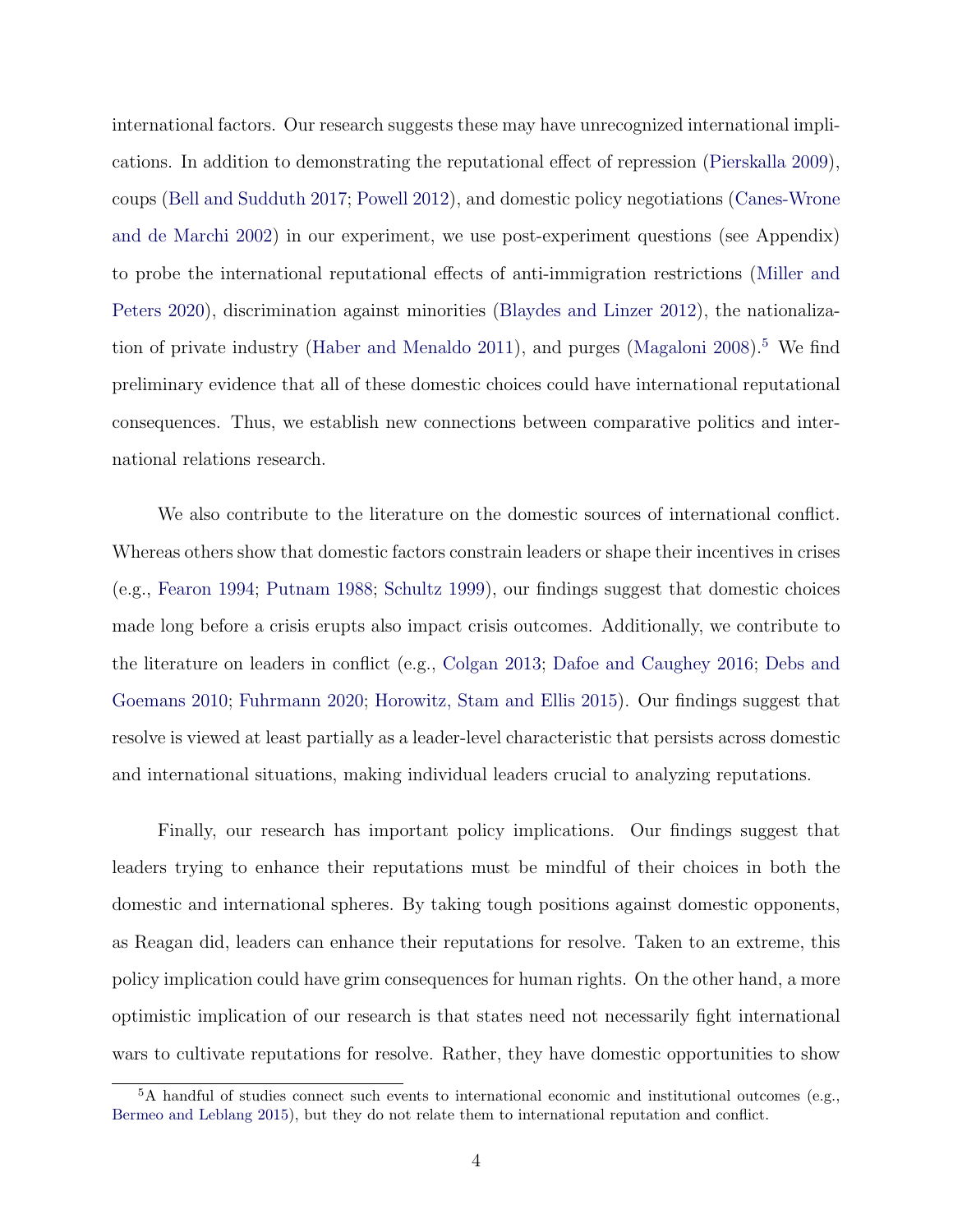resolve that may be less deadly.

We begin by reviewing the literature on international reputations for resolve. We then lay out our theoretical argument about how domestic choices affect international reputations. Next, we present our main experiment. Finally, we provide additional evidence that increases our confidence in our main claims.

# The Determinants of International Reputations for Resolve

Reputation refers to "beliefs about an actor's persistent characteristics or tendencies based on that actor's past behavior" [\(Jervis, Yarhi-Milo and Casler](#page-49-0) [2021\)](#page-49-0). We are interested in how domestic choices affect international reputations for resolve. Resolve generally means willingness to take some action despite costs [\(Kertzer](#page-49-2) [2016,](#page-49-2) 8). In keeping with the international security literature, we define resolve more specifically as willingness to use military force. [Schelling](#page-51-7) [\(1966\)](#page-51-7) was among the first to write about reputations for resolve. He argued that commitments are interdependent, meaning that backing down in one crisis raises doubt about resolve on all future issues. A variety of recent studies have confirmed that past choices affect the international reputations of states and leaders [\(Jervis, Yarhi-Milo](#page-49-0) [and Casler](#page-49-0) [2021\)](#page-49-0).<sup>[6](#page-0-0)</sup> Virtually all of these studies have focused on how leaders cultivate reputations through foreign policy choices. Most focus on how standing firm in a prior crisis creates a reputation for resolve in future crises [\(Harvey and Mitton](#page-49-3) [2016;](#page-49-3) [Huth](#page-49-4) [1988;](#page-49-4) [Kertzer,](#page-50-1) [Renshon and Yarhi-Milo](#page-50-1) [N.d.;](#page-50-1) [Lupton](#page-50-2) [2020;](#page-50-2) [Renshon, Dafoe and Huth](#page-51-2) [2018;](#page-51-2) [Sartori](#page-51-1) [2005;](#page-51-1) [Weisiger and Yarhi-Milo](#page-52-0) [2015\)](#page-52-0).<sup>[7](#page-0-0)</sup> Others have analyzed the reputational effect of keeping

 ${}^{6}$ For a contrasting view, see [Hopf](#page-49-5) [\(1994\)](#page-49-5), [Mercer](#page-50-6) [\(1996\)](#page-50-6), and [Press](#page-51-8) [\(2005\)](#page-51-8).

<sup>&</sup>lt;sup>7</sup>There is also a minority view that backing down in one crisis could *increase* expectations of standing firm in the next crisis because observers will reason that the state needs to restore its reputation [\(Jervis](#page-49-6) [1982,](#page-49-6) p. 12). This may be true occasionally, but the prevailing evidence and game theoretic logic suggest that this is not commonly the case.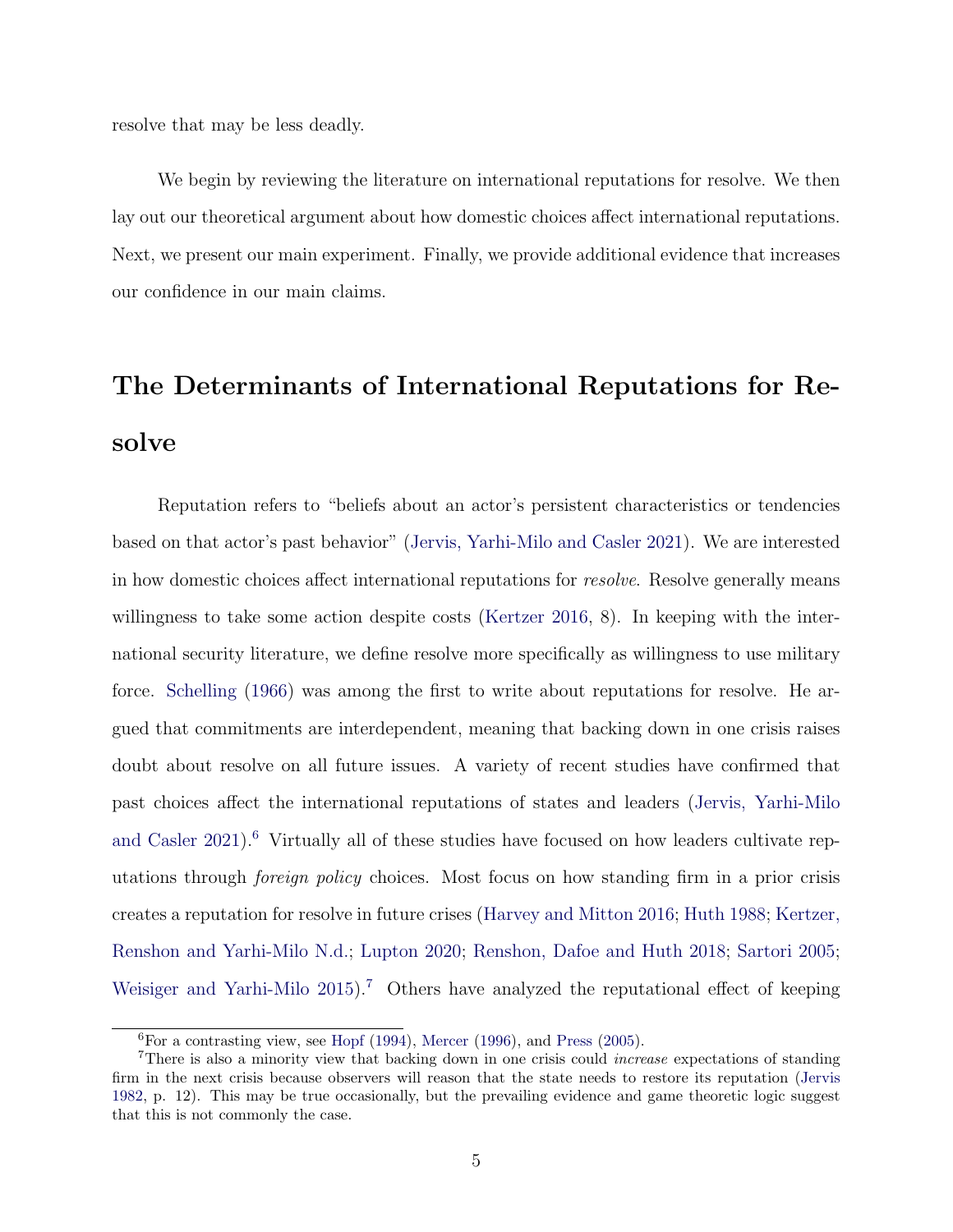alliance commitments [\(Crescenzi](#page-48-1) [2018;](#page-48-1) [Gibler](#page-48-8) [2008;](#page-48-8) [Mattes](#page-50-7) [2012;](#page-50-7) [Miller](#page-50-8) [2012;](#page-50-8) [Narang and](#page-51-9) [LeVeck](#page-51-9) [2019\)](#page-51-9).

The potential for leaders' domestic choices while in office to influence their international reputations for resolve has received little attention. Some find that reputations for resolve in domestic conflict exist in interactions with domestic separatists [\(Bormann and](#page-47-4) [Savun](#page-47-4) [2018;](#page-47-4) [Walter](#page-52-3) [2006\)](#page-52-3), but they do not consider whether these domestic reputations travel to the international level. [Wu, Licht and Wolford](#page-52-4) [\(2021\)](#page-52-4) analyze how domestic politics influence leaders' reputational incentives, but do not consider how domestic choices influence international reputations. [Kydd](#page-50-9) [\(1997\)](#page-50-9) discusses how domestic ideological moderation and treatment of minorities influences international perceptions, but he is concerned with perceptions of restraint. Similarly, normative democratic peace explanations (e.g., [Rus](#page-51-10)[sett](#page-51-10) [1993\)](#page-51-10) suggest that peaceful domestic dispute resolution leads to expectations of peaceful international behavior, but this is also more relevant to reassurance than resolve.

In order to understand the formation of reputations for resolve, it is necessary to consider the components of resolve itself. [Kertzer](#page-49-2) [\(2016\)](#page-49-2) proposes an interactionist theory of resolve that incorporates both situational factors (related to the costs and benefits in a particular situation) and dispositional factors (related to an individual's character). This view accords with game theoretic work that also models resolve as being both situational and dispositional [\(Debs](#page-48-9) [2021\)](#page-48-9). According to this perspective, individual behavior varies somewhat across situations due to different costs and benefits, and yet because an individual's disposition exerts a consistent influence on cost sensitivity, behavior also shows some consistency. [Kertzer](#page-49-2) [\(2016\)](#page-49-2) shows that four specific dispositional attributes influence individuals' willingness to fight: time horizons, risk tolerance, concern with honor, and willpower. Others have identified casualty tolerance, revenge, concern with perceptions, and madness as dispositional attributes that influence sensitivity to the costs of fighting [\(Brutger and Kertzer](#page-47-5) [2018;](#page-47-5) [Dafoe and Caughey](#page-48-5) [2016;](#page-48-5) [Kertzer and Brutger](#page-50-10) [2016;](#page-50-10) [Kreps and Maxey](#page-50-11) [2018;](#page-50-11) [McManus](#page-50-12)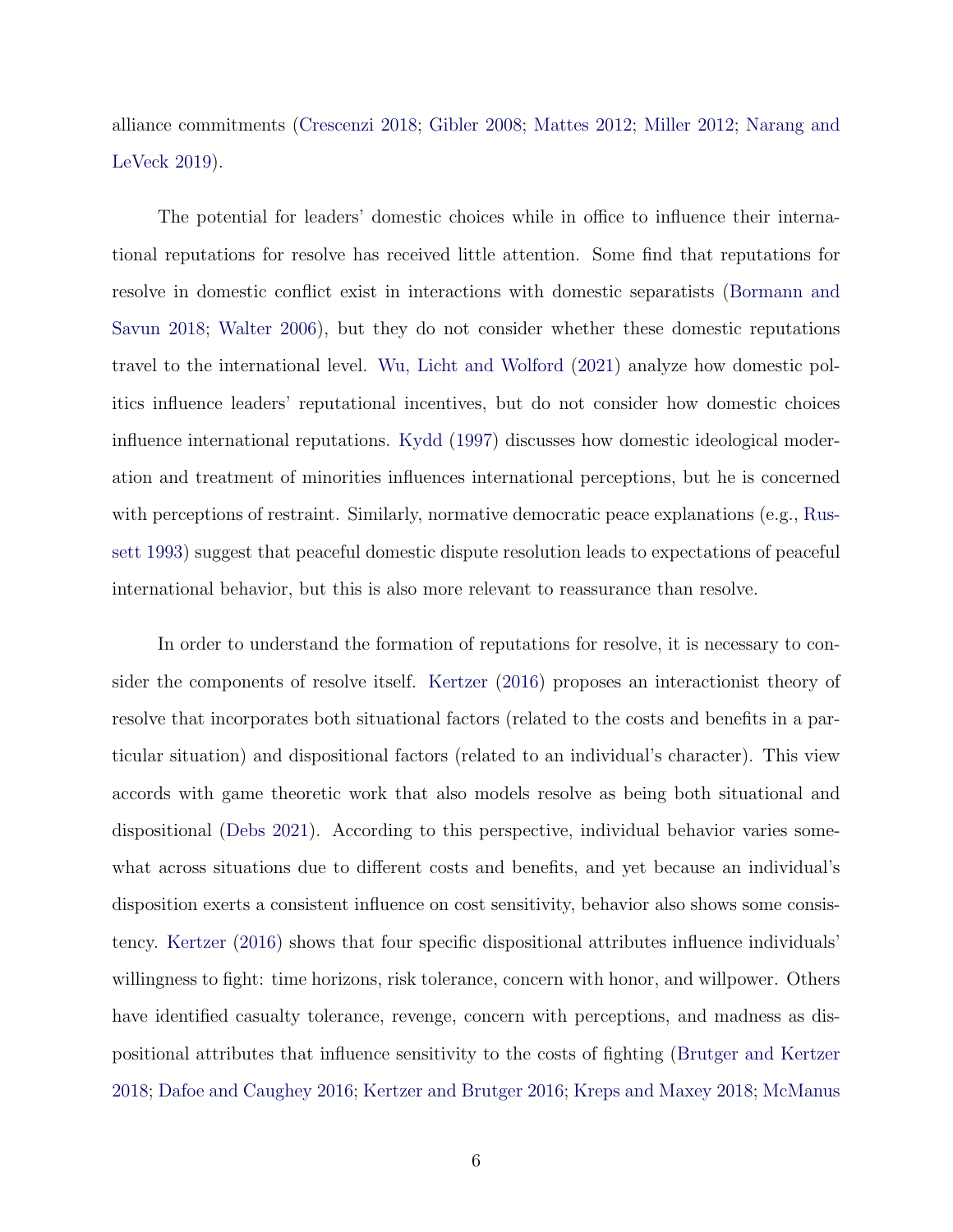[2019;](#page-50-12) [Stein](#page-51-11) [2019;](#page-51-11) [Yarhi-Milo](#page-52-5) [2018\)](#page-52-5).

Since dispositions influence behavior, witnessing behavior allows observers to make inferences about a leader's disposition. Thus, the argument that leaders can develop a reputation for resolve based on prior international crisis behavior is well-grounded in the theory that resolve stems, in part, from an individual's disposition. Meanwhile, the situational aspect of resolve implies that the similarity of situations is another source of inference. We take the implications of this conceptualization of resolve one step further, arguing that observers can learn about leaders' dispositions from domestic choices.

# Domestic Choices as a Source of International Reputation

We theorize that leaders often face domestic choices that resemble international crises in that a more costly, but potentially higher reward option (hereafter referred to as standing firm) is pitted against a safer alternative (i.e., backing down). Because leaders' dispositions influence their choices, these situations offer opportunities for foreign observers to learn about a leader's resolve. We theorize that the extent to which a domestic choice influences international beliefs about resolve (if at all) is determined by two attributes of the choice. The first is the *similarity* between the costs of standing firm domestically and the costs of fighting in an international crisis. The second is whether the domestic choice is sufficiently salient relative to foreign policy.

The first condition required for domestic choices to affect international reputations is that the costs of standing firm domestically must be sufficiently similar to the costs of standing firm (i.e., fighting) in an international crisis. Several scholars have previously noted the importance of similarity. [Jervis](#page-49-6) [\(1982,](#page-49-6) p. 10) notes the importance of not only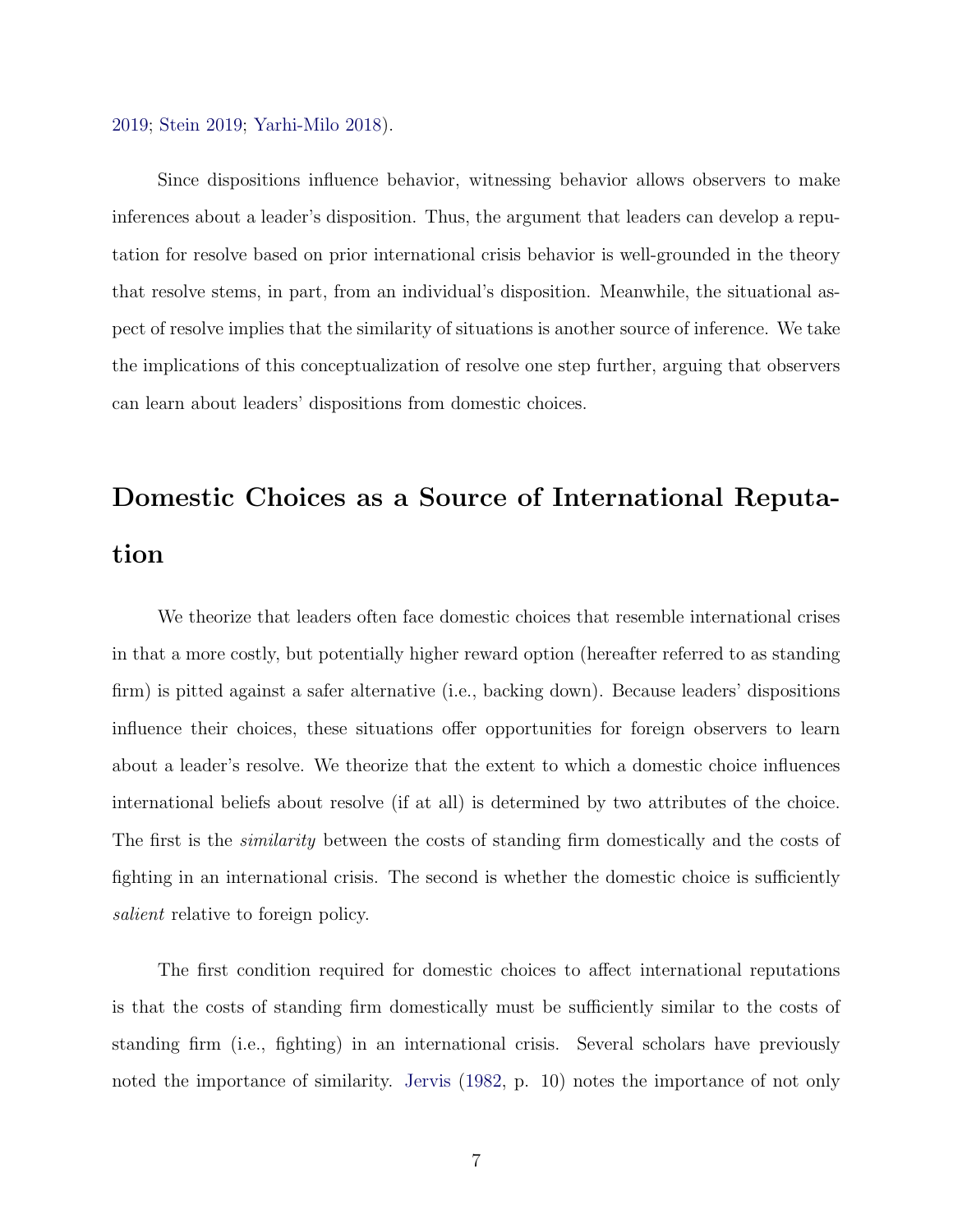similar situations, but similar costs of standing firm, for reputation formation. [Huth](#page-49-7) [\(1999\)](#page-49-7)'s literature review emphasizes the importance of similarity by arguing that there is more evidence of reputation formation within dyads and regions than worldwide. [Mercer](#page-50-6) [\(1996,](#page-50-6) p. 17) emphasizes a lack of similarity between situations as a key reason that reputations do not travel. Most recently, [Crescenzi](#page-48-1) [\(2018,](#page-48-1) p. 48) argues that one state will learn more from how another state interacts with a third state when the third state is more similar to itself.

Although situations can be similar in their costs and/or benefits, we focus particularly on cost similarity for three reasons. First, it is common for formal models to incorporate uncertainty about resolve through the cost parameter, so setting up our formal model this way allows for comparability with previous models. Second, many of the key dispositional traits that Kertzer and others associate with resolve – such as casualty tolerance, risk tolerance, and willpower – impact costs more than benefits. Third, there are more obvious examples of cost similarity than benefit similarity. For example, loss of life, risk to a leader's political position, and monetary expenditures are all costs that we could reasonably expect a leader to value similarly at the domestic and international levels. In contrast, it is more difficult to compare the valuation of domestic benefits, such as implementing a policy, to international benefits, such as protecting an ally. For these reasons, we focus on cost similarity. However, we believe that our theory can also apply to benefit similarity in principle, and we return to this point in the conclusion.

If the costs in two situations are similar, then the leader's willingness to tolerate costs in one situation will be informative about her cost tolerance in the other. We argue that some domestic choices have costs that are similar enough to the costs of war to influence a leader's international reputation for resolve. For example, the choice to violently repress domestic protests usually results in human casualties, which is also a cost of war. Likewise, the choice to stage a coup puts an individual's safety and power at risk, and initiating a war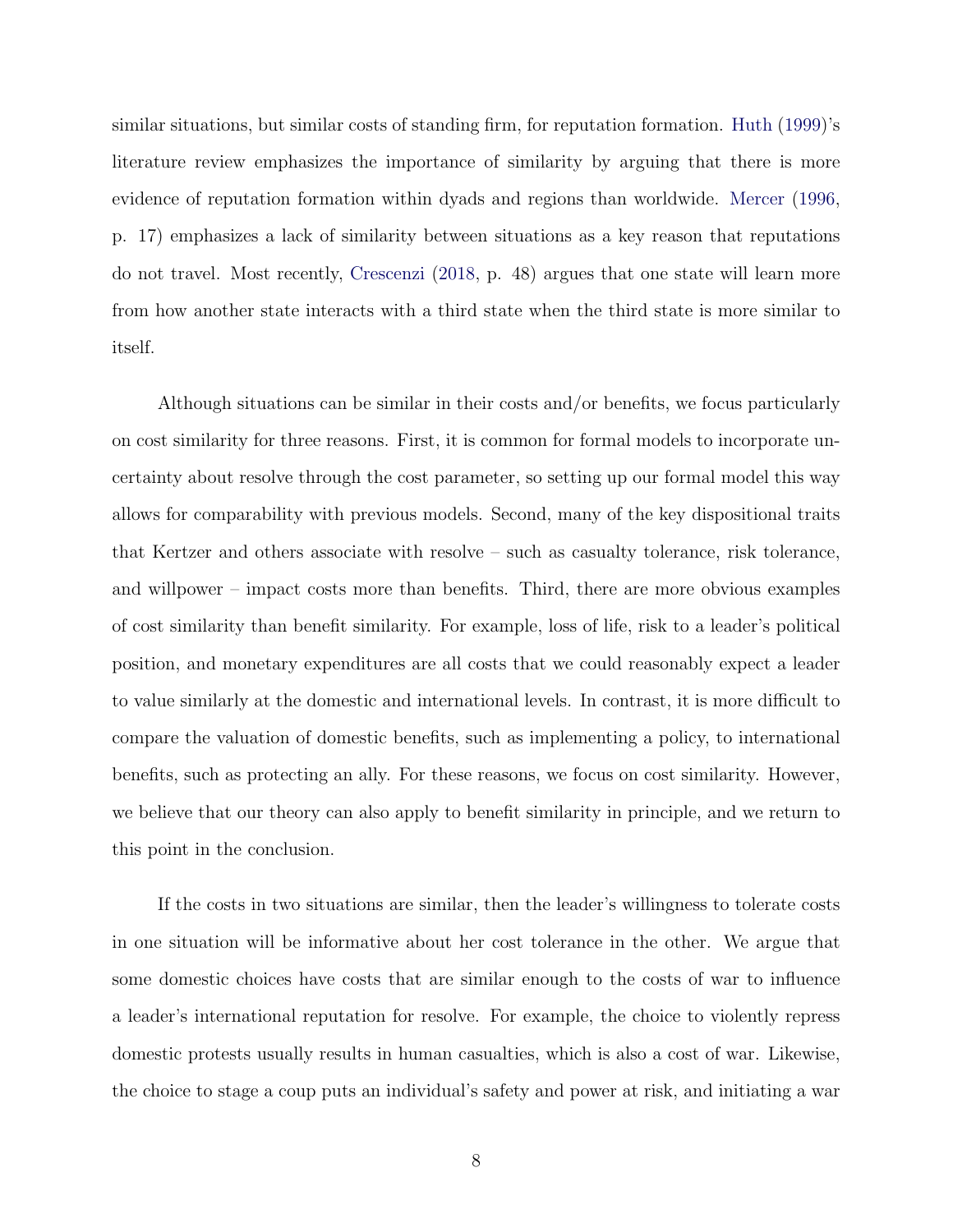carries similar risks if it goes badly. As a final example, for a leader involved in domestic policy negotiations, the costs of rejecting compromise might include policy failure, public frustration, or a struggle to remove opposing officials. These costs are less similar to the costs of war, but not entirely unrelated, since war can also lead to policy failure and public dissatisfaction.

To be clear, we do not claim any of these costs are *identical* to the costs of war. For example, we believe that how a leader perceives the cost of killing civilian protesters is probably not identical to how the leader perceives battle deaths, or even civilian casualties resulting from war. However, we argue that these costs are related. Since they both involve human deaths, they both tie into the dispositional trait of casualty tolerance. Thus, observing a leader kill civilian protesters domestically should raise estimates of that leader's casualty tolerance, and this should in turn raise estimates of his willingness to use force abroad. In sum, our assumption is that domestic choices share *some* common costs with war. We expect that domestic choices with higher cost similarity will have a greater reputational impact.

Cost similarity is sufficient to explain why there is some transference of reputation from the domestic to international level. Yet because international crises are more similar to each other than to domestic choices on average, one might intuit that foreign observers always will learn more from a leader's past crisis behavior than from domestic choices. However, we have not yet accounted for incentives to misrepresent.

Weakly resolved leaders are aware that fighting in a crisis today will enhance their reputations for resolve, which will increase their chances of prevailing in future disputes without fighting [\(Sechser](#page-51-12) [2010\)](#page-51-12). This may incentivize even weakly resolved leaders to fight in the current crisis when they expect that future crises are likely [\(Jervis](#page-49-6) [1982,](#page-49-6) p. 11). This limits the amount that adversaries can learn from a leader's previous international crisis behavior, as they are unsure if the leader fought due to genuine resolve or the incentive to appear resolved. However, as other scholars have noted, the stakes in all situations are not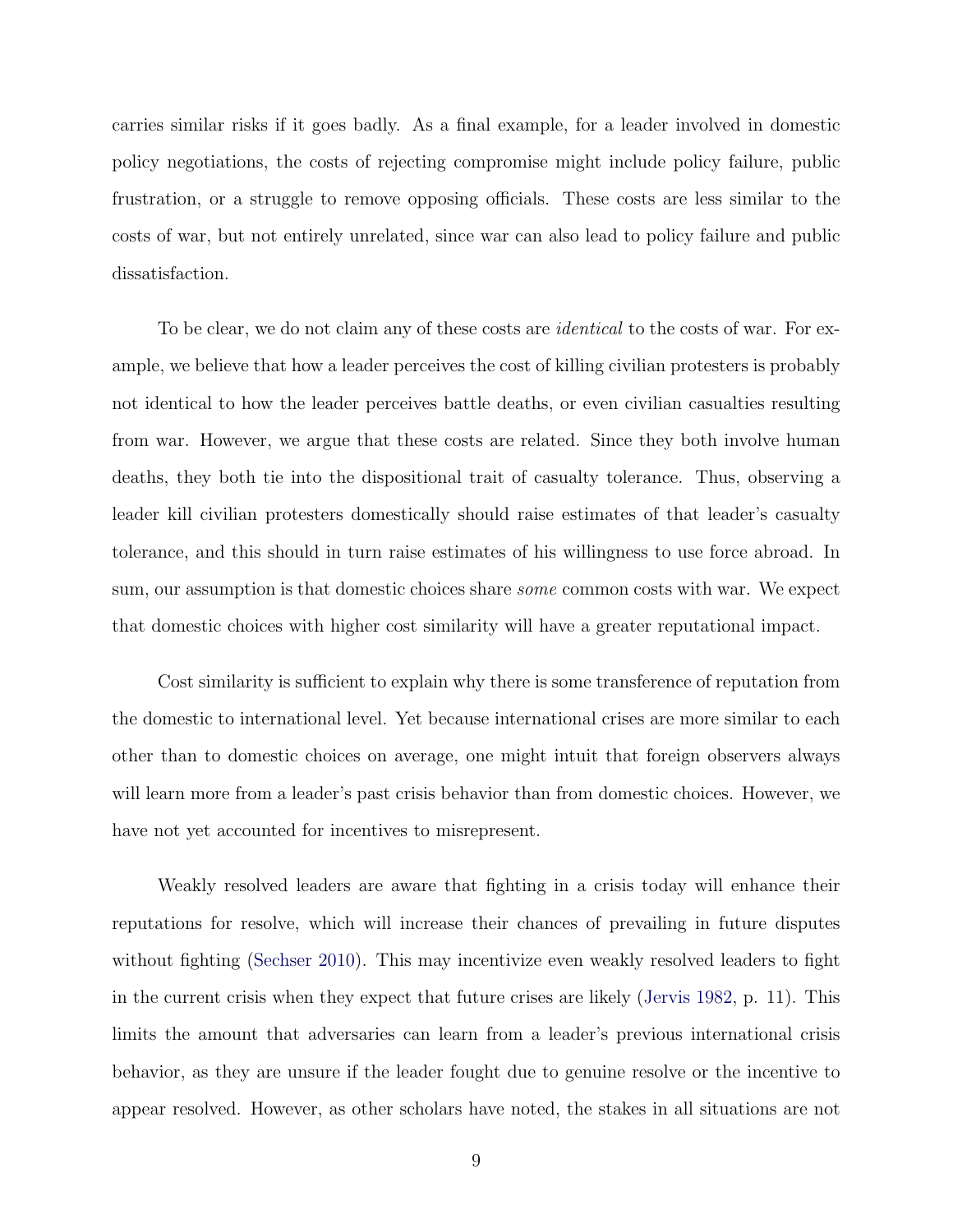equal [\(Schelling](#page-51-7) [1966,](#page-51-7) p. 56-57). Importantly, the incentive to appear resolved only plays an important role when the present stakes are sufficiently low relative to expected future stakes. When the leader faces a high-stakes choice today, she is more likely to choose based on the current costs and benefits without strategizing about the future. Thus, more salient choices offer more genuine insight into future willingness to fight.

For this reason, salience is the second condition that allows domestic choices to influence international reputations.<sup>[8](#page-0-0)</sup> When a domestic choice is relatively more salient—that is, more important to a leader—compared to foreign policy, the leader will be less likely to act in a way that deliberately exaggerates their resolve and more likely to act in a way that reveals their true disposition. The incentive to misrepresent does not disappear, but it is more likely to be outweighed by concern with present costs and benefits. For example, President Obama's decision to let the federal government shut down in 2013 rather than make budget concessions, as well as President Trump's decision to challenge the 2020 election results, revealed information about these presidents' cost tolerance that was potentially relevant to international resolve. We conjecture that both Obama and Trump weighed the domestic consequences of the choice before them much more than the future consequences for their international reputations. In [Jervis](#page-49-8) [\(1970\)](#page-49-8)'s conception, these domestic choices were indices because it was too costly to manipulate them for purposes of deception. Therefore, these domestic choices arguably revealed a great deal about Obama's and Trump's dispositions.

These examples are not unique. Domestic politics are often quite salient to leaders relative to foreign policy. Domestic politics are an important determinant of a leader's ability to retain power, and domestic achievements are a key part a leader's legacy. Even in the United States, a superpower with interests around the globe, presidents spend about three quarters of their time on domestic issues [\(Lindsey and Hobbs](#page-50-3) [2015\)](#page-50-3). Our model below suggests that if a domestic choice is salient enough, it can compensate for lower cost similarly

<sup>8</sup>Variation in salience is similar to heterogeneous preferences [\(Joseph](#page-49-9) [2021\)](#page-49-9).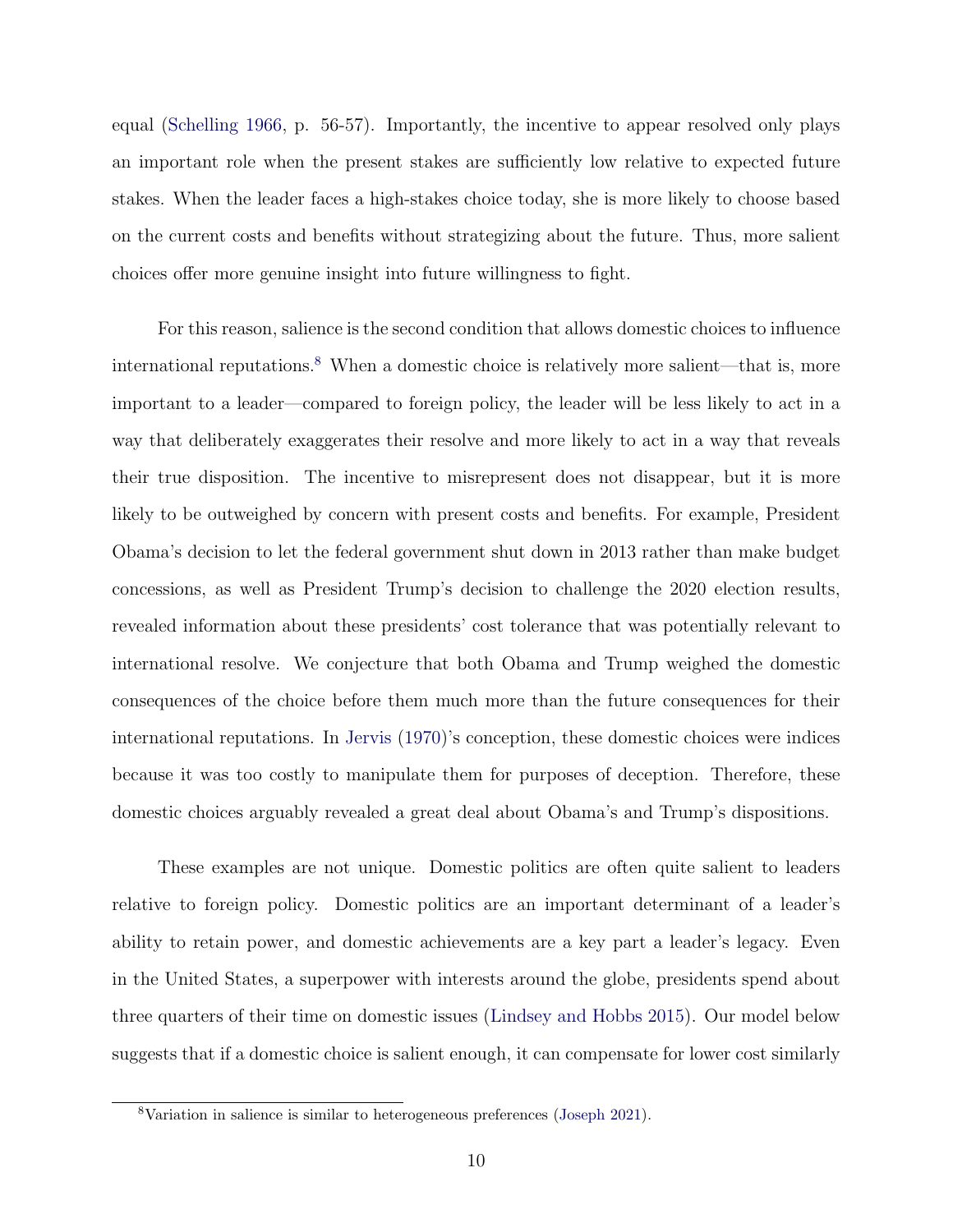to produce a reputational effect equal to that of a foreign policy crisis.

For clarity, we theorize primarily about the reputational impact of individual domestic choices. However, we note that domestic choices are far more common than international crises for nearly all leaders. According to the ICB project, the average country faced only one international crisis every 11 years in the post-World War II era, and even the US faced an average of only one crisis per year [\(Brecher and Wilkenfeld](#page-47-6) [2000;](#page-47-6) [Brecher, Wilkenfeld,](#page-47-7) [Beardsley, James and Quinn](#page-47-7) [2021\)](#page-47-7). In contrast, the Phoenix event data coded based on BBC Monitoring's Summary of World Broadcasts shows that the average leader faces a choice of how to respond to a domestic protest every 1.4 years [\(Althaus, Bajjalieh, Carter, Peyton](#page-47-8) [and Shalmon](#page-47-8) [2019\)](#page-47-8). Leaders face lower-stakes domestic choices, such as how to bargain with political opponents, on a near-daily basis. Therefore, we also explore the aggregate effects of domestic choices.

#### Formal Presentation

If we accept that domestic choices can influence international reputations, we still have three lingering questions. First, do all domestic choices provide at least some information, or are some choices so different that they are completely uninformative internationally? Second, for domestic choices that provide information, can we identify which choices are the most (or least) informative as a function of cost similarity and salience? Third, can a domestic choice, in theory, be as or more informative than past actions in an international crisis? To answer these questions, we turn to game-theoretic analysis. The full solution and description of the formal model appear in the Appendix. Here, we briefly describe the model and its implications.

Our model, depicted in Table 1, is a variant of the classic repeated crisis model analyz-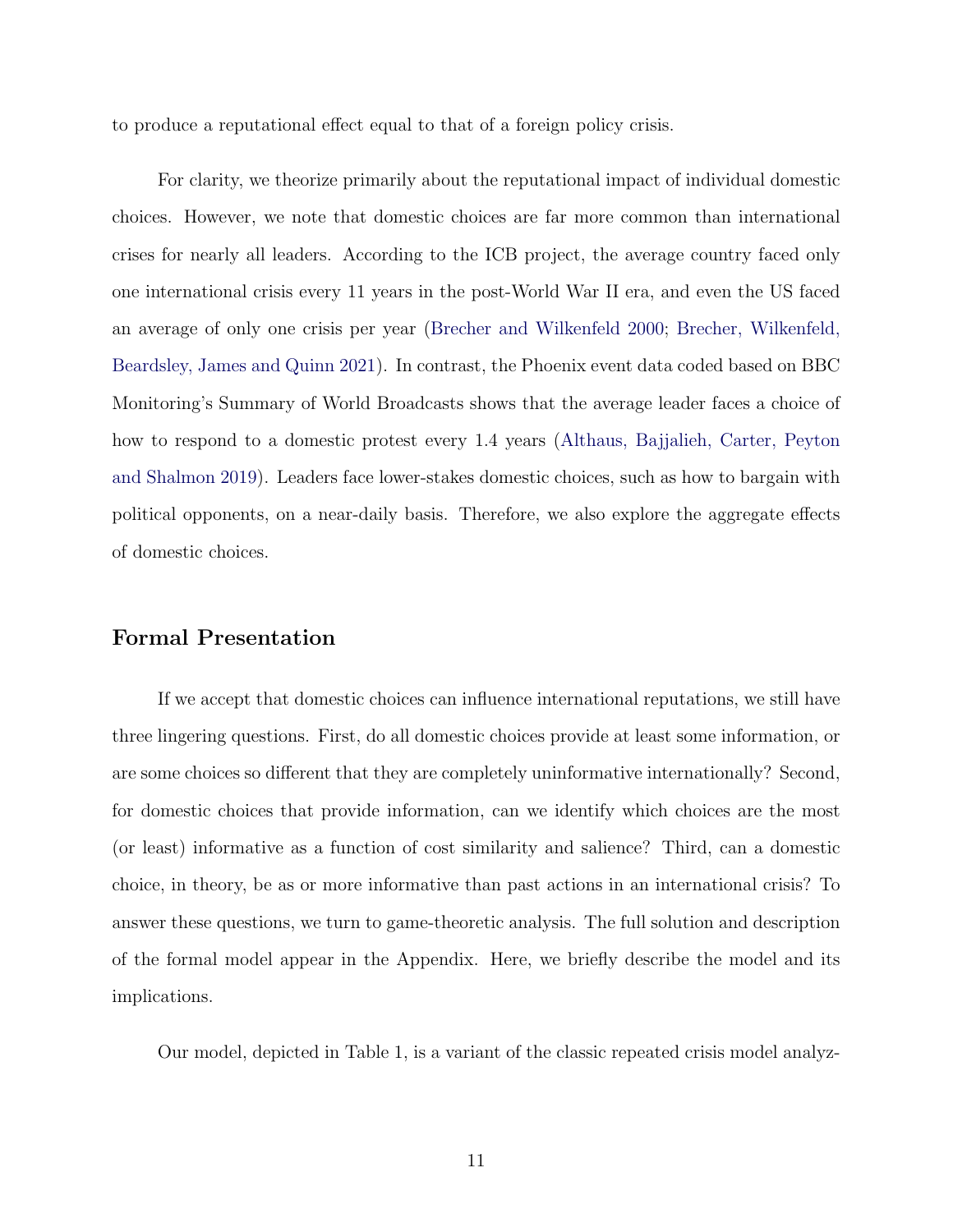ing reputation.<sup>[9](#page-0-0)</sup> The challenger  $(A)$  is uncertain about the defender's  $(B's)$  sensitivity to the costs of fighting in an international crisis in the second period  $(c_2)$ . The challenger decides whether to issue a challenge in the second period after observing B's first period choice. In classic models, both the first and second periods are international crises. We innovate by assuming that the first period can represent any setting where B faces a choice between backing down and standing firm, where standing firm yields potentially higher benefits, but is more costly and risky.[10](#page-0-0) This first period could represent an international crisis, but it could also represent a domestic choice, such as whether to crack down on protests or whether to make concessions on domestic policy. Thus, B in our model represents a leader (or group of elites) who makes both foreign and domestic policy choices.

Our additional innovation is introducing two parameters to capture cost similarity and salience. First, we introduce the parameter  $\alpha$ , which is the probability that  $c_1$  equals  $c_2$ , to capture the similarity in the costs at stake between the first and second periods. When  $\alpha$  is low, A believes that B's costs for standing firm in the first period are unlikely to be related to B's costs of fighting in the second period.<sup>[11](#page-0-0)</sup> When  $\alpha$  equals 1, A believes that B's costs in both periods are certainly identical.[12](#page-0-0)

Second, we introduce the parameter  $\theta$ , which is multiplied by B's payoff for standing firm in the first period. This captures the salience of the first period choice relative to the

<sup>&</sup>lt;sup>9</sup>The closest economic analog is the finite-period chain store model with incomplete information [\(Kreps](#page-50-13) [and Wilson](#page-50-13) [1982\)](#page-50-13), which is now common in studies of international reputation (e.g., [Renshon, Dafoe and Huth](#page-51-2) [2018\)](#page-51-2). We simplify further by removing the Challenger's first period choice to make a threat. Substantively, this matches [Sartori](#page-51-1) [\(2005\)](#page-51-1)'s insight that the first period represents an international crisis between the defender and a third-party challenger. This simplification allows for a closer comparison between domestic and international choices without changing the overall prediction.

 $10$ It is possible to imagine a more complex model in which the second period could also be either domestic or international. If we assume that domestic choices are generally more salient than international choices, then this would imply a lower average  $\theta$  and amount of reputational learning than in the simpler model that we present. However, the essential model results would remain the same.

<sup>&</sup>lt;sup>11</sup>The second period could represent any type of international crisis, so we can think of  $\alpha$  and  $\theta$  relative to whichever type of crisis the Defender is most likely to face.

<sup>12</sup>Because crisis choices weigh costs against benefits, we could derive an identical result if we examined domestic and international benefits. That is, we would get the same result if we used  $\alpha$  to connect  $\pi_1$  and  $\pi_2$  instead of  $c_1$  and  $c_2$  in our model. For ease of exposition and consistency with existing formal models of reputation, we focus on cost sensitivity.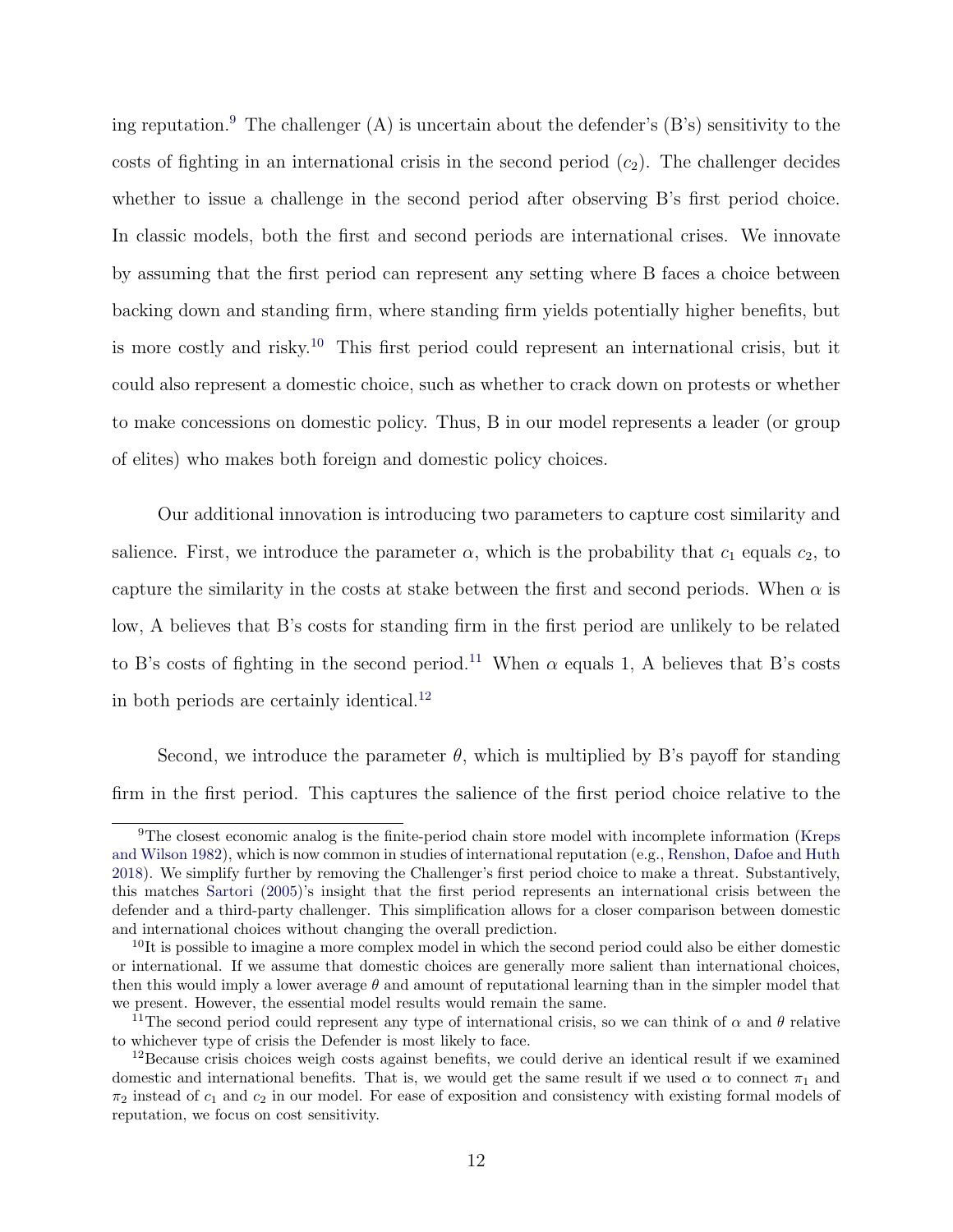Table 1: Model of past behavior and reputation



*Note:*  $\alpha$  represents the probability that B's cost for standing firm in the first period is the same as in the second period.  $\theta$  represents the relative salience of the two periods.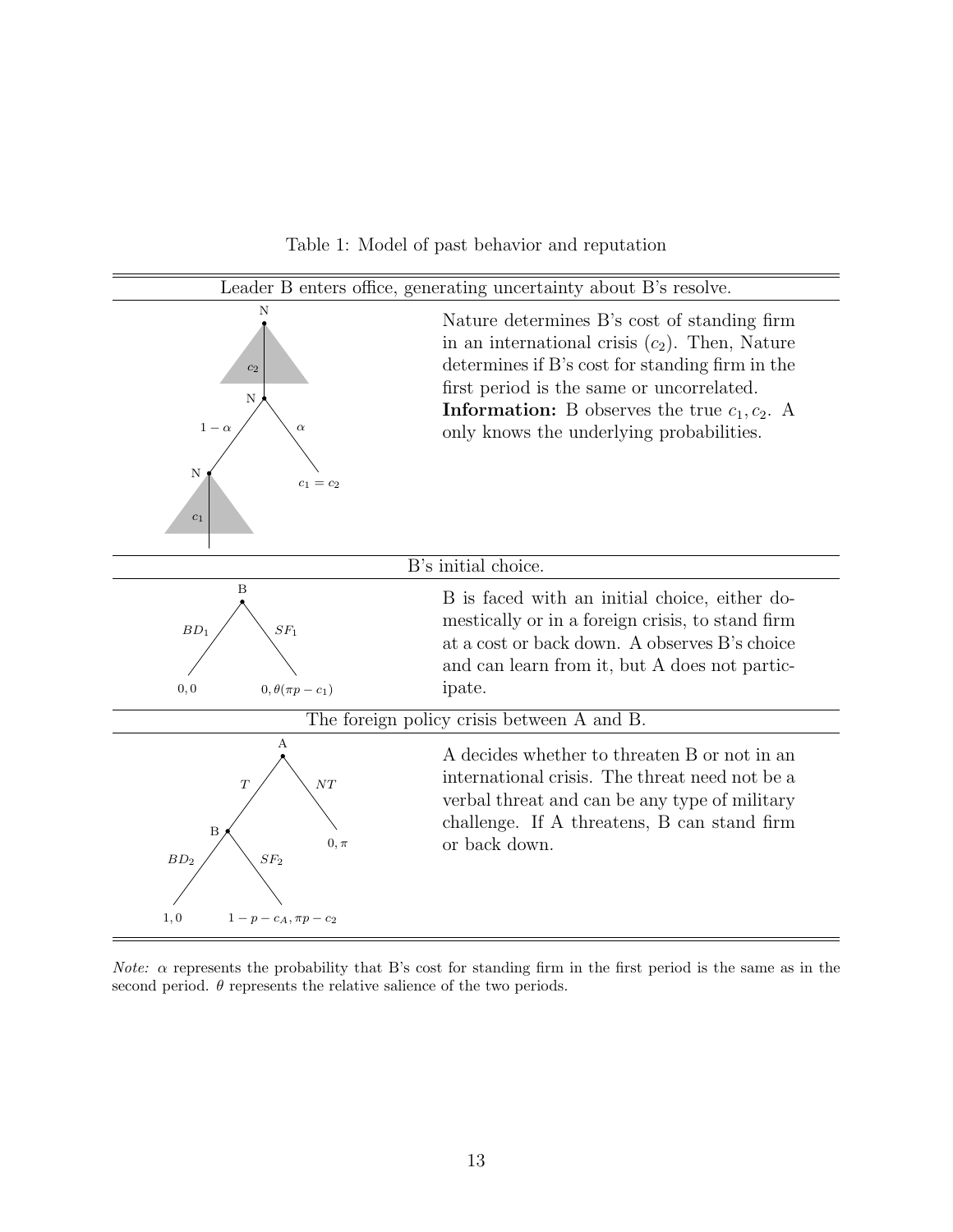second. We normalize the salience of an international crisis to 1. When  $\theta$  is larger than 1, it means that the first period is a domestic choice in which the outcome (including the costs and benefits) is more important to the leader than the outcome of an international crisis.

We solve for Pure Bayesian Equilibria and focus on a pure strategy, semi-separating equilibrium. We detail this equilibrium in the Appendix. In it, A makes a second period challenge if and only if B backs down in the first period. Some types of B are not influenced by A's contingent challenge because their resolve in both periods is high (low). These types stand firm (back down) in both periods. Other types of B would incur a net-loss if they stood firm in either period. And yet they stand firm in the first period because they know it will convince A to make No Threat in the second period. Knowing that these types of B exist, A remains uncertain about B's resolve to fight in the second period even after B stands firm in the first period. The equilibrium holds for values of  $\alpha$  and  $\theta$  that are high enough for A to believe that *most* types who stood firm in the first period will also do so in the second.

We visually represent the model's implications in Figure 1. Each point on the plot represents a different first period choice. The x-axis plots how first period choices vary in their cost similarity to an international crisis  $(\alpha)$ . The y-axis plots the salience of the first period choice relative to the second period international crisis  $(\theta)$ . The red dot shows the first period parameters that represent the repeated crisis model  $(\theta = 1, \alpha = 1)$ .<sup>[13](#page-0-0)</sup>

To answer our first question—are all domestic choices informative?—we search for thresholds for salience  $(\theta)$  and cost similarity  $(\alpha)$  below which players will not play a semiseparating equilibrium. We plot the results using the shaded and unshaded areas in Figure

<sup>&</sup>lt;sup>13</sup>We make the simplifying assumption that all international crises have perfect cost similarity and equal salience. This assumption is consistent with previous game theoretic and quantitative work (e.g., [Sartori](#page-51-1) [2005;](#page-51-1) [Weisiger and Yarhi-Milo](#page-52-0) [2015\)](#page-52-0). However, it has been critiqued by [Mercer](#page-50-6) [\(1996\)](#page-50-6), who argues that international crises are often too dissimilar for reputations to travel among them. We acknowledge that this simplifying assumption is not entirely realistic, but by exaggerating the potential learning from international crises, we create the hardest possible test for showing that domestic choices can be equally informative.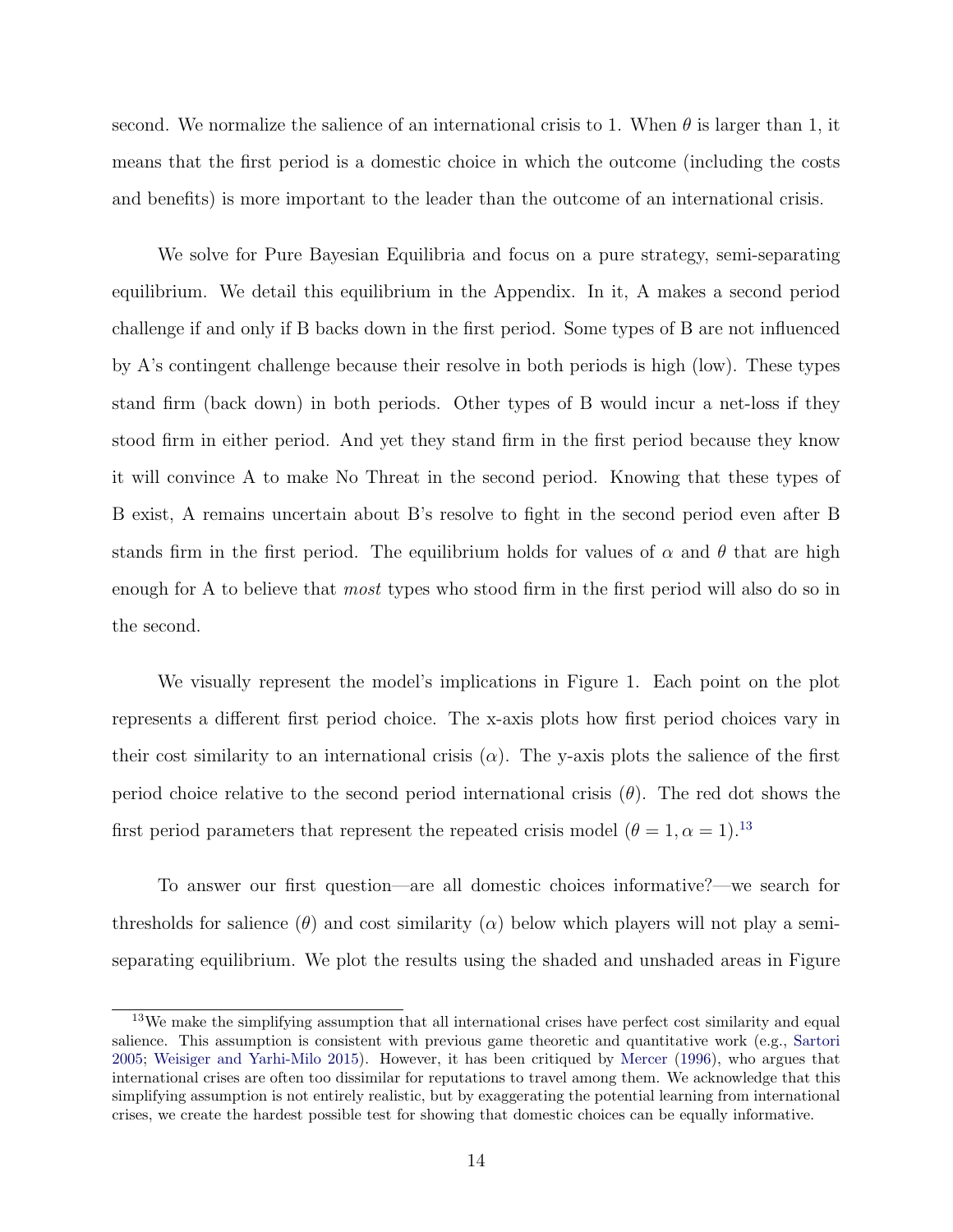<span id="page-16-0"></span>Figure 1: The informational value of the first period choice



*Note:* The plot shows the informational value (Q) of B's first period choice as a function of  $\alpha$  and  $\theta$ . The case where the first period is an international crisis is marked with a red dot at  $\theta = 1, \alpha = 1$ . The curves show how much learning is possible from various hypothetical first period domestic choices relative to the international crisis. The shaded regions represent domestic choices where a separating equilibrium cannot be supported. The scales of  $\theta$  and  $\alpha$  are different, so the relative sizes of the shaded regions are not meaningful.

[1.](#page-16-0) The shaded area represents parameter ranges where the first period choice cannot reveal enough information to support a semi-separating equilibrium. The unshaded region represents parameter ranges where semi-separating equilibria exist. Intuitively, this means that some domestic choices are so dissimilar (or lacking in salience), that they cannot be informative no matter how salient (or similar) they are. We summarize this core result as follows:

**Result 1:** There exists both a minimum **salience threshold** and a minimum cost similarity threshold. If a domestic choice has a level of either cost similarity or salience that is lower than the respective threshold, it will not impact a leader's international reputation for resolve. If a domestic choice meets both thresholds, then it will affect their international reputation.

Result 1 establishes a theoretical claim that domestic choices can generate international reputations. Yet leaders make dozens of choices daily. Should we expect foreign observers to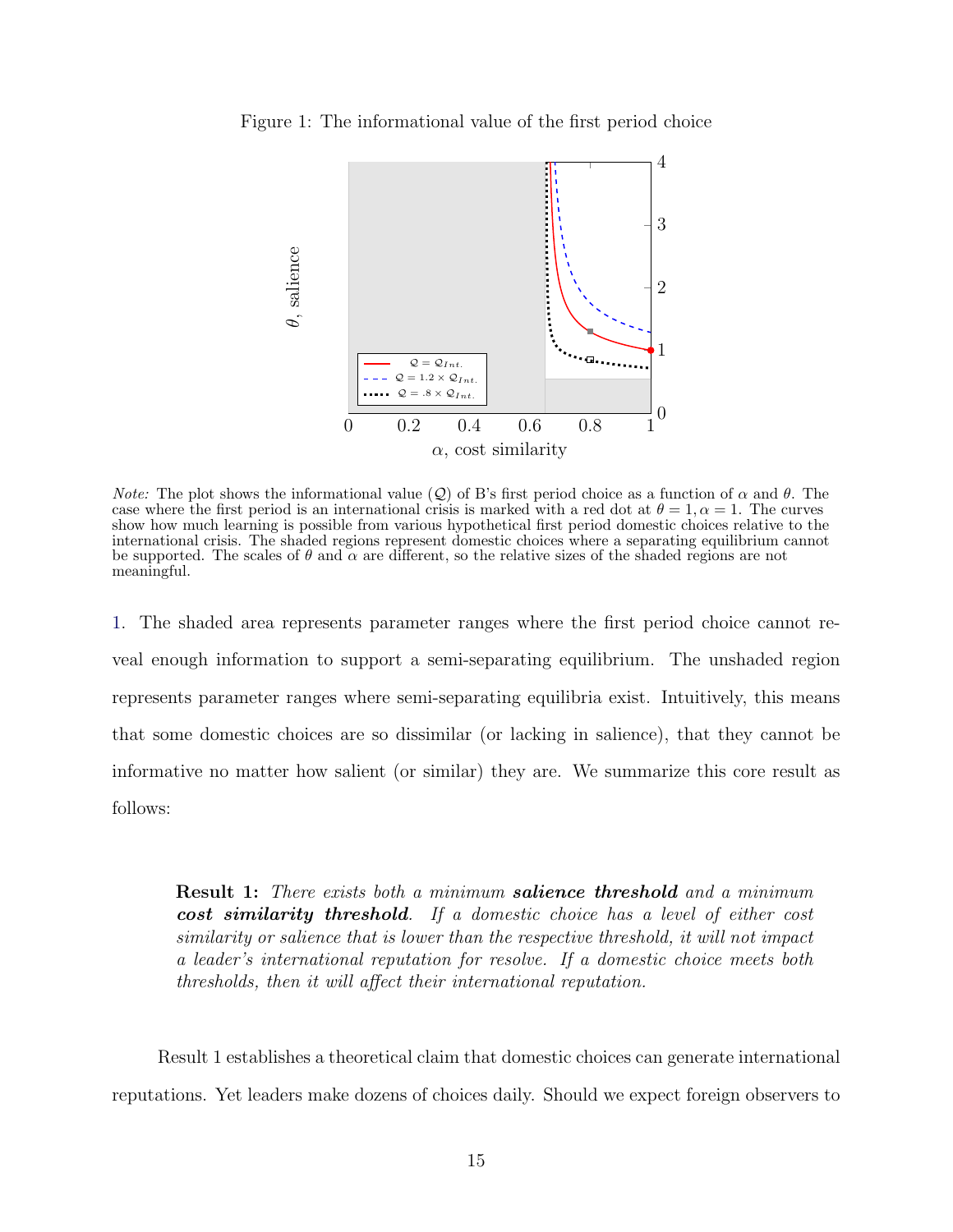analyze all of them? The thresholds suggest that the answer is no. Domestic choices must meet two necessary conditions to be influential.

Our second question asks, which domestic events have the largest reputational consequences? We use the model to derive a general expression for the amount of learning that occurs given a specific set of parameters that can support a semi-separating equilibrium. We compute the amount that A updates his beliefs as  $\mathcal{Q}$  (Equation 1 in Appendix, p. 3). This measures the difference in A's belief about B's resolve in the second period depending upon whether B stood firm or backed down in the first period. When  $Q$  is large, it means that observing B stand firm makes A much more confident that B will fight than observing B back down. When  $Q$  is small, it means that B's first period choice has little impact on A's beliefs. Q is used to derive the comparative statics below and is also the quantity that we estimate in our experiment.

The amount A learns from B's actions in the semi-separating equilibrium  $(Q)$  is a function of B's probability of success  $(p)$ , B's value for the issue in dispute  $(\pi)$ , cost similarity  $(\alpha)$ , and salience  $(\theta)$ . While all of these parameters affect the amount A learns in a semi-separating equilibrium, our informal intuition drives us to focus on cost similarity and salience. We compute the partial derivative of  $\mathcal Q$  with respect to both cost similarity and salience in the Appendix. We show that partial derivatives of Q with respect to  $\alpha$  and  $\theta$  are strictly increasing independent of the other parameters. Therefore, these parameters have an independent and monotonic effect on the amount of learning.[14](#page-0-0) This means that increasing either the cost similarity or the salience of a domestic choice will increase the amount A learns if B decides to stand firm relative to backing down.[15](#page-0-0)

<sup>&</sup>lt;sup>14</sup>These features allow us to make precise empirical predictions independent of the other parameters, e.g., greater cost similarity increases the reputational effect regardless of other parameters.

<sup>&</sup>lt;sup>15</sup>The Appendix also solves for the partial derivative of  $Q$  with respect to p. We show that the effect is non-monotonic. Whether the partial derivative of p is positive or negative depends on  $\theta$  and other variables. It follows that we cannot make clear predictions about the relationship between the probability of success and reputation.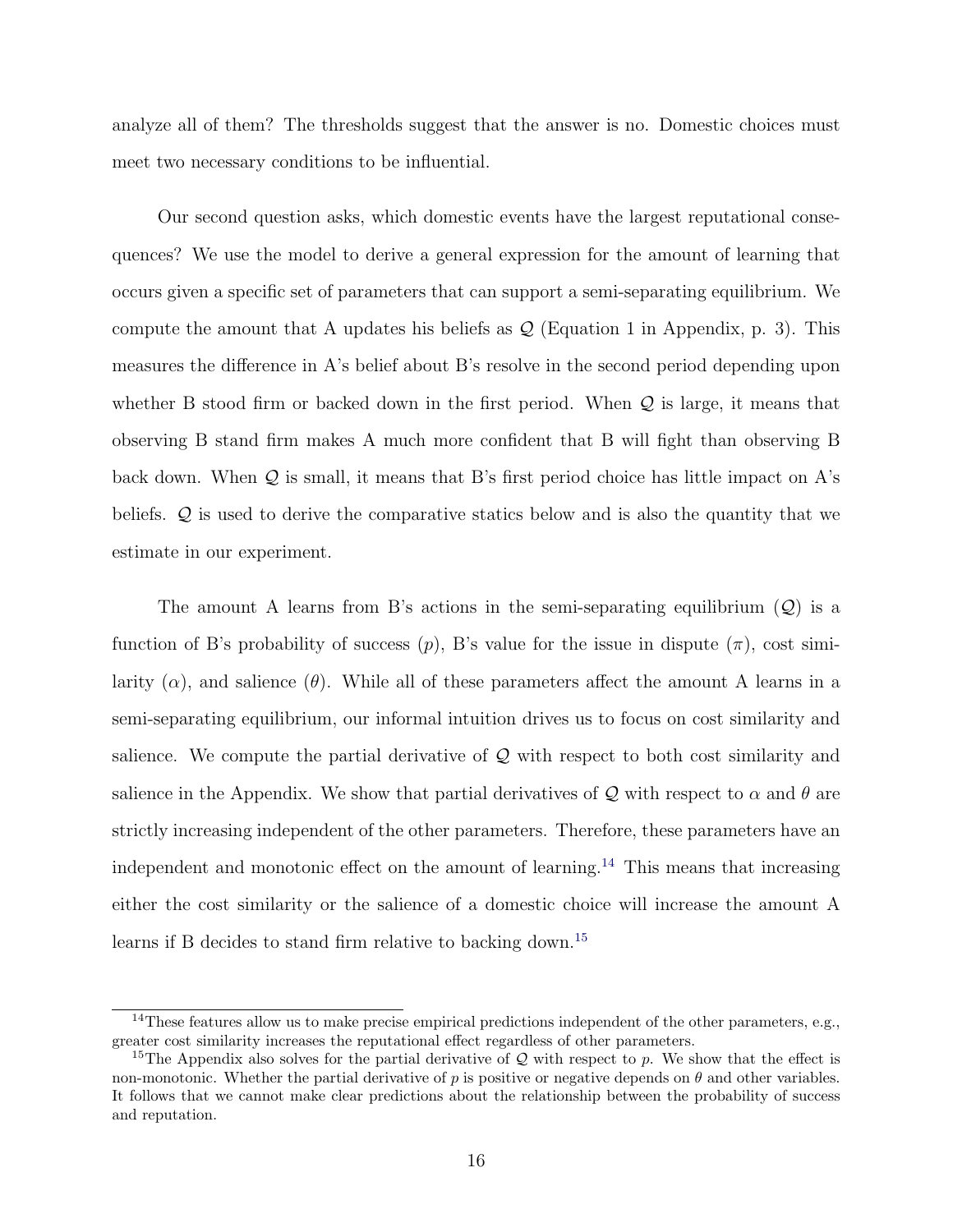We plot the independent effect of salience using the two squares that appear in Figure [1.](#page-16-0) As explained earlier, all of the first period choices represented in the unshaded area affect A's belief about B's resolve  $(Q)$  as part of a semi-separating equilibrium. However, the curves demonstrate that the precise amount A learns from B's first period choice depends on  $\alpha$  and  $\theta$ . The two squares exemplify two domestic choices that share the same level of cost similarity. However, one (the shaded square) has higher salience than the other (the unshaded square). Comparing the two squares illustrates that a higher salience choice contributes more to A's learning than a lower salience choice, when holding cost similarity and all else constant. We can hold salience constant, vary cost similarity, and get an equivalent finding. This suggests two more results:

Result 2. If a domestic choice meets the thresholds for a semi-separating equilibrium to exist, then that domestic choice will have a larger impact on a leader's international reputation for resolve if it is more salient. Result 3. If a domestic choice meets the thresholds for a semi-separating equilibrium to exist, then that domestic choice will have a larger impact on a leader's international reputation for resolve if its cost similarity is higher.

Finally, we address the third question posed above. We want to know: can A learn as much from a domestic choice as from a past international crisis? The solid red curve in Figure [1](#page-16-0) shows the location of all first period domestic choices that provide exactly the same amount of information as a first period international crisis (i.e., have the same  $\mathcal{Q}$ ). The shape of this curve is intuitive given the independent effects of cost similarity and salience described above. It shows that as the costs of a domestic choice become less similar to the costs of fighting internationally, the domestic choice must be increasingly salient in order to provide as much information as an international crisis. This emphasizes the importance of including both cost similarity and salience in our theory. Since all or most domestic choices have less similar costs to international crises than international crises do to each other, focusing only on cost similarity would lead us to conclude that domestic choices have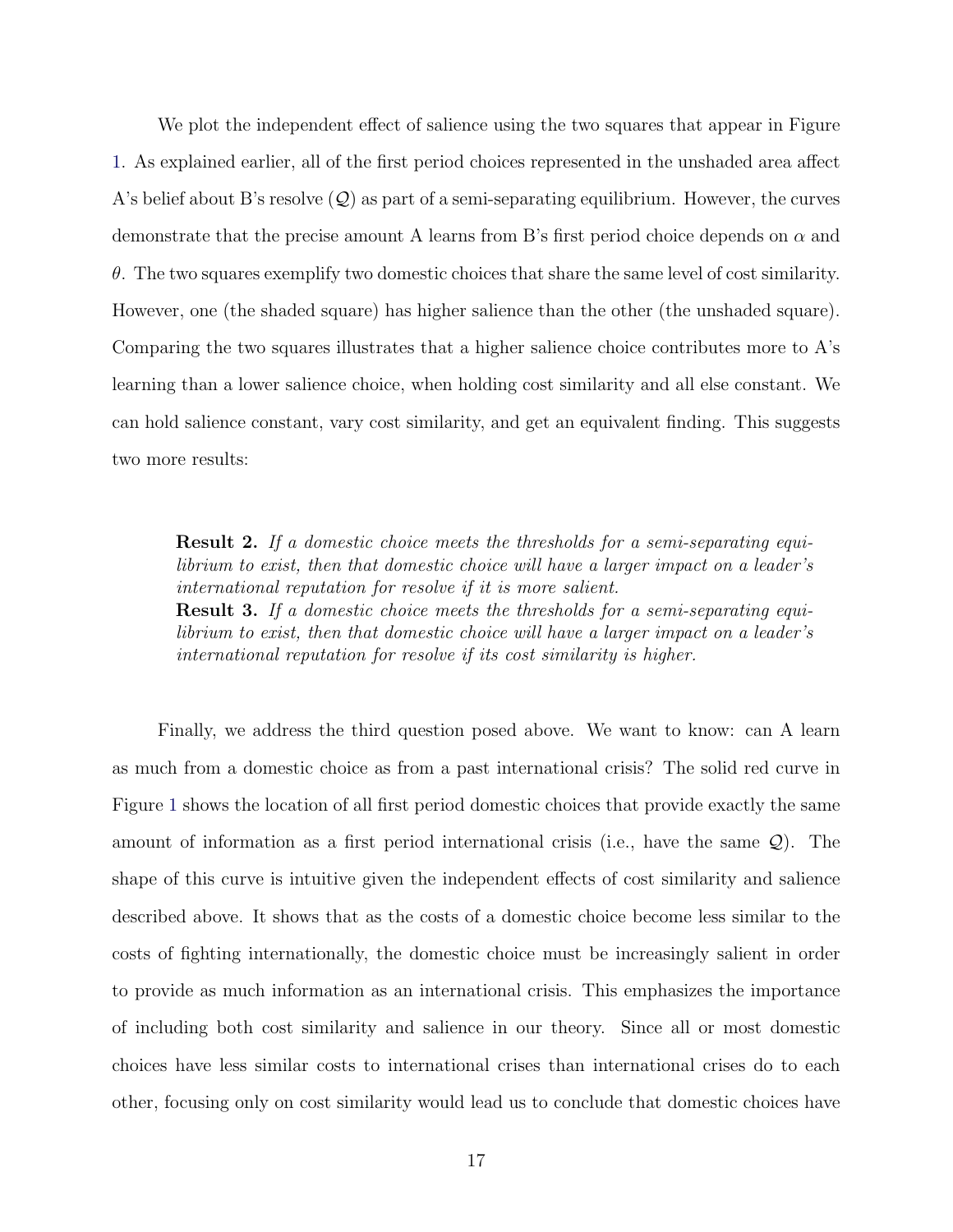inherently less influence on international reputation. However, by accounting for the tradeoff between cost similarity and salience, the figure shows a theoretical range of domestic choices that are equally influential.

We also want to know whether domestic choices can be *more* informative than an international crisis. Above the red solid line in Figure [1](#page-16-0) are cost similarity and salience scores where a domestic choice is more informative than an international crisis (higher  $Q$ ). Below it, a domestic choice is less informative than an international crisis (lower  $\mathcal{Q}$ ). As examples, we include two other lines showing parameters values that enable a domestic choice to be precisely 20% more (dashed line) and 20% less (dotted line) informative than an international crisis. This suggests, in answer to our third question, that some domestic choices can, in principle, be as or even more informative than an international crisis.

Result 4. It is possible for a leader's domestic choice to have sufficient salience and cost similarity that it will have an equally large or larger impact on the leader's international reputation for resolve as the leader's past international crisis behavior.

To be clear, the model does not tell us what these highly informative choices are or whether they exist in real life.

#### Empirical Implications We Test

Our model has several nuanced theoretical results. But at root, we make a broad claim that connects the international and domestic levels: the choices that leaders make domestically can influence their international reputations for resolve. Thus, from Result 1, we derive Hypothesis 1:

H 1: International observers will have higher estimates of a leader's willingness to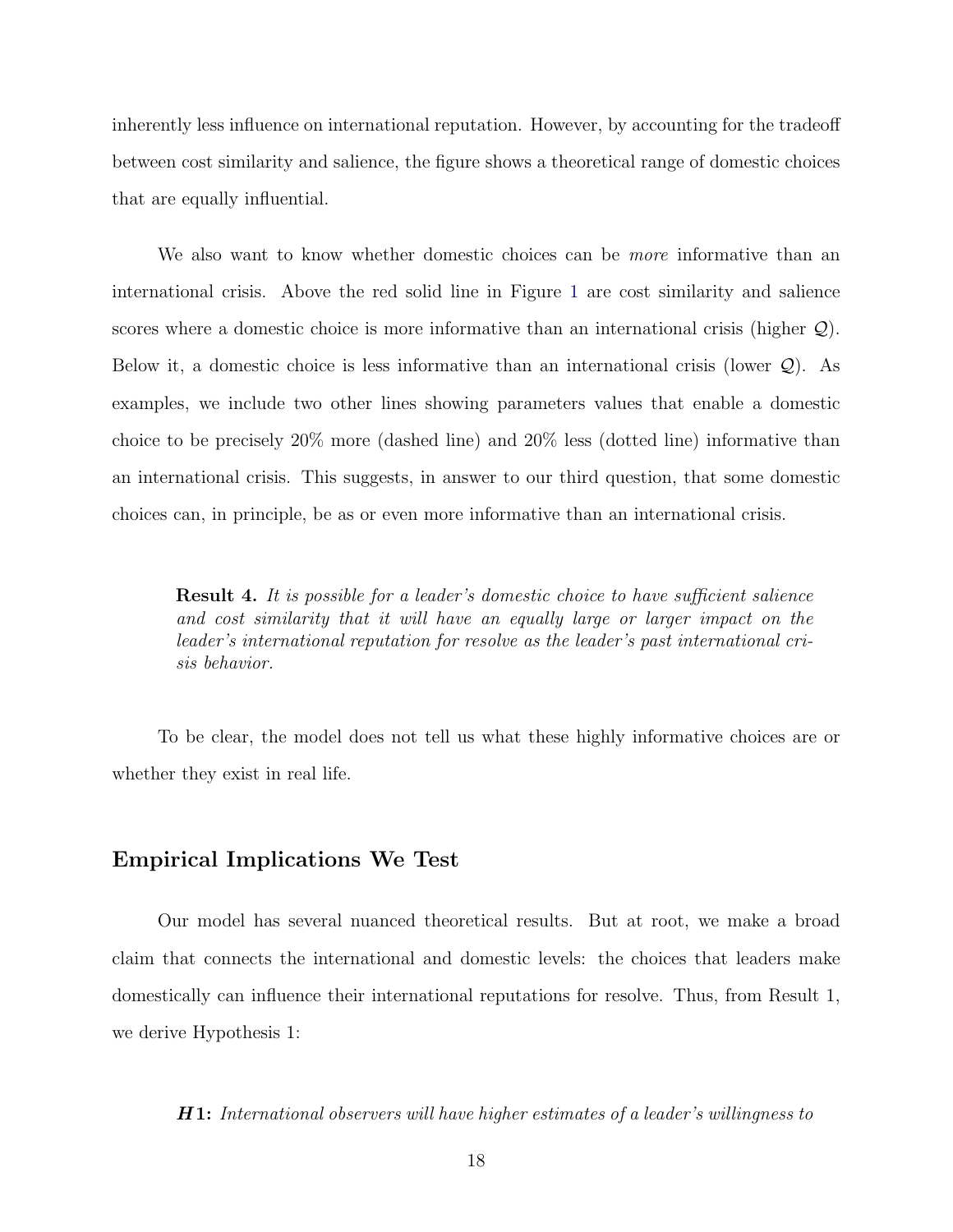fight in an international crisis after witnessing the leader stand firm domestically than after witnessing the leader back down domestically.

To be clear, Result 1 does not say that every domestic choice is influential, but rather only those that meet certain thresholds for cost similarity and salience. However, for our theory to be correct, we must be able to validate H1 with at least some domestic choices. If we cannot, it would suggest that either our framework is incorrect or that the thresholds are so high in real life that no domestic choice is informative.

Although we expect all domestic choices that pass the thresholds to be influential, we do not expect them to be equally influential. As Results 2 and 3 tell us, a choice's reputational influence should increase in both its cost similarity and its salience. This suggests our second hypothesis:

 $H2:$  International observers will update their estimates of a leader's willingness to fight in an international crisis based on a domestic choice to a greater extent when the choice has high cost similarity and salience than when it has low cost similarity and salience.

This hypothesis tests a main implication of our theory because it contrasts choices that our theory predicts have larger and smaller reputational effects. If our experiment showed that choices with greater cost similarity and salience were not more influential, then it would provide evidence against our causal mechanism. To be clear, our theory also suggests that cost similarity and salience have independent effects on the reputational impact of choices. We explore this in our supplementary experiment.

We also push our predictions further by exploring (1) the upper bound of the impact of domestic choices on international reputation; and (2) the empirical domain over which our theory applies. Perhaps the most surprising theoretical result from our formal model is Result 4. It tells us that a single domestic choice can be as or more informative than a past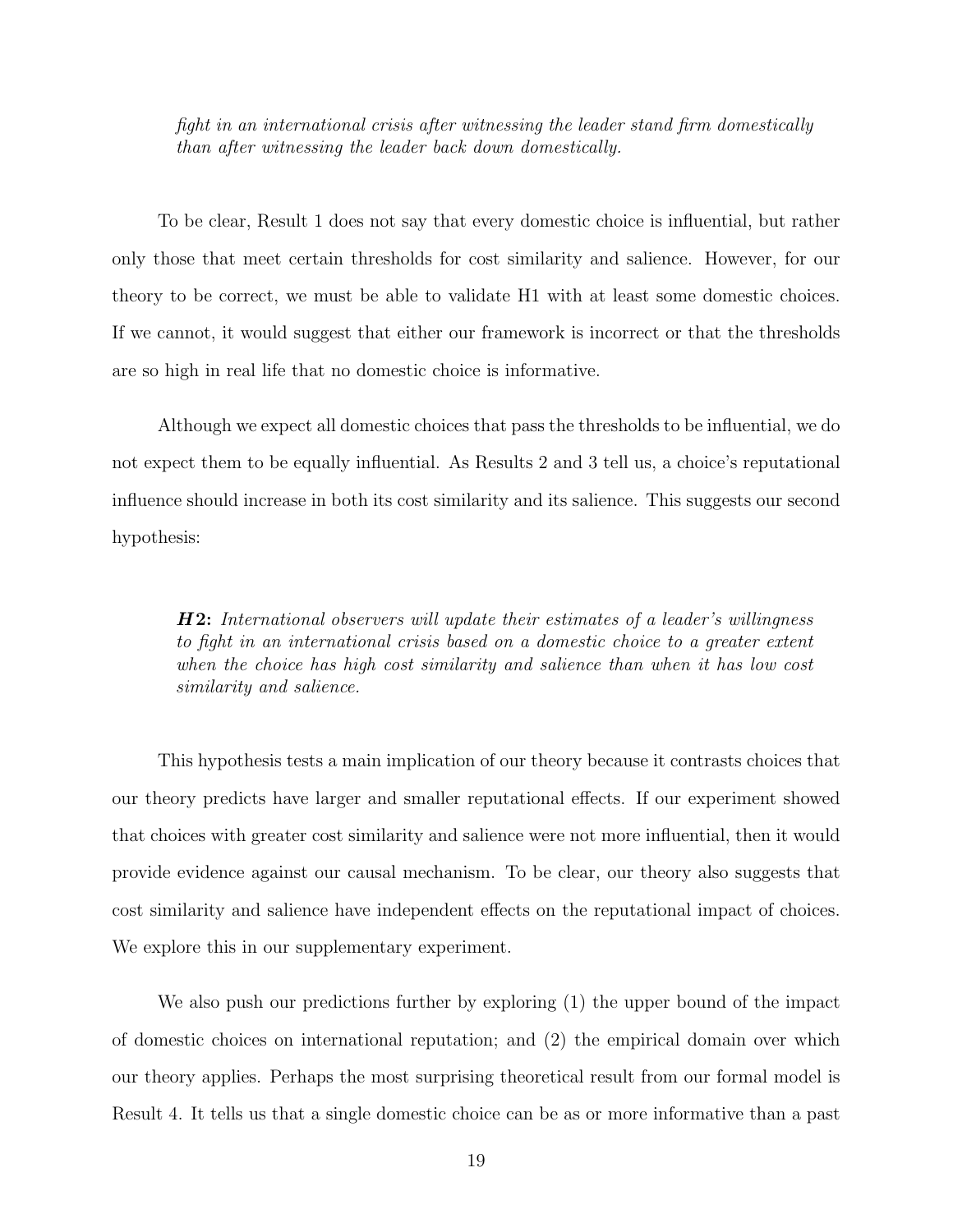international crisis choice if salience and cost similarity are sufficiently high. However, the model does not tell us whether any real-world domestic choices clear this bar. We offer a conjecture that explores the upper bound of reputational effects for a single domestic choice. We focus on the possibility of domestic choices being equally, rather than more, informative because we view this as more likely. Whereas the hypotheses are clearly predicted by the formal model, this conjecture is more speculative:

Conjecture 1: A domestic choice will influence international observers' estimates of a leader's willingness to fight in an international crisis equally as much as past international crisis behavior when it has very high cost similarity and salience.

Our formal theory examines the effect of one domestic choice at a time. But in our informal theory we noted that important domestic choices (e.g., how to respond to protests, how to secure support for major policy initiatives) are far more common than international crises and that leaders dedicate most of their time to domestic choices. Therefore, another way to explore the impact of domestic choices is through their cumulative effect. This leads us to a second conjecture:

Conjecture 2: The cumulative impact of all informative domestic choices on international observers' estimates of a leader's willingness to fight in an international crisis will be greater than or equal to the impact of behavior in a single past international crisis.

In our survey design, we include four domestic choices and one past military crisis that a leader can build a reputation upon. Given the greater frequency of domestic choices, as discussed above, we believe this provides a reasonable test of our theory. However, we state this as a conjecture and not a hypothesis because opportunities for reputation building will vary across real world settings.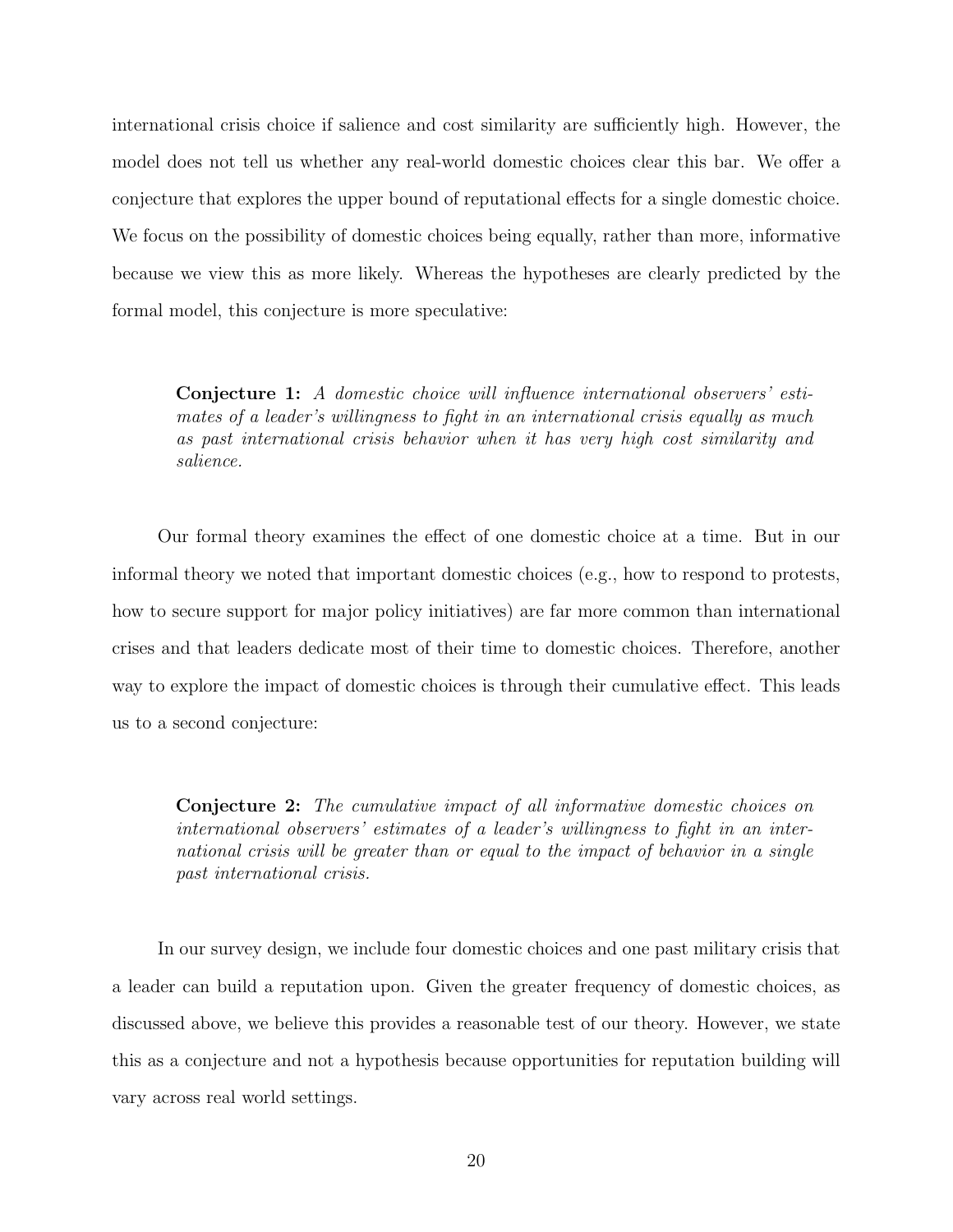Finally, the thresholds identified in Result 1 suggest that there can be domestic choices that are so low in cost similarity and/or salience that they have no reputational effect. We do not know where these thresholds are located in real life or whether any domestic choices truly fall below them. We offer the following conjecture to establish the range of domestic choices that fall within the scope of our theory:

Conjecture 3: Hypothesis 1 will be unsupported for domestic choices with very low cost similarity and salience.

To be clear, where we validate Conjecture 3 is more important than whether we validate it. If we find that domestic choices with moderate cost similarity and salience have no reputational effect, then we can conclude that our theory only applies to a small number of domestic choices. If instead, we find that choices with low cost similarity and salience have a statistically significant reputational effect, then we can conclude that our theory has broad applicability to a large number of domestic choices. Further, by contrasting domestic choices that weakly impact a leader's reputation with choices that do not impact a leader's reputation, we can say that the thresholds for cost similarity and salience lie somewhere between these choices.

## Main Experiment

We test our hypotheses and conjectures using a conjoint experiment. In our experiment, respondents were told about a hypothetical leader's past domestic and international choices and then asked to evaluate how likely the leader is to use force in an imminent international crisis. The range of domestic choices that might influence a leader's international reputation is vast, and we do not attempt to identify all relevant choices here. Rather, we seek to validate our hypotheses and conjectures with some potentially relevant choices, and establish approximate upper and lower bounds for the impact of domestic choices on international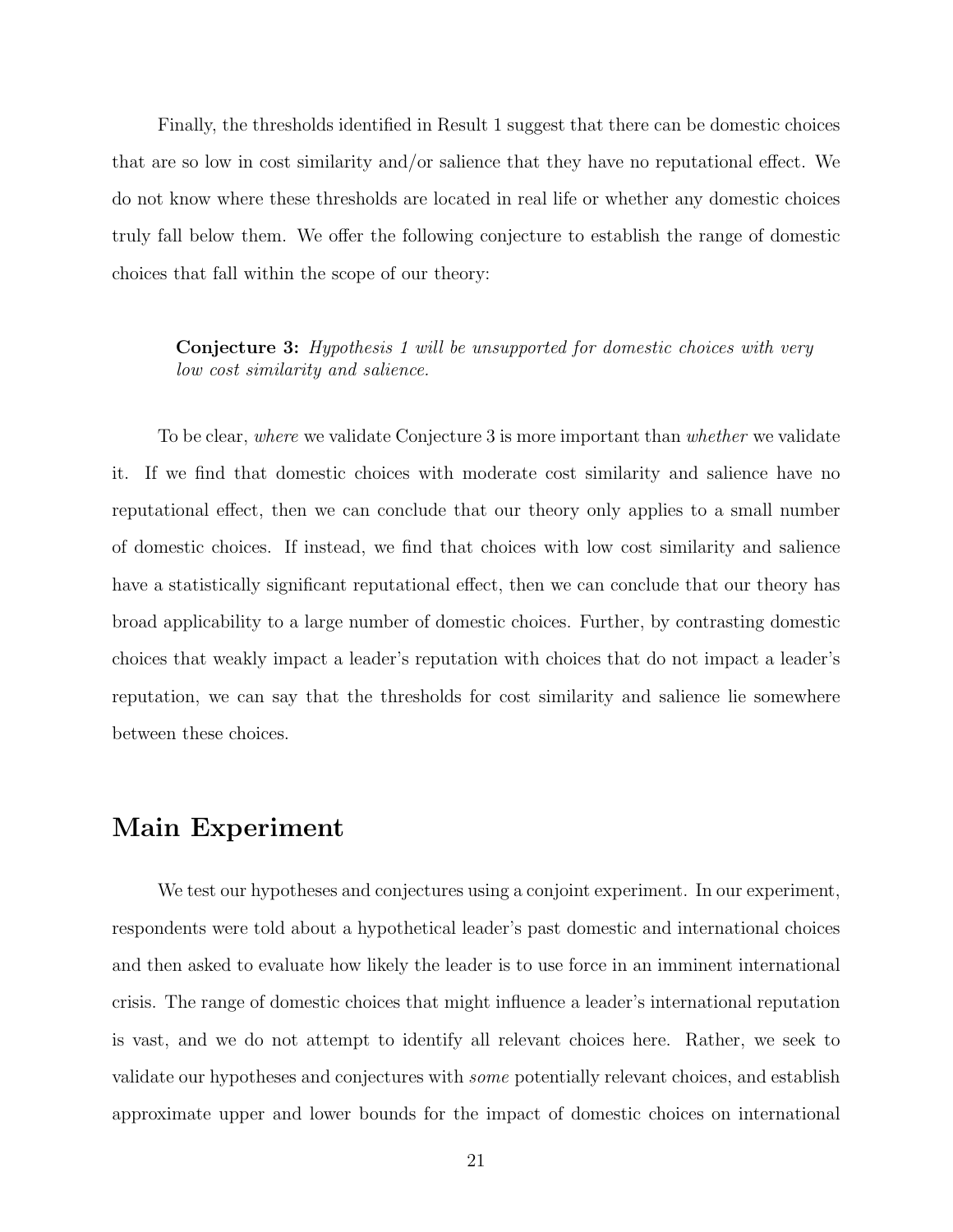reputations. To do this, we focus on two choices that we expect to be high in both cost similarity and salience and two choices that we expect to be lower on both dimensions. To contrast our theory with prior research, we also include information about the leader's choice in a past international crisis.

Table [2](#page-24-0) shows the four domestic choices we focus on and summarizes how we classify their cost similarity and salience. We argue that coming to power in a coup and violent repression of protesters each score high on both dimensions. We classify a coup attempt as involving similar costs to fighting in an international crisis because both choices put the leader's safety and political position at risk. We classify coups as highly salient because the potential benefits (national leadership and power) and costs (death or imprisonment) are considerable. Prior research shows that leaders who enter office irregularly are likely to be more ambitious, risk tolerant, and casualty tolerant [\(Colgan](#page-48-4) [2013;](#page-48-4) [Horowitz, Stam and Ellis](#page-49-1) [2015;](#page-49-1) [Kim](#page-50-14) [2018\)](#page-50-14). We also classify using force against domestic protesters as having similar costs to war because both involve human casualties. We classify how leaders respond to protests as highly salient because protests threaten a leader's hold on power. Prior research shows that protests can lead to regime change and have other important effects (see [Hale](#page-49-10) [\(2013\)](#page-49-10) for a summary). We expect these two choices to establish the approximate upper bound for how much domestic choices can influence international reputations. We conjecture that these choices could impact international reputations as much as past crisis behavior.

At the other extreme, we classify giving a speech at a university experiencing scandal as low on both dimensions. We view it as low in cost similarity because this choice does not involve political negotiations or violence. Similarly, we classify the salience as low because the consequences of giving a moderately controversial speech are likely to be minimal. This is an example of a domestic choice that we conjecture falls in the shaded area of Figure [1,](#page-16-0) where cost similarity and/or salience is too low for the choice to influence the leader's reputation.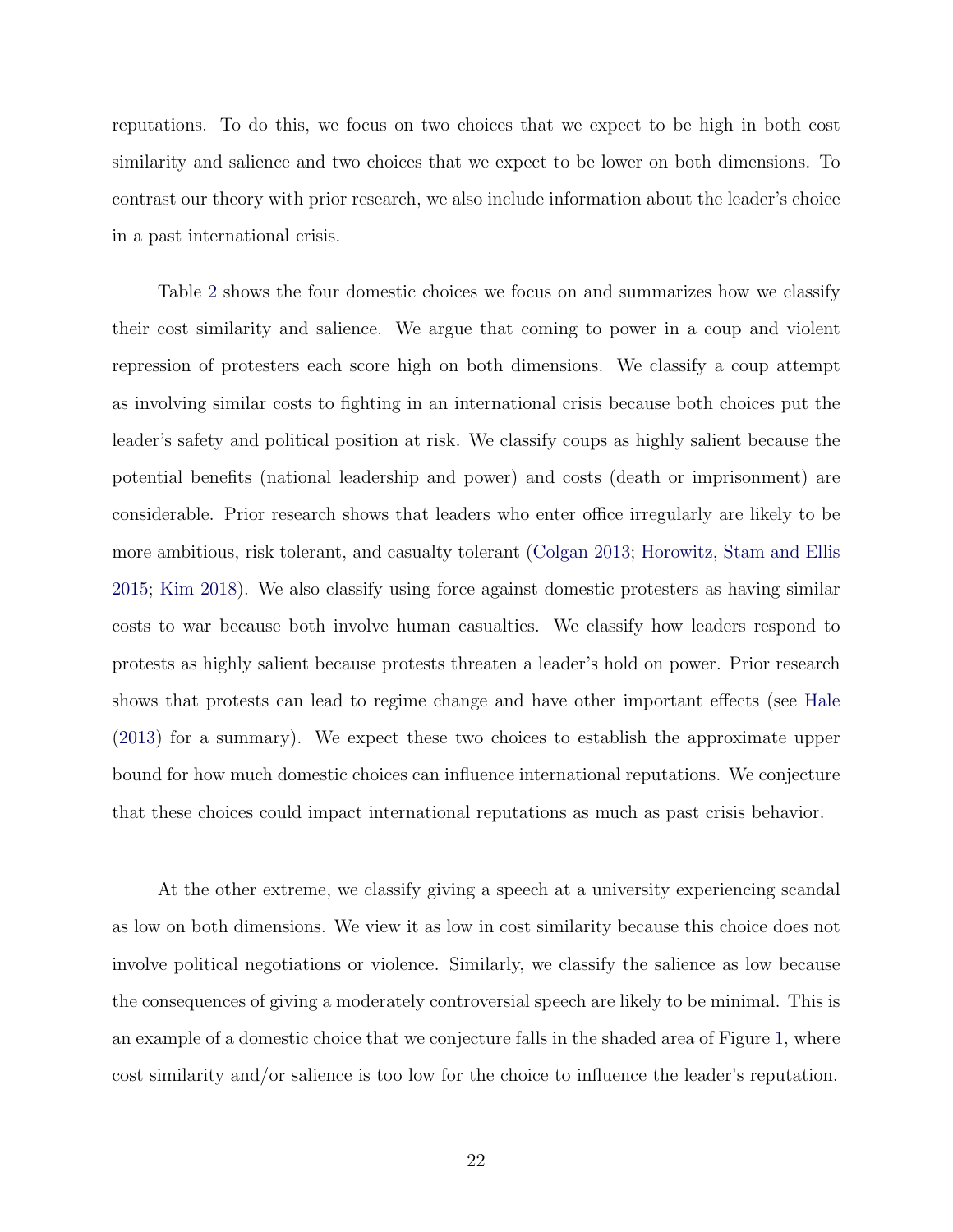<span id="page-24-0"></span>

| Domestic Behavior                                                                            | Cost Similarity | Salience | Predicted Influence on Int'l<br>Reputation |
|----------------------------------------------------------------------------------------------|-----------------|----------|--------------------------------------------|
| Enter office via a coup<br>(versus through regular)<br>means)                                | High            | High     | High                                       |
| Use force against domestic<br>protesters (versus ordering)<br>police to stand down)          | High            | High     | High                                       |
| Stand firm in flagship do-<br>mestic policy negotiations<br>(versus making conces-<br>sions) | Moderate        | Moderate | Lower                                      |
| Speech at a university ex-<br>periencing scandal (versus)<br>cancelling the speech)          | Low             | Low      | None                                       |

Table 2: Expectations for Domestic Behaviors

In the middle, we argue that standing firm in negotiations about a flagship domestic policy scores moderately on our two dimensions. It involves similar costs to conflict because both situations involve tense, multi-party negotiations that can lead to policy failure. Failure involves public and elite disapproval and associated audience costs. However, the cost similarity is only moderate because domestic policy bargaining does not involve violence. We classify the salience as moderate as well because leaders often care deeply about flagship domestic policies, but they are unlikely to care about policy as much as about gaining or retaining power, or threats to their personal safety. We therefore expect the domestic policy negotiation treatment to have some reputational effect, but smaller than the coup and protest treatments.

As described in our pre-registration documentation (available at https://osf.io/uwdjh), we will infer very strong support for Hypothesis 1 if staging a coup, protest repression, and standing firm in domestic policy negotiations each have a positive and statistically significant effect on expectations of a leader's willingness to fight. We will infer strong support for Hypothesis 2 if staging a coup and protest repression each have a significantly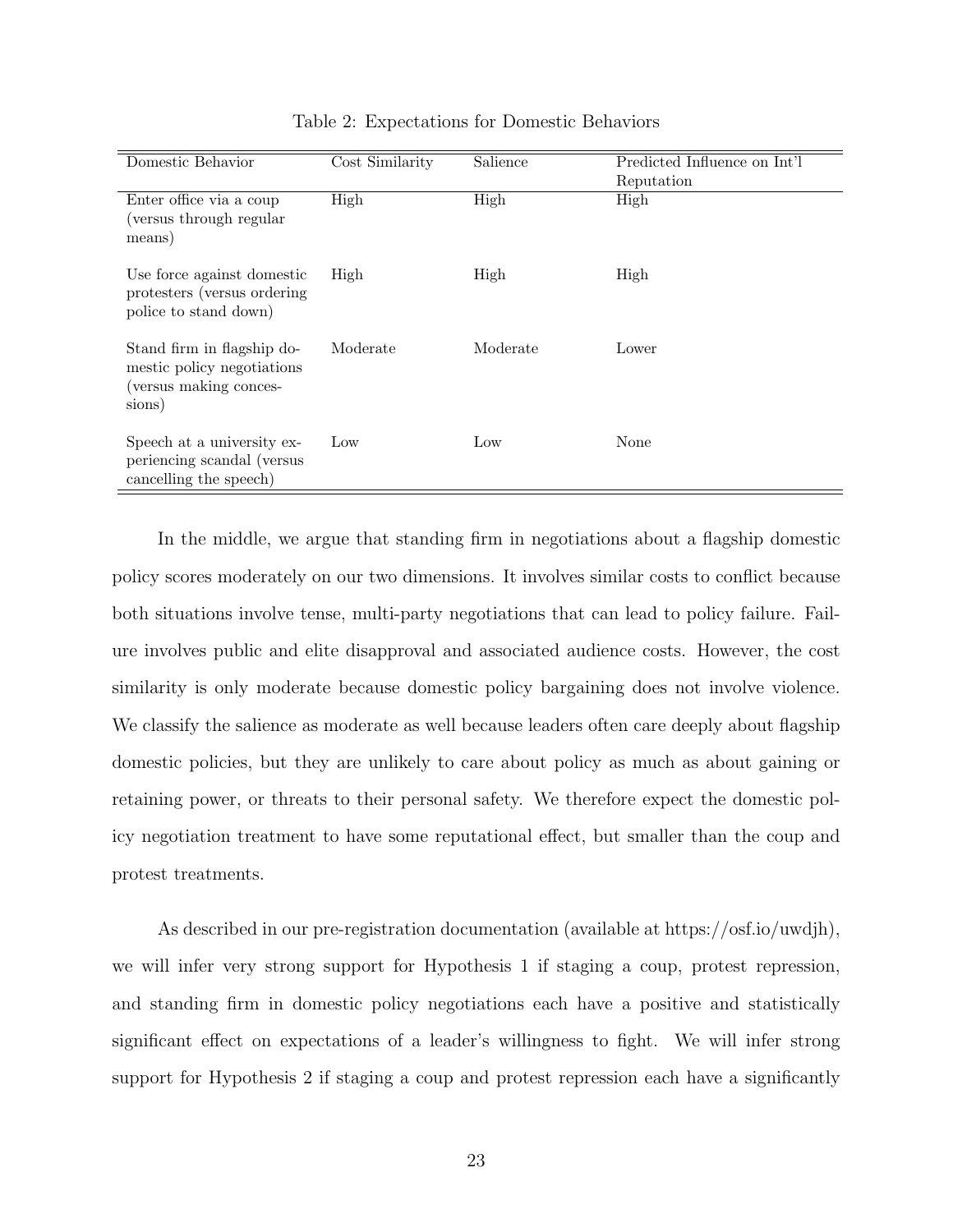larger reputational impact than both standing firm in domestic policy negotiations and giving a controversial speech.

We will infer strong support for Conjecture 1 if any of the domestic choices in Table [2](#page-24-0) have a reputational effect that is statistically indistinguishable from fighting in a past international crisis, and we will infer strong support for Conjecture 2 if the three domestic choices that we expect to be independently informative (i.e., staging a coup, protest repression, and standing firm in domestic policy negotiations) *jointly* have a reputational effect that is statistically indistinguishable from or significantly greater than fighting in a past international crisis.[16](#page-0-0) Finally, if we find a significant effect of standing firm in domestic policy negotiations but not of the speech, we will conclude that the minimum cost similarity and salience thresholds for a domestic choice to have informational value lie somewhere in between these two choices. This would lead us to infer strong support for Conjecture 3.

We utilized a fully randomized ratings-based conjoint design [\(Hainmueller, Hopkins](#page-48-10) [and Yamamoto](#page-48-10) [2014\)](#page-48-10). We gave subjects five tasks. For each task, respondents were shown a profile of a leader's past domestic and international choices and asked to rate the likelihood that the leader would stand firm in a hypothetical international crisis. Respondents viewed leader profiles detailing all four domestic choices discussed above as well as information on whether or not the leader fought in a past international crisis. Unlike many conjoint designs in political science, we showed respondents one profile per task instead of two. We used a single profile because states have one leader at a time, and opponents must assess the resolve of that leader in a crisis.[17](#page-0-0) Prior work has used single-profile designs to investigate attitudes toward immigrants [\(Hainmueller, Hangartner and Yamamoto](#page-49-11) [2015\)](#page-49-11) and when the public understands violent acts as terrorism [\(Huff and Kertzer](#page-49-12) [2018\)](#page-49-12).

<sup>&</sup>lt;sup>16</sup>In our pre-analysis plan, we include tests of both Conjecture 1 and Conjecture 2, but we treat them as alternate interpretations of the same conjecture. Here, we split them out for greater clarity. This also means that Conjecture 2 in the pre-analysis plan has been re-labeled as Conjecture 3 here.

<sup>&</sup>lt;sup>17</sup>Two profiles are appropriate when two-way comparisons are plausible; e.g., voting for a candidate.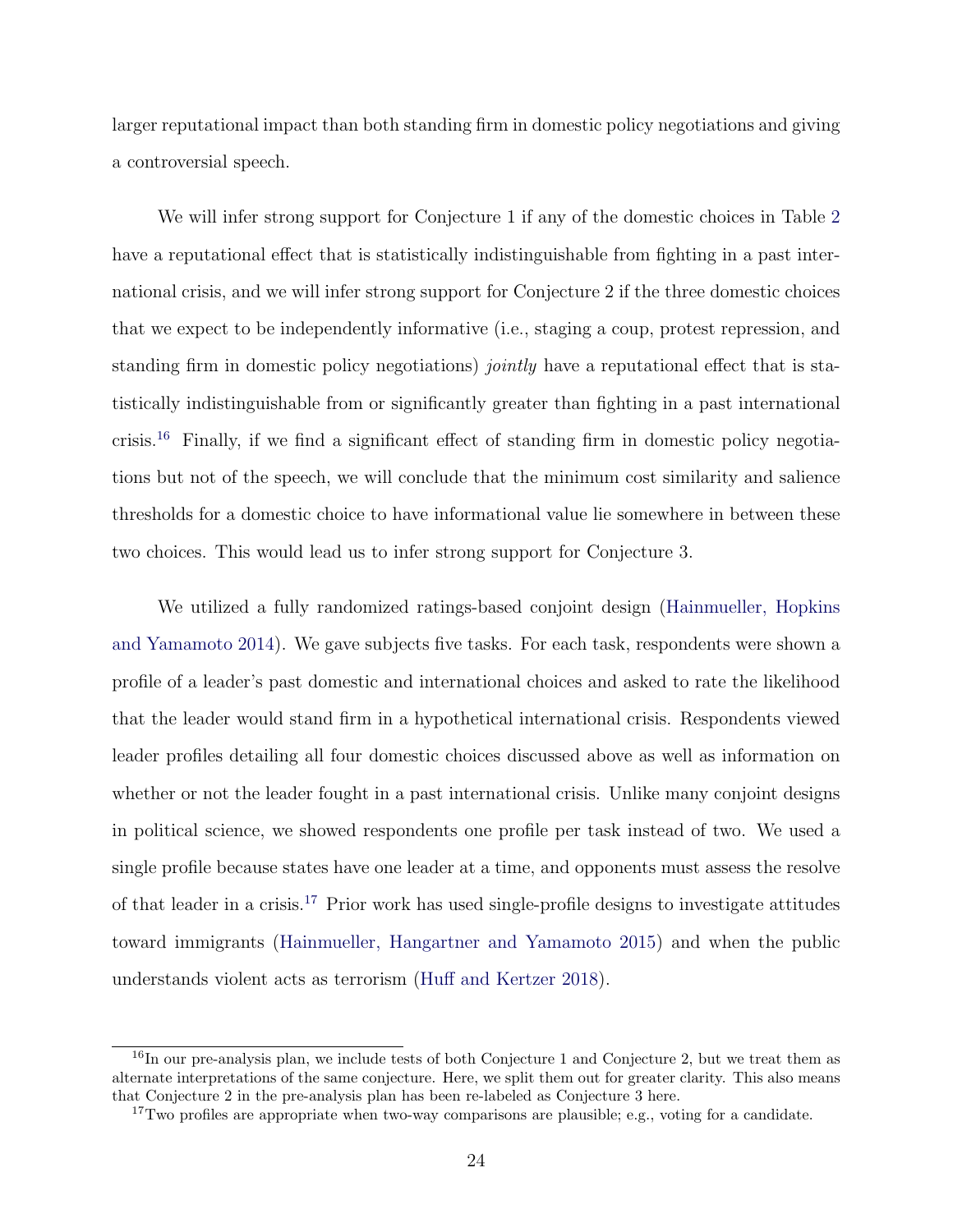For each conjoint task, respondents viewed four domestic choices and one international choice simultaneously. This captures the "noisiness" of the domestic sphere in which domestic choices are more common than international crises. Further, since information about each choice is independently randomized, the experiment is realistic in the sense that most subjects saw a combination of choices that provided conflicting evidence about resolve. Thus, subjects had to decide which choices to weight more in their evaluation. If there is a limit to how much weight observers are willing to give to domestic choices as a whole, then showing multiple domestic choices simultaneously may also create bias against finding support for our theory. Thus, we present a hard and realistic test for our theory.<sup>[18](#page-0-0)</sup>

We conducted our study in June 2021 ( $N = 1.878$ ).<sup>[19](#page-0-0)</sup> We recruited respondents through Lucid, an online survey platform.<sup>[20](#page-0-0)</sup> Prior work has shown similar treatment effects using Lucid as other commonly used online platforms [\(Coppock and McClellan](#page-48-11) [2019\)](#page-48-11). To address concerns about inattentiveness among online respondents [\(Aronow, Kalla, Orr and Ternovski](#page-47-9) [2020\)](#page-47-9), we retained only respondents who passed a pre-treatment attention check.<sup>[21](#page-0-0)</sup>

As in many survey experiments in international relations, we asked members of the public to stand in for difficult-to-obtain samples of elites (e.g., [Cebul, Dafoe and Monteiro](#page-47-10) [2021;](#page-47-10) [Kertzer](#page-49-2) [2016;](#page-49-2) [Lupton](#page-50-2) [2020;](#page-50-2) [Yarhi-Milo](#page-52-5) [2018\)](#page-52-5). Despite potential concerns about external validity, studies that have directly compared results in elite and public survey samples have generally not found much difference [\(Kertzer et al.](#page-50-1) [N.d.;](#page-50-1) [Yarhi-Milo et al.](#page-52-6) [2018\)](#page-52-6). In the most systematic analysis of this issue, [Kertzer](#page-50-15) [\(2022\)](#page-50-15) argues that differences in traits between elite and public samples do not necessarily imply that their behavioral responses to experimental treatments will differ. [Kertzer](#page-50-15) [\(2022,](#page-50-15) p. 7-8) then compares 162 treatment

<sup>&</sup>lt;sup>18</sup>Our experiment compares the effect of choices to stand firm or back down. We do not compare these choices with the absence of information. This keeps our set-up comparable to previous experiments about international reputation. Also, all leaders face some domestic choices, meaning that the absence of domestic information would be unrealistic.

<sup>19</sup>We fielded a similar pilot study in August 2020. The pilot results are shown in the Appendix.

<sup>20</sup>See the Appendix for data on the demographic composition of our sample.

<sup>&</sup>lt;sup>21</sup>Subjects were asked to identify the issue in dispute in our pre-treatment vignette and presented with multiple choice options. This is similar to the approach recommended by [Kane, Velez and Barabas](#page-49-13) [\(2020\)](#page-49-13).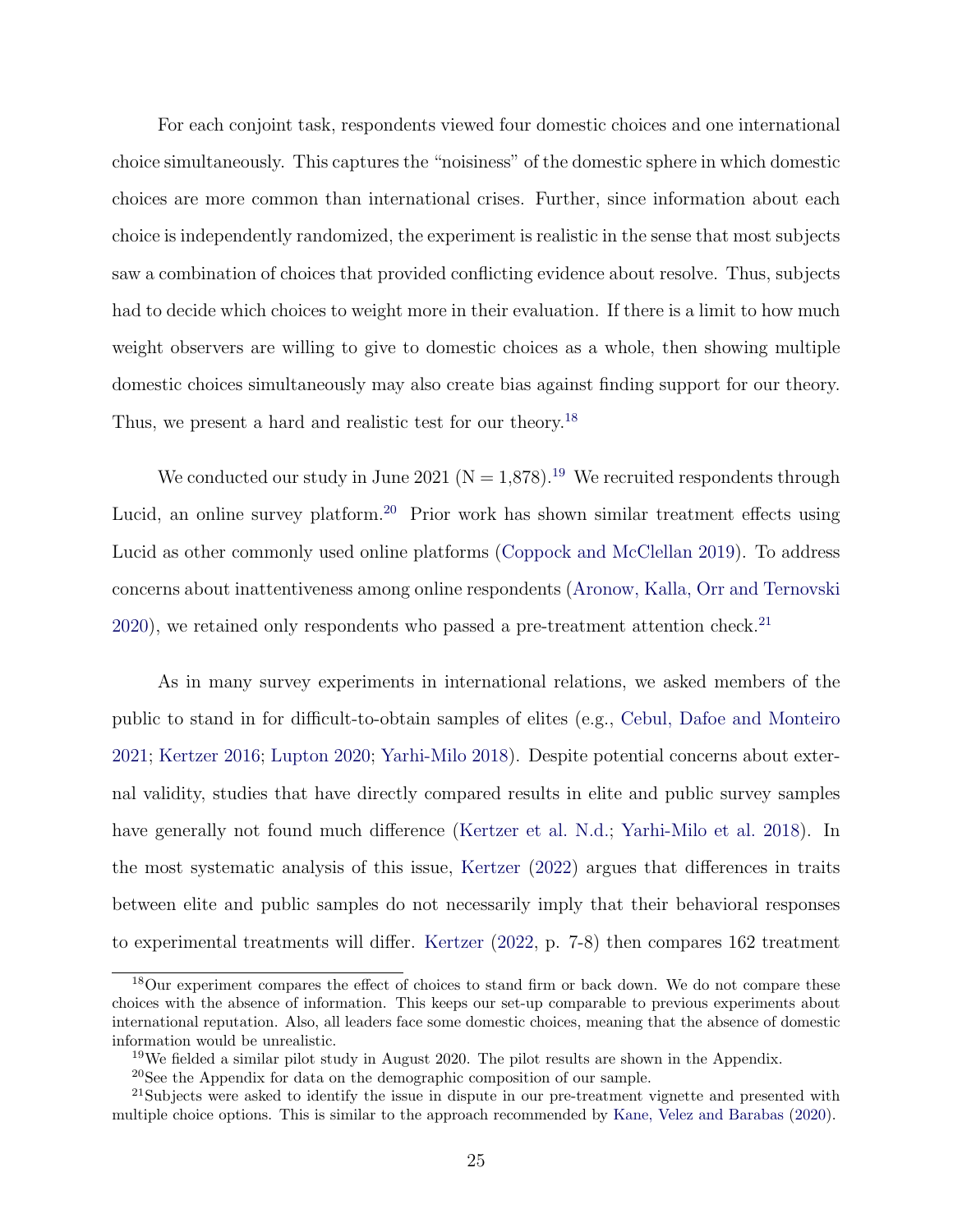effects across 48 paired elite and public experiments and finds that the direction and magnitudes of the effects are statistically indistinguishable 88 percent of the time. Kertzer further finds that the most problematic experiments, which account for many of the differences, are representation experiments in which elites and members of the public try to assess each other's behavior or beliefs. Since our experiment does not fall into this category, Kertzer's results suggest that our use of a public sample is unlikely to be problematic. To further assure the external validity results, we include some real-world anecdotes later in the manuscript.<sup>[22](#page-0-0)</sup>

#### Survey Instrument

We presented respondents with a scenario about a dispute between the US and the fictional country Arcadia. The experiment had two phases. First, respondents were given one page of information about Arcadia's domestic and foreign policy history. Respondents were told that Arcadia was governed by a civilian non-democratic ruler, yet had a strong court system and an influential parliament.<sup>[23](#page-0-0)</sup> Respondents were also told that Arcadia had historically been the largest military and economic power in its region, but that its foreign policy ambitions had fluctuated. The detailed vignette reduces the chance of heterogeneous treatment effects [\(Dafoe, Zhang and Caughey](#page-48-12) [2018\)](#page-48-12) and creates realism that helps the subjects take the survey seriously.

All subjects saw the same information in the first phase of the survey. The first phase concluded by providing information about a potential foreign dispute between the U.S. and Arcadia in the "Topaz Sea." Respondents were told

Arcadia and the U.S. disagree about the status of the Topaz Sea, an important maritime trade route located near Arcadia's coast. Most of the Topaz Sea clearly

 $22$ In addition, the Appendix shows that the results of our main study are robust in sub-samples of our respondents with the most elite characteristics.

 $^{23}$ We used a non-democratic country to make the treatments more plausible. Autocracies are also a good test case for our theory because autocratic leaders have greater control of foreign policy.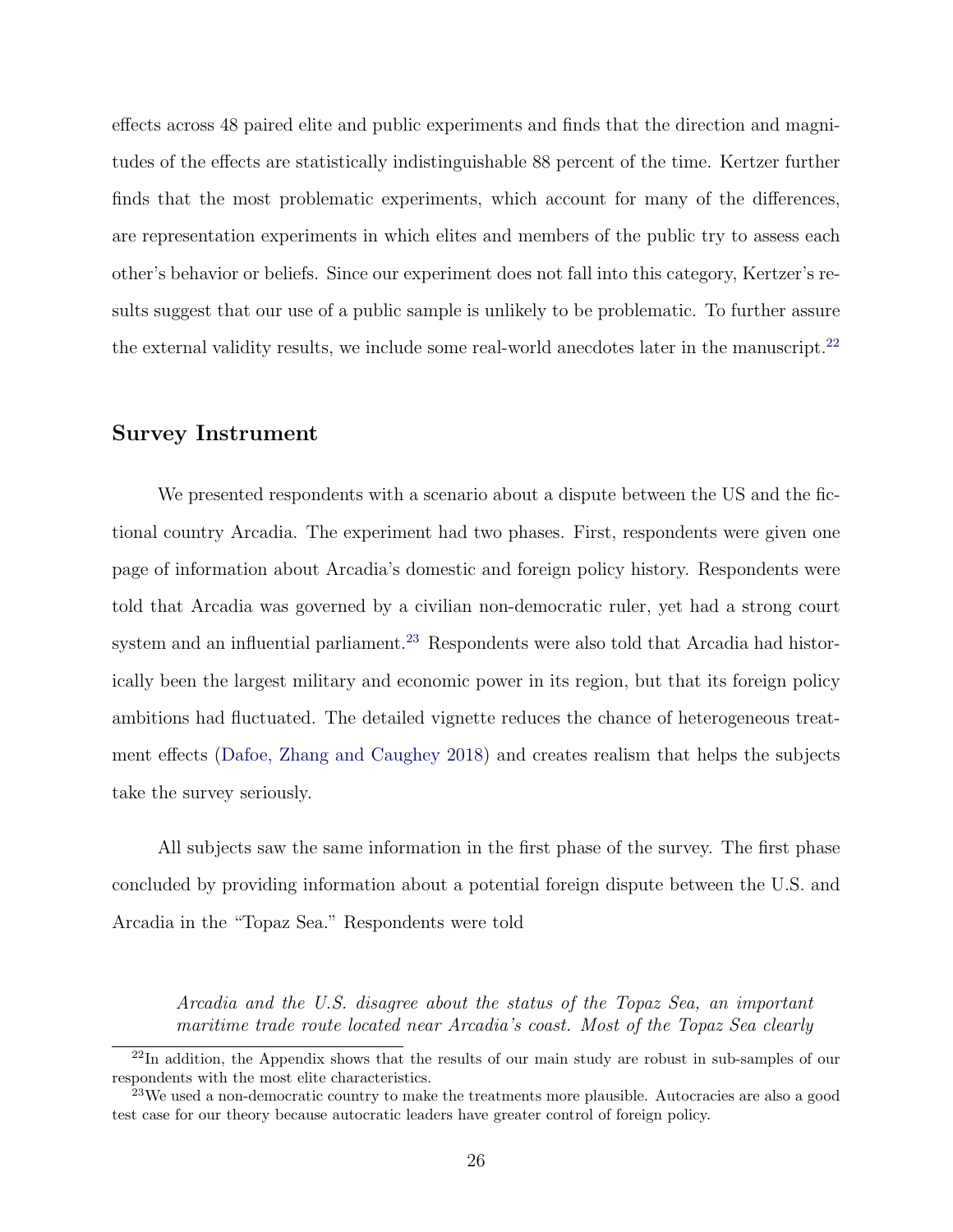falls into international waters. However, from time to time over the last century, Arcadia has acted as if it held sovereign control over the Topaz Sea. For example, the Arcadian Navy has inspected vessels sailing through it. One Arcadian map showed all of the Topaz Sea as part of Arcadian waters. However, the map was reprinted following international backlash.

To ensure that the Topaz Sea remains neutral, the United States is considering a naval blockade that prevents any naval vessel from patrolling the waters. Some worry that Arcadia will respond by sending its Navy to permanently occupy the Sea. This could lead to a direct military conflict with the United States.

In the second phase, subjects were presented with information about the Arcadian leader's past choices in office and asked to predict his international crisis behavior. For each of five conjoint tasks, subjects were shown a leadership profile that varied randomly and independently along five dimensions (or attributes) that we summarize in Table [3.](#page-29-0) The first four dimensions in Table [3](#page-29-0) correspond to the four domestic choices in Table [2.](#page-24-0) The final dimension relates to the leader's past choice of whether to fight in an international crisis. Below each leader profile, subjects were asked: "Would this leader send the Arcadian Navy to the Topaz Sea if the U.S. imposed a naval blockade?" Subjects responded on a 6-point scale from "very unlikely" to "very likely." The order in which the leader choices were presented varied randomly from profile to profile to address possible ordering effects. The survey instrument is available in the APSR dataverse [\(Goldfien, Joseph and McManus](#page-48-13) [2022\)](#page-48-13).

The treatments (or levels) are designed to represent "standing firm" or "backing down" when the leader faced a choice. Therefore, the treatments correspond to the choice that the defender (B) faces in the first period of our formal model. The subjects in our experiment step into the role of the challenger (A) in the second period of our model by evaluating the defender's likelihood of fighting based on the first period choice. Therefore, the difference in beliefs between the paired treatment conditions in Table 3 corresponds to the theoretical quantity of interest,  $\mathcal{Q}$ , from our formal model. We exploit random assignment over the sample as a whole to compute the average marginal component effects, or AMCEs [\(Hainmueller,](#page-48-10)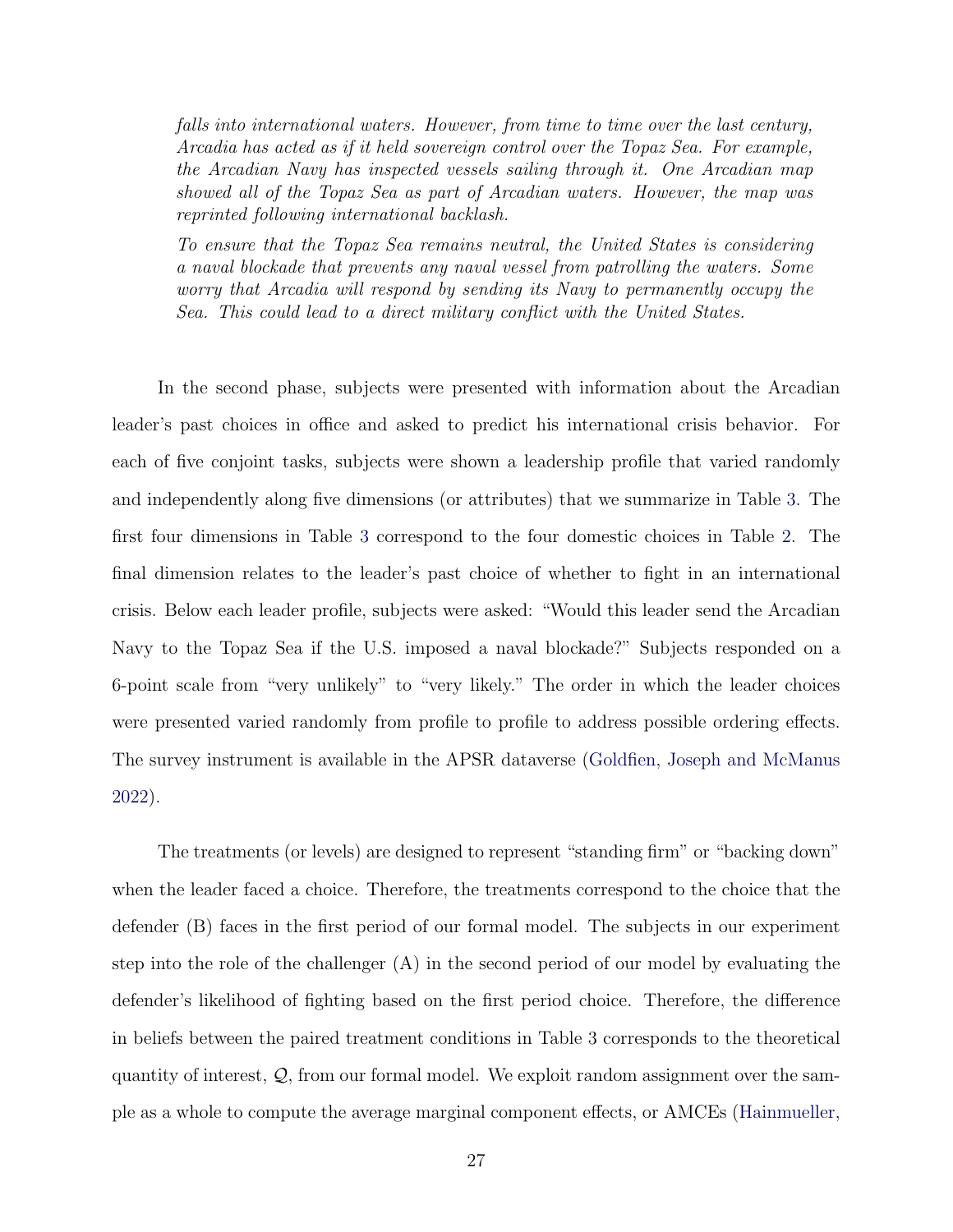<span id="page-29-0"></span>

| Domestic Choices                                                      | <b>Stand Firm Treatment</b>                                                                                                                                                                                           | <b>Back Down Treatment</b>                                                                                                                                                                                 |
|-----------------------------------------------------------------------|-----------------------------------------------------------------------------------------------------------------------------------------------------------------------------------------------------------------------|------------------------------------------------------------------------------------------------------------------------------------------------------------------------------------------------------------|
| Entering office via a<br>coup                                         | The current leader of Arcadia<br>came to power after killing the<br>previous leader in a coup.                                                                                                                        | The current leader of Arcadia was<br>appointed following the natural<br>death of the previous leader.                                                                                                      |
| Using force against<br>domestic protesters                            | A few years ago, nation-wide<br>protests broke out across the<br>country. The leader instructed<br>police to use violent repression—<br>$2,000$ civilians died.                                                       | A few years ago, nation-wide<br>protests broke out across the<br>country. The leader instructed<br>police to <i>stand down—no civil-</i><br><i>ians</i> died.                                              |
| Standing firm in nego-<br>tiations over a flagship<br>domestic policy | This leader's major domestic pol-<br>icy initiative was a health reform<br>plan. However, rival officials re-<br>fused to implement it unless con-<br>cessions were made. This leader<br>refused to make concessions. | This leader's major domestic pol-<br>icy initiative was a health reform<br>plan. However, rival officials re-<br>fused to implement it unless con-<br>cessions were made. This leader<br>made concessions. |
| Proceeding with a<br>controversial speech                             | After a bribery scandal arose at<br>Arcadia University, the leader<br>proceeded with a planned gradua-<br>tion speech there.                                                                                          | After a bribery scandal arose at<br>Arcadia University, the leader<br>canceled a planned graduation<br>speech there.                                                                                       |
| <b>International Choice</b>                                           | <b>Stand Firm Treatment</b>                                                                                                                                                                                           | <b>Back Down Treatment</b>                                                                                                                                                                                 |
| Fighting in a previous<br>international crisis                        | When Arcadia's northern neigh-<br>bor challenged Arcadian control<br>over the Greywall province, this<br>leader did not make territorial<br>concessions and sent the military.                                        | When Arcadia's northern neigh-<br>bor challenged Arcadian control<br>over the Greywall province, this<br>leader made territorial conces-<br>sions and did not send the mili-<br>tary.                      |

### [Table 3: Conjoint Leader Attributes](#page-48-10)

Note: Italics represent varied text. Treatments are copied verbatim from the survey instrument.

[Hopkins and Yamamoto](#page-48-10) [2014\)](#page-48-10), for every treatment and interpret each AMCE as the true Q. For example, the ACME for the response to protests measures the average difference in beliefs about Arcadia's resolve to fight given that a subject observed the Arcadian leader order police to violently repress protesters rather than stand down.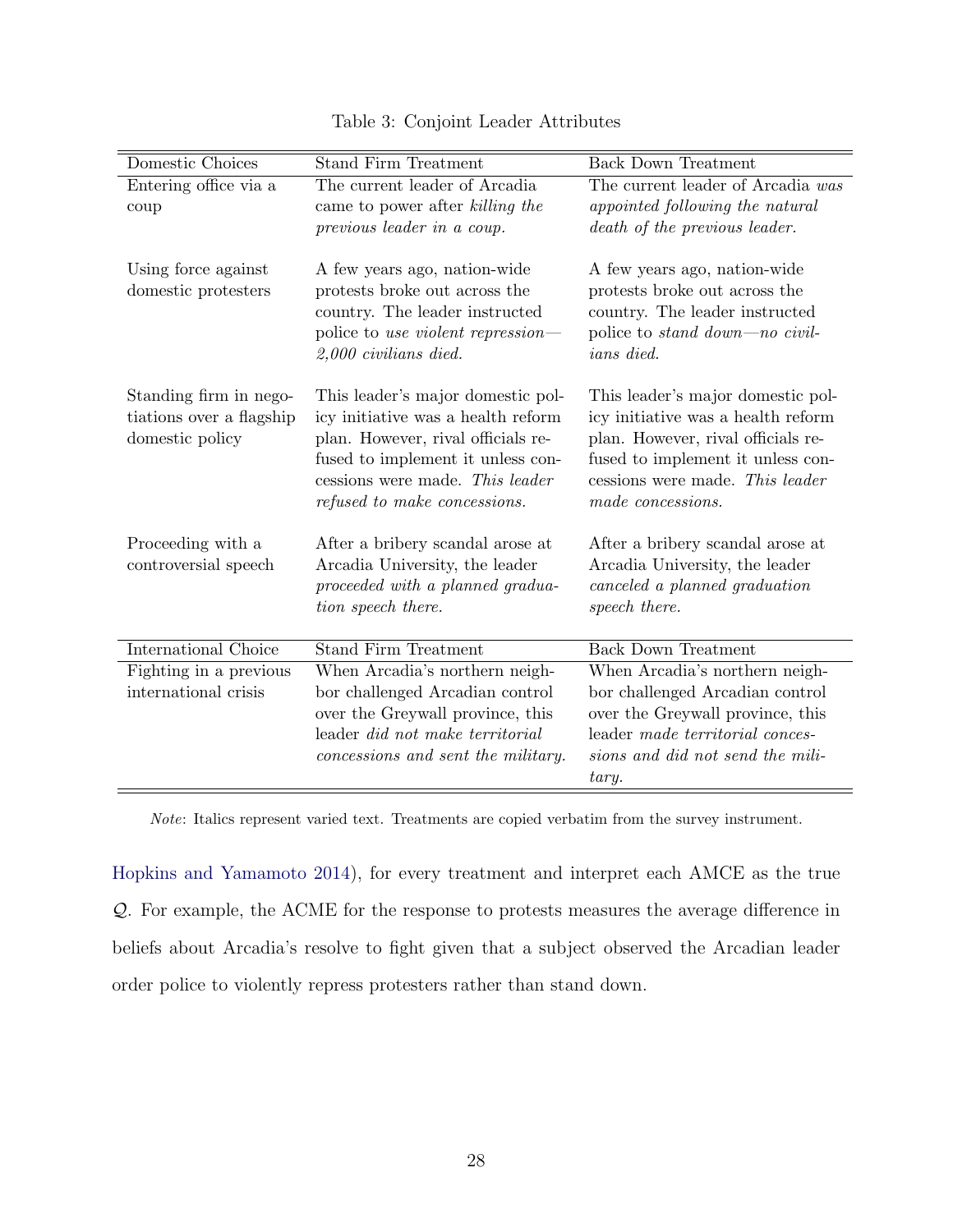### Results

We estimate the AMCEs for each leader choice using a pre-registered OLS model with robust standard errors clustered at the subject level. We estimate the AMCEs using two versions of our dependent variable: (1) the original six-point scale of expected resolve and (2) a dichotomized version of that variable which codes a leader as "likely to use force" if the subject said the profiled leader was "somewhat likely," "likely," or "very likely" to respond to a U.S. blockade with force, and "unlikely to use force" otherwise. An advantage of the dichotomized dependent variable is that it puts the AMCEs on a probability scale. The results using these two dependent variables are substantively similar and we report results for both. As indicated in our pre-registration document, we focus on the dichotomized variable for ease of exposition.

The lefthand panel of Figure [2](#page-32-0) displays the AMCE coefficients and 95% confidence intervals from a model using our six-point dependent variable. The righthand panel displays the coefficients using the dichotomized dependent variable. These coefficients were estimated in models without demographic controls. These results, and similar models with demographic controls, are presented in tabular form in the Appendix. The AMCEs represent the average causal effect of the stand firm choice for each attribute compared to the back down base category, while accounting for the effects of the other attributes by averaging over them.

From these plots, we infer strong support for both hypotheses. Hypothesis 1 proposed that observers will have higher estimates of a leader's willingness to fight in an international crisis after witnessing the leader stand firm domestically than after witnessing the leader back down domestically. Figure [2](#page-32-0) shows that this is true for each of the three domestic choices that we classified in Table [2](#page-24-0) as being moderately or highly salient and similar to an international crisis. According to the right-hand panel of Figure [2,](#page-32-0) standing firm in a domestic policy negotiation increased the probability that a leader would be judged likely to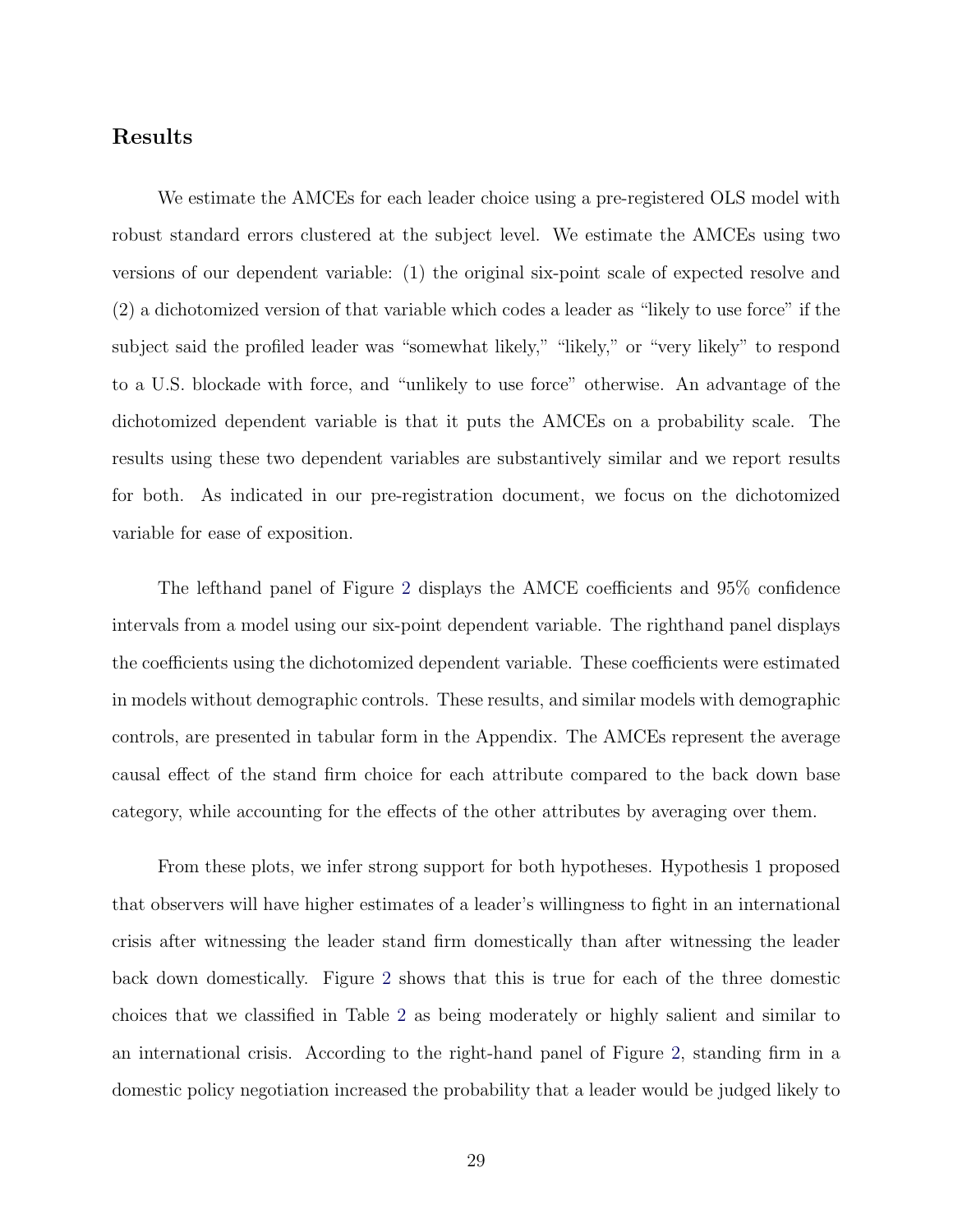use force by 7 percentage points. When a leader came to power by violently overthrowing their predecessor, it increased the probability that the leader would be judged likely to use force by 11 percentage points. A leader's response to domestic protests had the most striking effect. Using force against demonstrators increased the probability that a leader would be considered likely to use force against the United States by 24 percentage points. Furthermore, even giving a controversial speech—deliberately included as a low cost similarity, low salience domestic choice—had a small but statistically significant effect using our binary dependent variable. These results strongly support H1 and illustrate that a broad range of domestic choices can influence a leader's reputation for resolve.

Hypothesis 2 proposed that highly salient and similar choices will have a larger effect than choices that are lower along these two dimensions. This led us to expect that coming to power in a coup and using force against protesters would each have a larger effect than either standing firm in domestic policy negotiations or giving a controversial speech. This is indeed what we find. The coefficients for coups and protest repression are larger than for the other domestic choices. Indeed, in percentage point terms, repression of protesters had three times the effect of bargaining hard domestically and 10 times the effect of giving a controversial speech. Coming to power in a coup had 1.5 times the effect of bargaining hard domestically and five times the effect of giving a controversial speech. Pre-registered linear hypothesis tests, presented in the Appendix, confirm that these differences are statistically significant. We also note a statistically significant difference in the effect sizes of standing firm on domestic policy (moderate cost similarity and salience) and giving a speech (low cost similarity and salience). Although we did not pre-register this comparison, it supports our expectation that marginal increases in cost similarity and salience will marginally increase the informational value of domestic choices.

Our first two conjectures examine the relative impact of domestic and international choices. We infer strong support for Conjecture 1: a single domestic choice can have the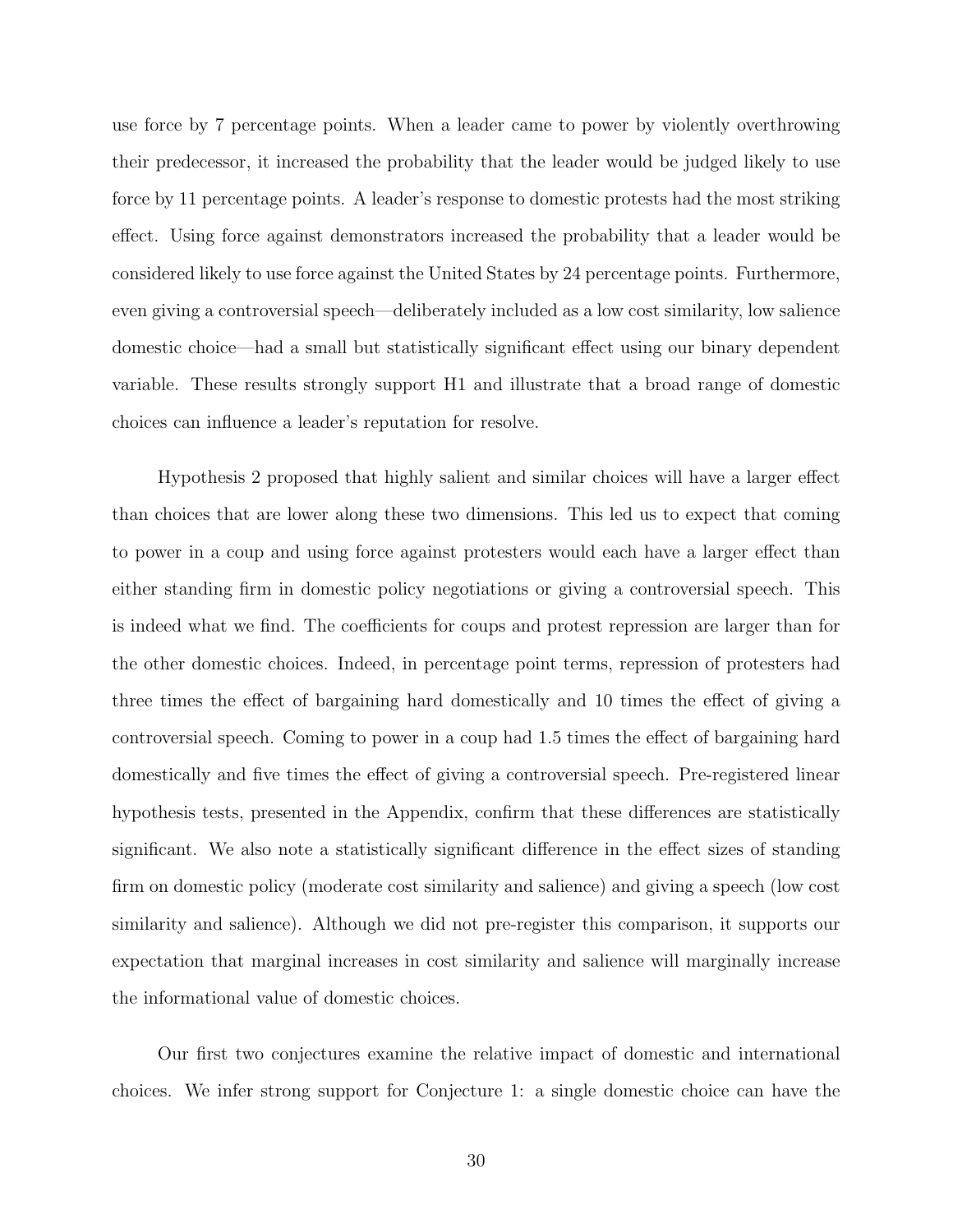<span id="page-32-0"></span>

Figure 2: Average Marginal Component Effects, Main Study

Note: Following a pre-treatment vignette that described a fictional country, Arcadia, and a militarized crisis between it and the United States, subjects were presented with randomized information about the past domestic and international choices of several possible leaders of Arcadia. For each leader, subjects indicated on a six-point scale how likely they believed the leader was to use force in Arcadia's dispute with the United States. The left-hand panel presents the average marginal component effect (AMCE) of each leader choice using the original six-point scale, while the right-hand panel presents the AMCEs using a dichotomized version of the variable indicating whether or not the subject believed the leader was at least "somewhat likely" to use force.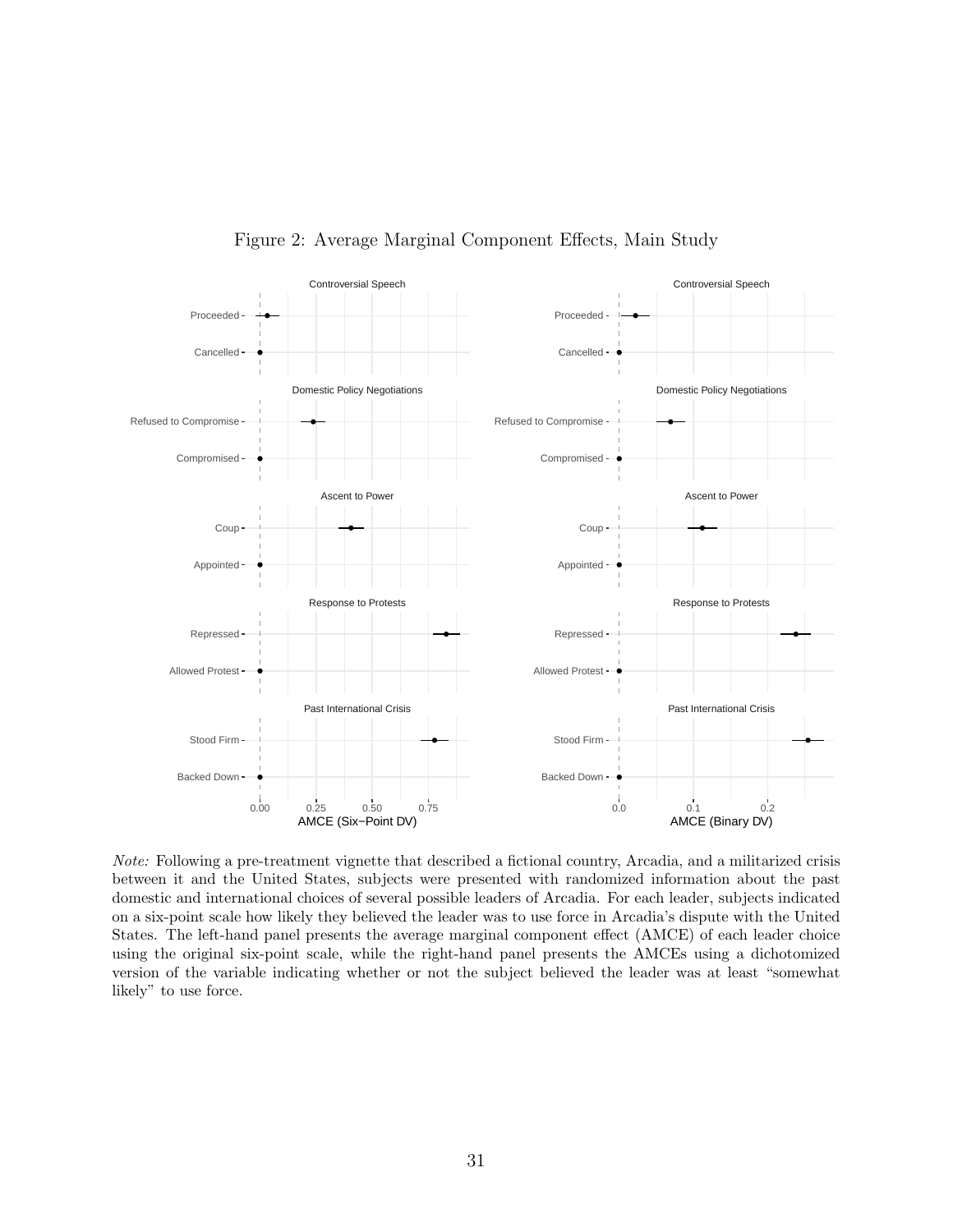same (i.e., statistically indistinguishable) reputational impact as a past international crisis choice. Figure [2](#page-32-0) shows that violently repressing protesters is just as informative as fighting in a past crisis. Both behaviors had a similar effect on respondent beliefs that the leader would stand firm in the present crisis. Using force against protesters increased the probability a leader would be judged resolved by 24 percentage points and using force in a previous international crisis increased it by 26 percentage points. Importantly, these effects are statistically indistinguishable. Our ability to statistically distinguish the effect sizes of all of our domestic choices from one another shows that the experiment was well powered. It is illuminating that we could identify a significant difference between the protest treatment and all other domestic treatments, but not between the protest and past international crisis treatments. We can therefore be confident that the protest and past crisis treatments had very similar impacts on international reputation.

Using a pre-registered linear hypothesis test presented in the Appendix, we also find strong support for Conjecture 2: the cumulative effect of the protest response, domestic bargaining behavior, and ascent to power is significantly larger than that of past international crisis behavior. As noted in our informal theory, leaders face more domestic choices than international crises. Therefore, this cumulative effect gives us some plausible insight into the importance of domestic choices in the aggregate.

Our final conjecture examines the empirical domain over which our domestic theory of reputation applies. Conjecture 3 states that Hypothesis 1 will be unsupported for domestic choices with low cost similarity and salience. Under our pre-registered design, which focused on the binary dependent variable, we do not find support for it. The effect of giving a moderately controversial speech on expectations about a leader's resolve is small, but statistically distinguishable from zero.<sup>[24](#page-0-0)</sup> However, we note that the effect is not statistically significant when using our six-point dependent variable; we find support for Conjecture 3

 $^{24}$ In a supplementary experiment described below, a similar speech treatment also has no effect.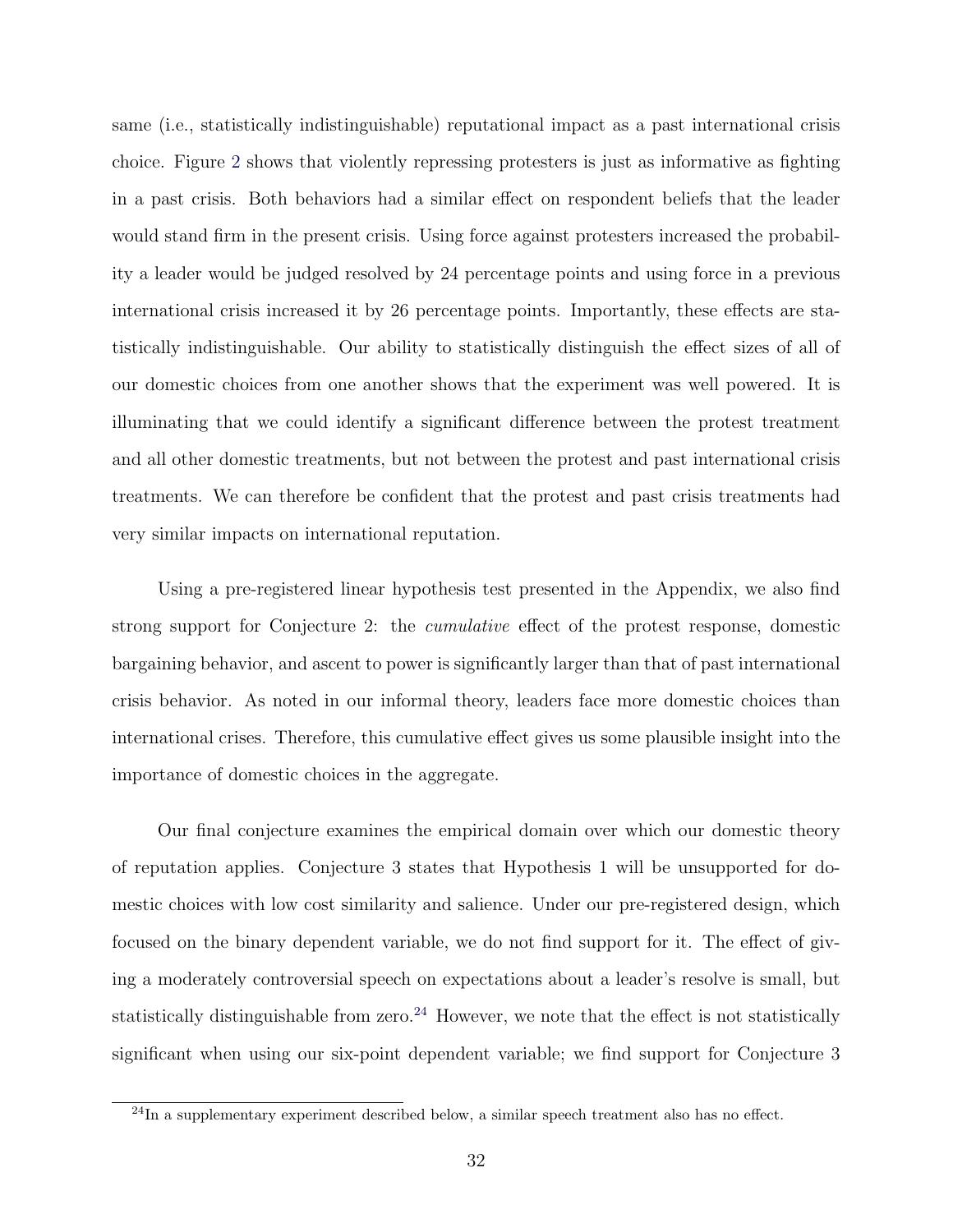using this specification. Mixed results for the speech treatment (and significant results for all else) provide evidence that giving a modestly controversial speech sits just at or below our cost similarity and salience thresholds. In the context of our other results, this finding suggests that a wide variety of real-life domestic choices can influence a leader's international reputation. Therefore, the domain of our theory is quite large. Indeed, in certain contexts seemingly unimportant leadership choices—such as whether to go through with a speech—seem to influence international reputations on the margins.

#### Post-Conjoint Questions: Mechanisms and Related Debates

Our information-based theory reveals a new connection between leaders, domestic politics, and crisis behavior. To further explore the mechanism behind our results, and to contrast it with other strands of literature in international relations and comparative politics, we posed post-conjoint questions to subjects.

Some subjects were asked open-ended questions regarding the influence of the Arcadian leader's domestic choices on their beliefs about the likelihood that the leader would use force. Many subjects expressed, in their own words, an inferential logic consistent with our theory. For example, one subject wrote that "if the [Arcadian] leader is not willing to make concessions, will not try to use nonviolent methods to deal with protesters and negotiate fairly with other countries, they are likely to engage in conflict." Another wrote that "if the Arcadian leader made positive decisions for its people, it would be less likely to send military force against the U.S." Additional examples can be found in the Appendix.

Other subjects were asked to rate their agreement with distinct theoretical logics that could connect coming to power in a coup or using force against protesters with international resolve (see Appendix). One line of research suggests that domestic institutions both constrain and incentivize leaders to make specific choices during crises (e.g., [Bueno de Mesquita,](#page-47-11)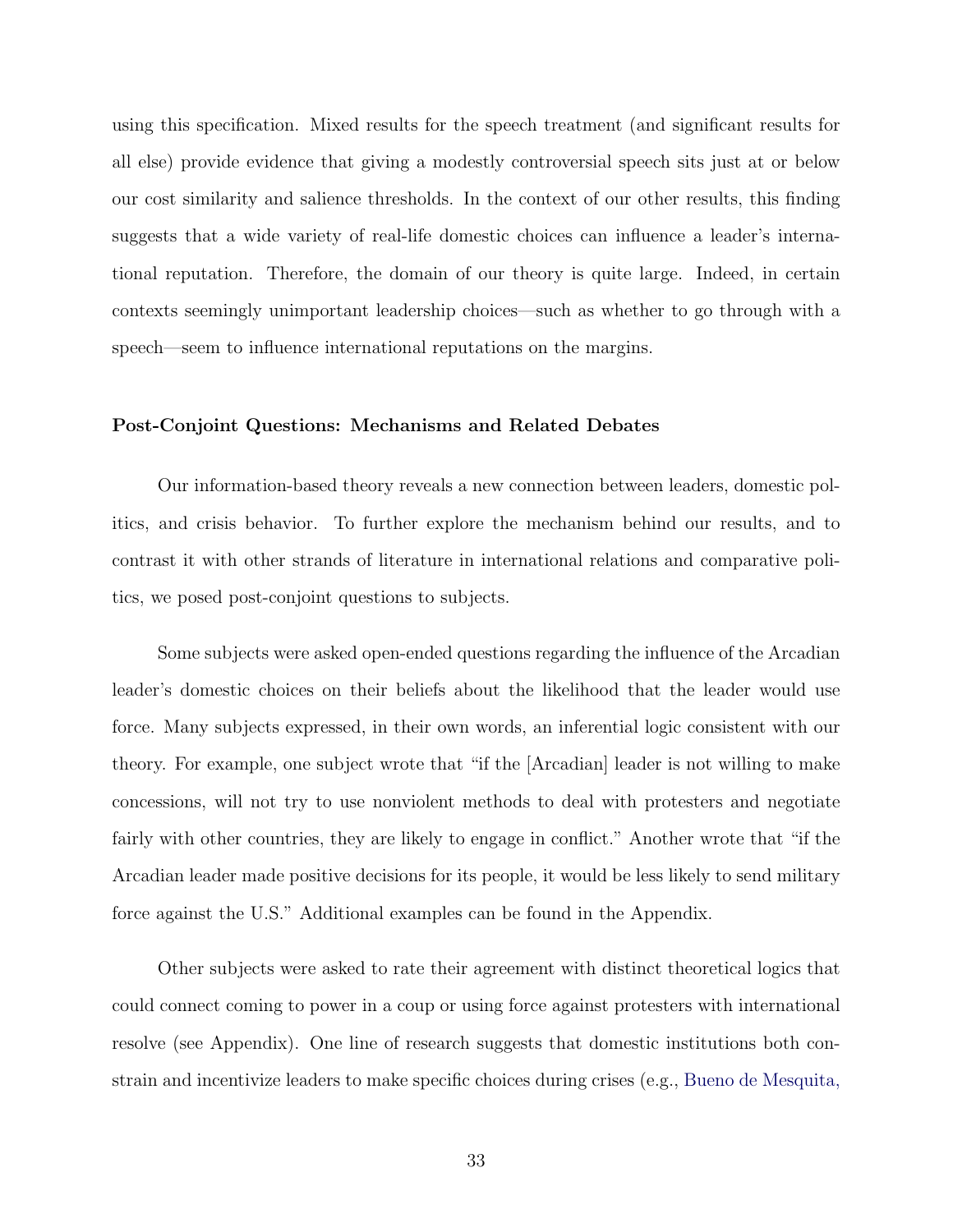[Morrow, Siverson and Smith](#page-47-11) [1999;](#page-47-11) [Putnam](#page-51-5) [1988\)](#page-51-5). In fact, scholars have identified a connection between domestic constraints and international crisis behavior in regimes at risk of coups and protests [\(Belkin and Schofer](#page-47-12) [2005;](#page-47-12) [Ciorciari and Weiss](#page-47-13) [2016;](#page-47-13) [Talmadge](#page-52-7) [2015\)](#page-52-7). Although several features of our design address these issues (e.g., we told respondents that Arcadia was politically stable), it could be the case that information about how the leader came to power or responded to protests implied information about domestic politics, and this influenced subject responses. To address this, we asked subjects about these different mechanisms. We find that about three quarters of respondents expressed agreement with the logic of our mechanism: coming to power in a coup or using force against protesters revealed information about the leader's disposition.[25](#page-0-0)

Another line of research suggests that what a leader did before entering office shapes their foreign policy, including willingness to use force (e.g., [Fuhrmann](#page-48-7) [2020;](#page-48-7) [Horowitz, Stam](#page-49-1) [and Ellis](#page-49-1) [2015;](#page-49-1) [Horowitz, Potter, Sechser and Stam](#page-49-14) [2018\)](#page-49-14). If this is true, then biographical information should impact assessments of resolve. The Appendix reports the results of another post-conjoint question in which we asked subjects to evaluate the informational value of other domestic choices made by a leader in office, as well as aspects of a leader's pre-tenure biography. We find that a leader's choice to execute his sister over a personal dispute raises estimates of resolve more than previous military experience. We also find that a leader's choice to end anti-discrimination policies or restrict immigration raises estimates of resolve more than a leader's prior business experience. This is not to say that prior experiences do not matter, but rather that domestic choices while the leader is in office could have a greater reputational effect.

Overall, the findings from the post-conjoint questions suggest that responses in the conjoint reflected our proposed dispositional mechanism. These findings also suggest that a broad set of domestic actions—not just those used in the conjoint—could have a reputational

 $25$ We also find support for other mechanisms. Because this test is simple, we do not draw an inference about the relative power of these different mechanisms.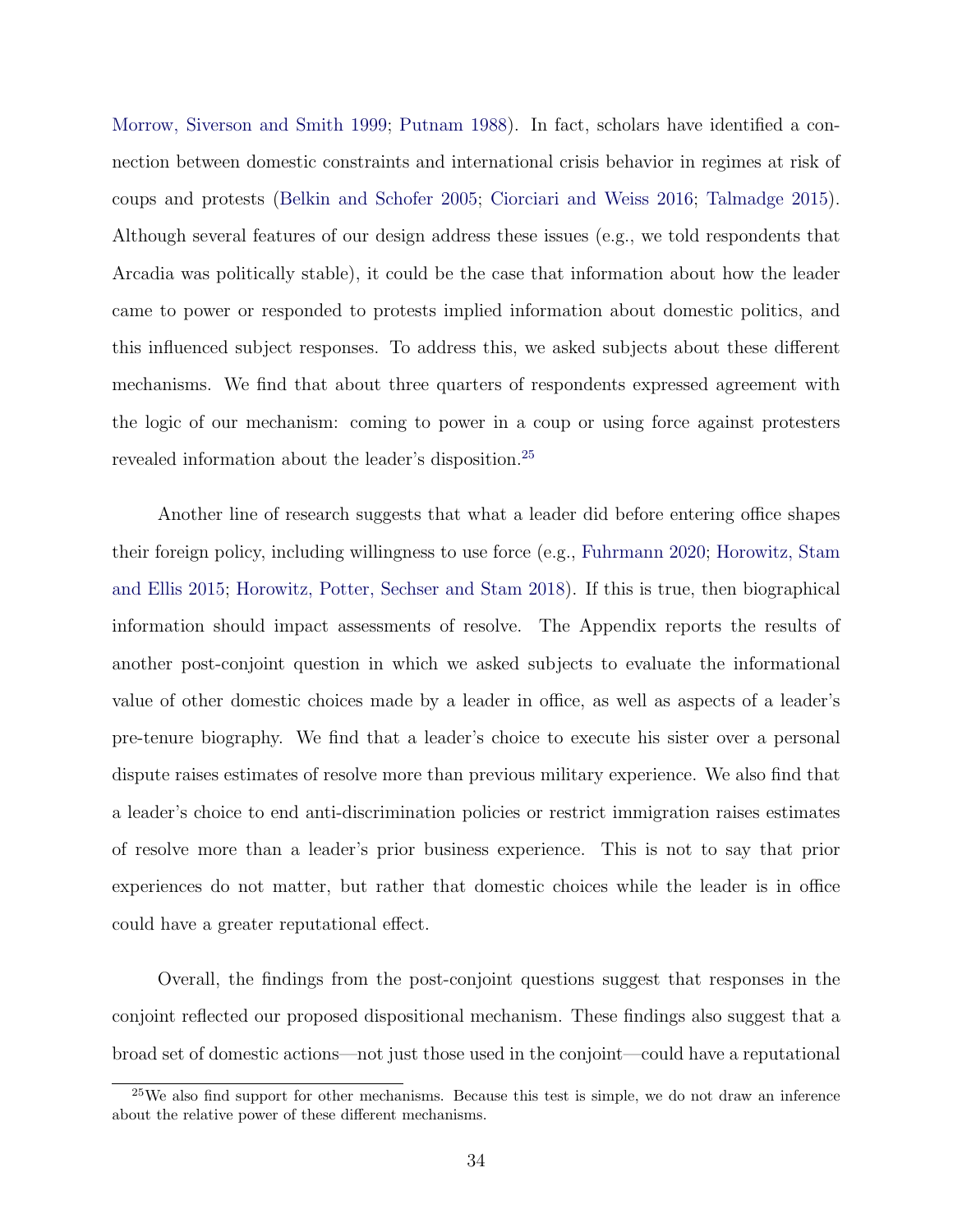impact.

# Additional Evidence

The main experiment provides strong evidence in favor of our theory. To demonstrate that these results are robust, generalizable, and plausibly impactful in a policy context, we present additional evidence from a supplementary survey experiment and from important real-world cases.

### Supplementary Experiment

To ensure the robustness of our main results to alternative design choices and to further interrogate our causal mechanisms, we fielded a supplementary study  $(N = 486)$  in January 2022. The experimental design of the supplementary study closely follows that of the main study, but includes five key changes.

A summary of the changes is as follows. First, rather than use a fictional country, Arcadia, we described a scenario involving China in the near-future. For the crisis facing the future Chinese leader, we changed the issue in dispute from the Topaz Sea to the South China Sea. For the leader's past crisis behavior, a border dispute over Greywall became a Himalayan border dispute with India. Second, we replaced the coup treatment from the main study with a treatment about the leader's response to domestic terrorism. Following a domestic terrorist attack, the leader could (1) meet terrorist demands to release prisoners; (2) order a police counterterrorism campaign while emphasizing a commitment to abide by the law; or (3) commit a clearly unethical human rights violation by ordering police to burn down a village believed to harbor terrorists. The terrorism response treatment offers insight into another domestic action that could influence leaders' international reputations and, by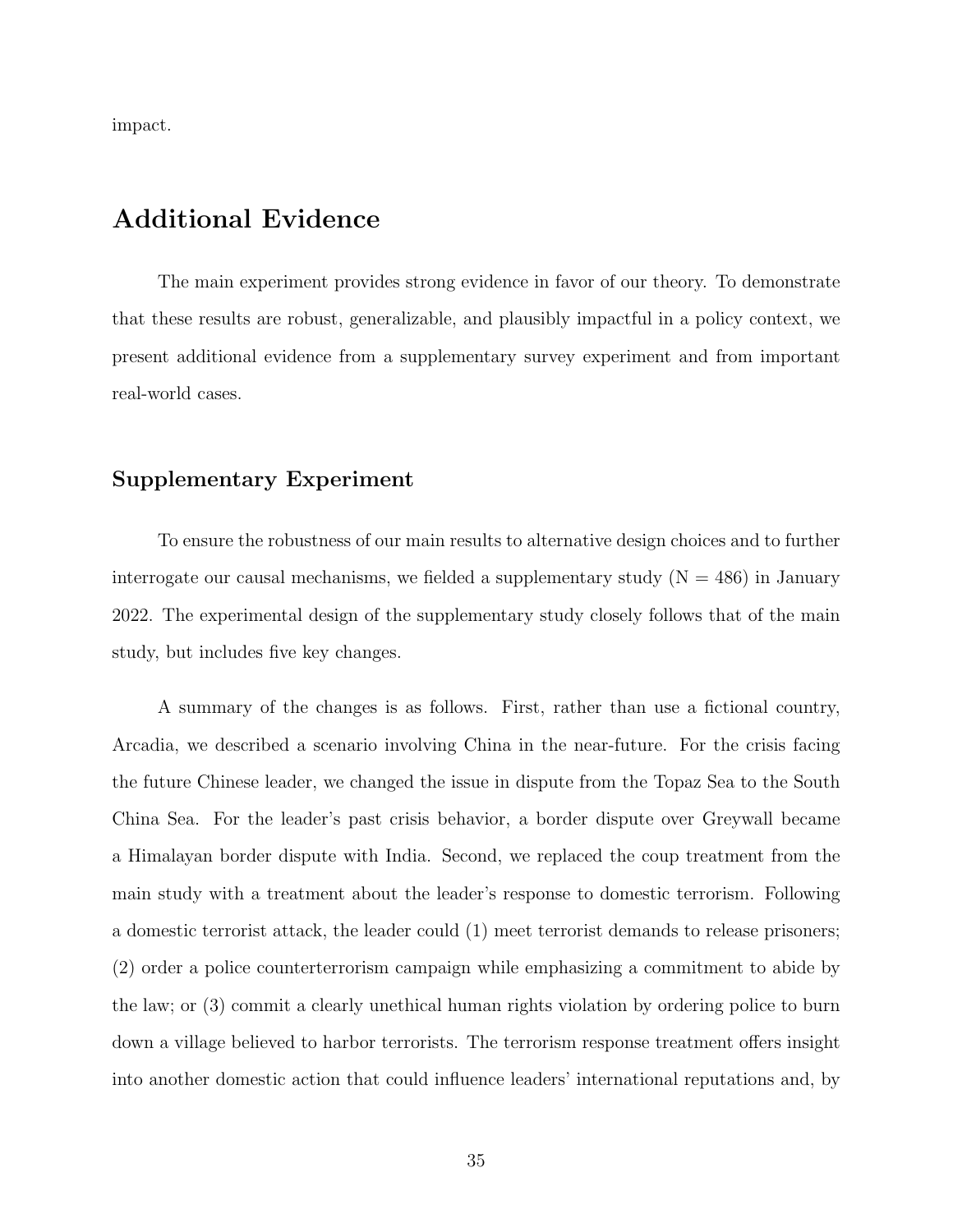including ethical and unethical uses of force, may help to disentangle the degree to which assessments of leader morality influence leader reputations. It also allows us to vary cost similarity, while holding salience mostly constant. Any choice of how to respond to a large domestic terrorist attack is highly salient, but the indiscriminately violent response is more similar to war.

Third, we added additional detail to the domestic policy bargaining treatment to indicate the outcome of the policy initiative when the leader refused to compromise with political rivals. Fourth, we included additional detail about China's probability of victory in different international disputes to hold power constant across crises and account for possible heterogeneous treatment effects. Finally, we used an alternative post-conjoint questionnaire, asking subjects directly to rate the cost similarity and salience of the leaders' choices. This allows us to measure subject beliefs about each choice's cost similarity and salience, and compare those beliefs with the average marginal component effects of those choices.

Results. We performed the same analysis of our supplementary study as our main experiment. Figure [3](#page-39-0) displays the AMCE coefficients and confidence intervals from the supple-mentary study, estimated in models without demographic controls.<sup>[26](#page-0-0)</sup> The core results are consistent with our theory and the results in our main experiment. Most critically, we find strong support for Hypotheses 1 and 2. Three distinct domestic choices—the response to protests, the response to domestic terrorism, and domestic policy bargaining behavior—had a statistically significant effect on the leader's reputation for resolve. Comparing the size of the effects, choices high in cost similarity and salience (the protest and terrorism responses) have larger reputational effects than choices that are lower in these dimensions (domestic bargaining and a controversial speech).

We also find strong support for two out of three conjectures. We find only limited

<sup>&</sup>lt;sup>26</sup>The results with and without controls are presented in tabular form in the Appendix.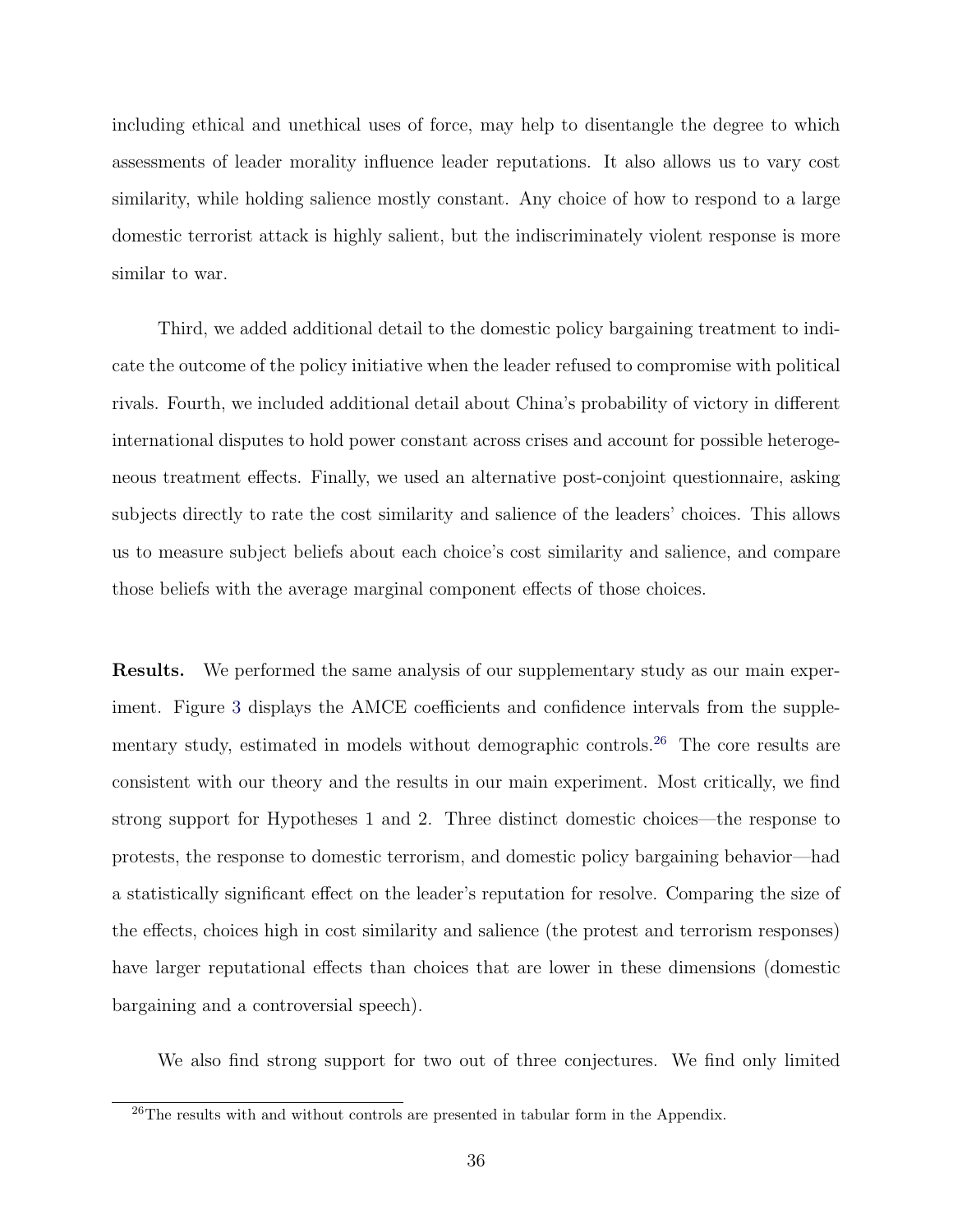support for Conjecture 1. The difference in the reputational effect of standing firm in an international crisis and the most informative domestic choice—launching an unethical domestic counterterror campaign—was distinguishable at the 95% confidence level using our binary outcome variable and borderline distinguishable using our raw, six-point dependent variable ( $p = 0.07$ ). Nonetheless, the effect of domestic actions was substantial. Cracking down on protests and the unethical counterterrorism campaign each had about 80% of the reputational effect of standing firm in a past international crisis using our six-point dependent variable, and two-thirds the effect using our binary dependent variable. The limited support for Conjecture 1 in the supplementary experiment contrasts with strong support for it in the main experiment (and our pilot). Taking these findings together, we conclude that the context of a domestic choice influences the size of its effect relative to a past international crisis. For example, we conjecture that the size of the protests, the scope of repression, the importance of the issue under protest, and the number of prior domestic protest episodes will all affect whether a leader's protest repression choice matters as much as past international crisis behavior. In some, but not all, contexts the reputational impact of protest repression can be as large as past international crisis behavior.

We find strong support for Conjecture 2: the cumulative effect of three informative domestic actions (protest repression, unethical counter-terrorism, and standing firm on domestic policy) has a significantly larger impact on China's reputation for resolve than China's behavior during a past international crisis. We also find support for Conjecture 3. Consistent with our expectations and the results from our main experiment, we find that the choice to give a modestly controversial speech did not have a reputational effect distinguishable from zero.

The newly-introduced domestic terrorism response treatment demonstrates the existence of an additional domestic choice that can influence a leader's international reputation. It also helps to illustrate the independent effects of cost similarity and salience and to dis-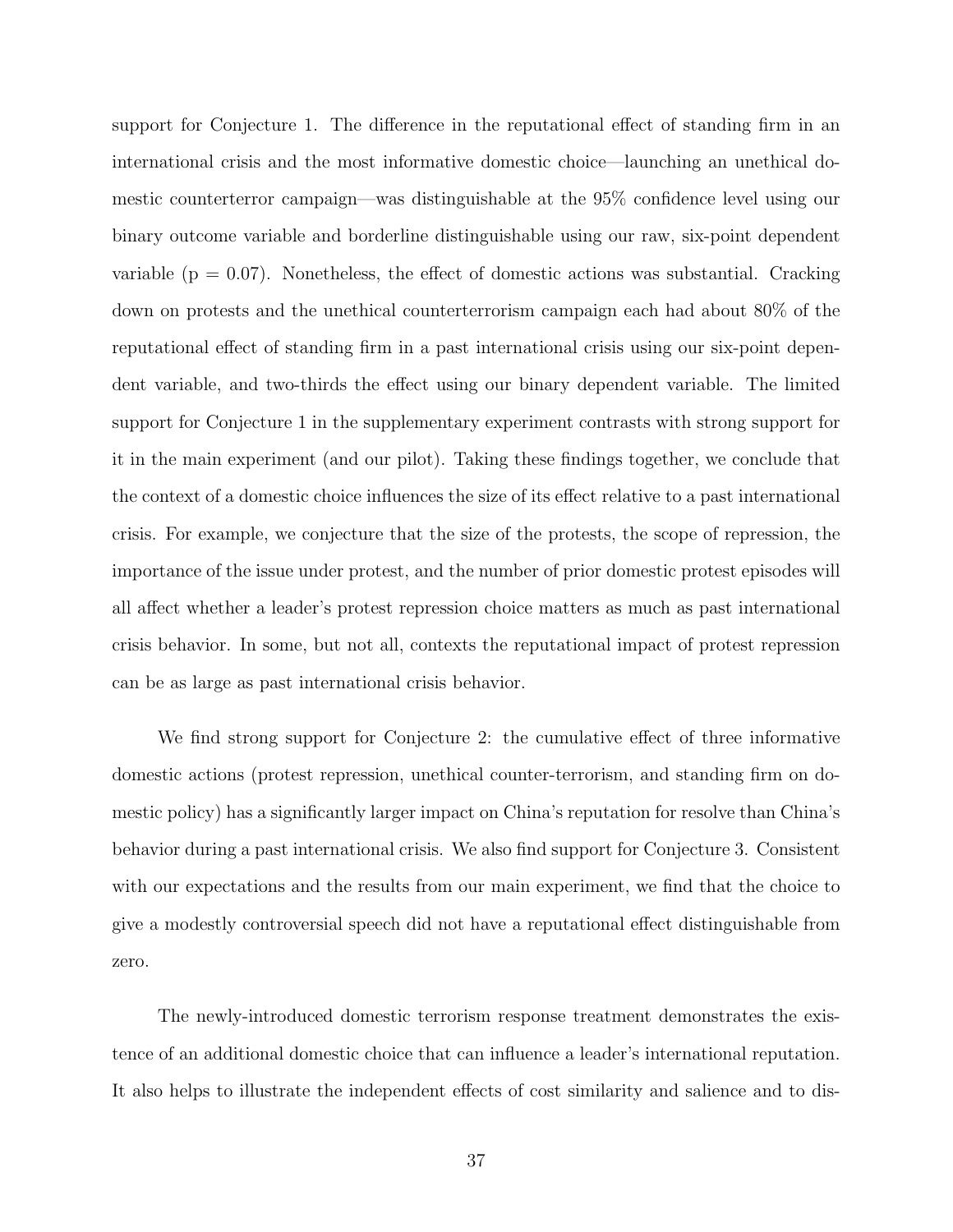<span id="page-39-0"></span>

Figure 3: Average Marginal Component Effects, Supplemental Study

Note: Following a pre-treatment vignette that described a future hypothetical crisis between China and the United States, subjects were presented with randomized information about the past domestic and international choices of several possible leaders of China. For each leader, subjects indicated on a six-point scale how likely they believed the leader was to use force in China's dispute with the United States. The left-hand panel presents the average marginal component effect (AMCE) of each behavior using the original six-point scale, while the right-hand panel presents the AMCEs using a dichotomized version of the variable indicating whether or not the subject believed the leader was at least "somewhat likely" to use force.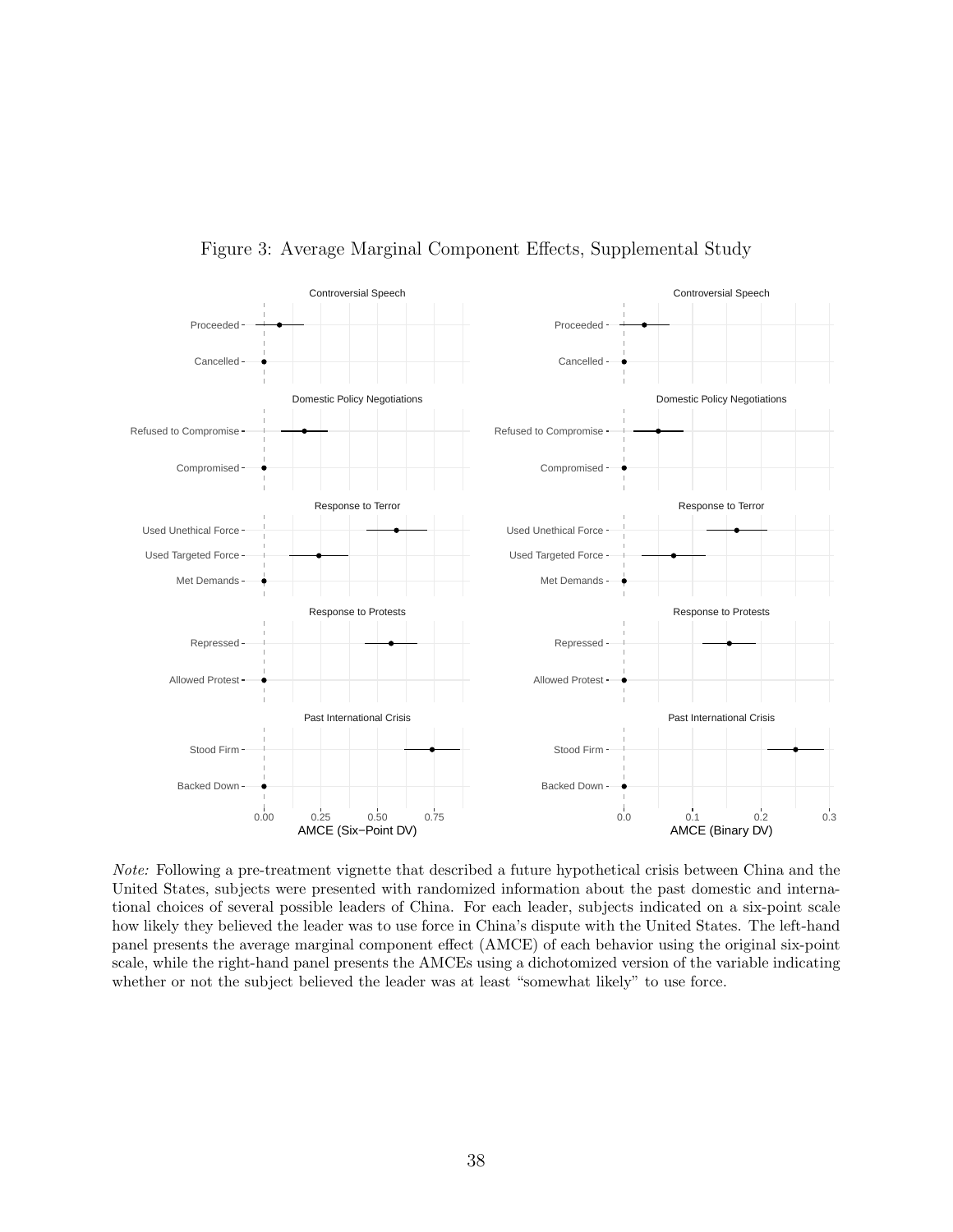entangle different dispositional attributes that connect a leader's domestic choices to their international reputation for resolve. We find a significant reputational effect when a leader stood firm against terrorist demands using targeted, lawful force. However, we find an even stronger effect when the leader ordered indiscriminate, unethical, and unlawful violence. This illustrates how the amount of learning increases with cost similarity, even while salience is held mostly constant. It also suggests that in addition to previously recognized traits such as willpower and concern about honor, a lack of ethics is another dispositional trait that contributes to estimates of resolve to use military force.

The Appendix shows the results of the supplemental study's post-conjoint questions, which asked subjects to score different choices along our two dimensions: cost similarity and salience. There are several notable results. First, the average subject scored the cost similarity and salience of each event in a way that is broadly consistent with the coding of cost similarity and salience we used to design our experiments. This increases our confidence in the deductive reasoning we used to make effect size predictions for the main experiment. Moreover, the average marginal component effects from the supplementary experiment closely match the order of the cost similarity and salience scores, further increasing our confidence in the support for Hypothesis 2. Among domestic actions, the protest and domestic terrorism responses were rated highest in terms of salience and cost similarity, and had the largest reputational effects. The choice to proceed with or cancel a potentially controversial speech scored very low on both dimensions, and had no effect. Domestic bargaining behavior was in the middle for salience and cost similarity, and had a moderate effect on reputation for resolve. Second, we find that a leader's response to a domestic terror attack is more salient than a response to an international crisis. This fits with our argument that domestic choices can be more salient than international crises. In addition, a leader's response to protests is nearly as salient as crisis behavior and statistically indistinguishable at the 95 percent confidence level.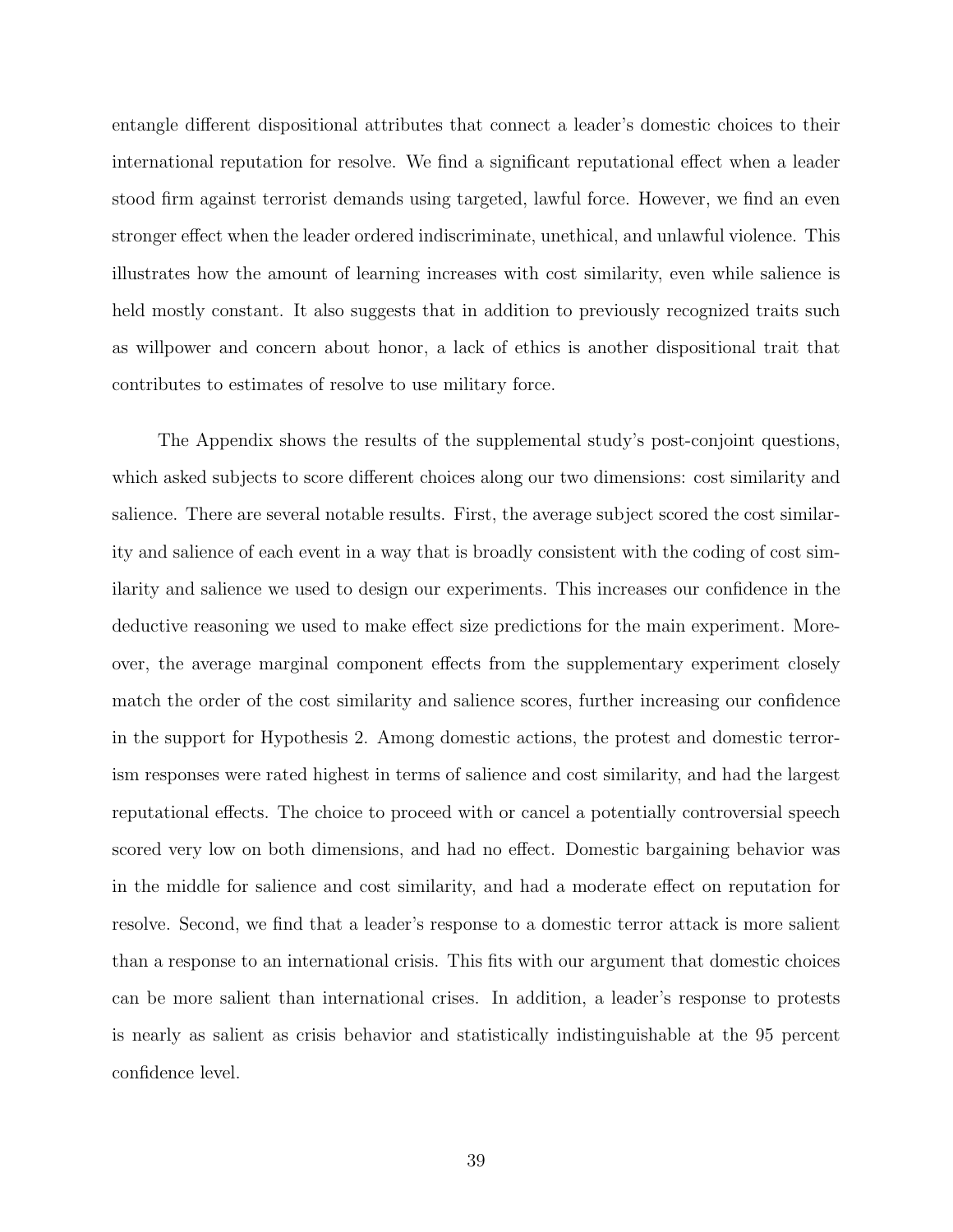Third, we find that the cost similarity and salience scores for individual respondents are not strongly correlated (i.e., respondents who say protest response is highly salient do not necessarily say that it is highly similar). Together with the results of the terrorism treatment, this increases our confidence that cost similarity and salience are independent parameters that do not perfectly co-vary. The extent of covariance is probably influenced by subtle nuances that surround each domestic choice. Although we do not provide this context in the experiment, individual subjects may bring their own assumptions to it, causing this variation. Overall, the supplementary conjoint results demonstrate the general robustness of our main results to alternative designs and settings. Further, subject ratings of the cost similarity and salience of domestic actions in the supplementary study provide strong validation for our theoretical approach and interpretation of the empirical results.

#### Anecdotal Evidence

To illustrate that the empirical pattern we identified travels to real-world settings, we provide several anecdotes of cases where leaders' domestic choices influenced their international reputations. First, as noted earlier, there is evidence that Soviet officials were impressed with Reagan's firing of the air traffic controllers [\(Morris](#page-51-0) [1999,](#page-51-0) 448, 792-793). Belief that this choice enhanced Reagan's international reputation became so widespread among Republicans that Wisconsin Governor Scott Walker cited his own union showdown as a foreign policy credential 34 years later [\(Rucker](#page-51-13) [2015\)](#page-51-13).

Second, Jerrold Post, a psychologist who spent over 20 years profiling foreign leaders for the CIA, testified before Congress in 1990 that Saddam Hussein's ascent to power via a coup revealed information about his international resolve. Reflecting on Saddam's swift execution of a co-conspirator in the coup, Post said that the "act was a paradigm for the manner in which Saddam has rewarded loyalty and adhered to commitments throughout his career. He has a flexible conscience: commitments and loyalty are matters of circumstance,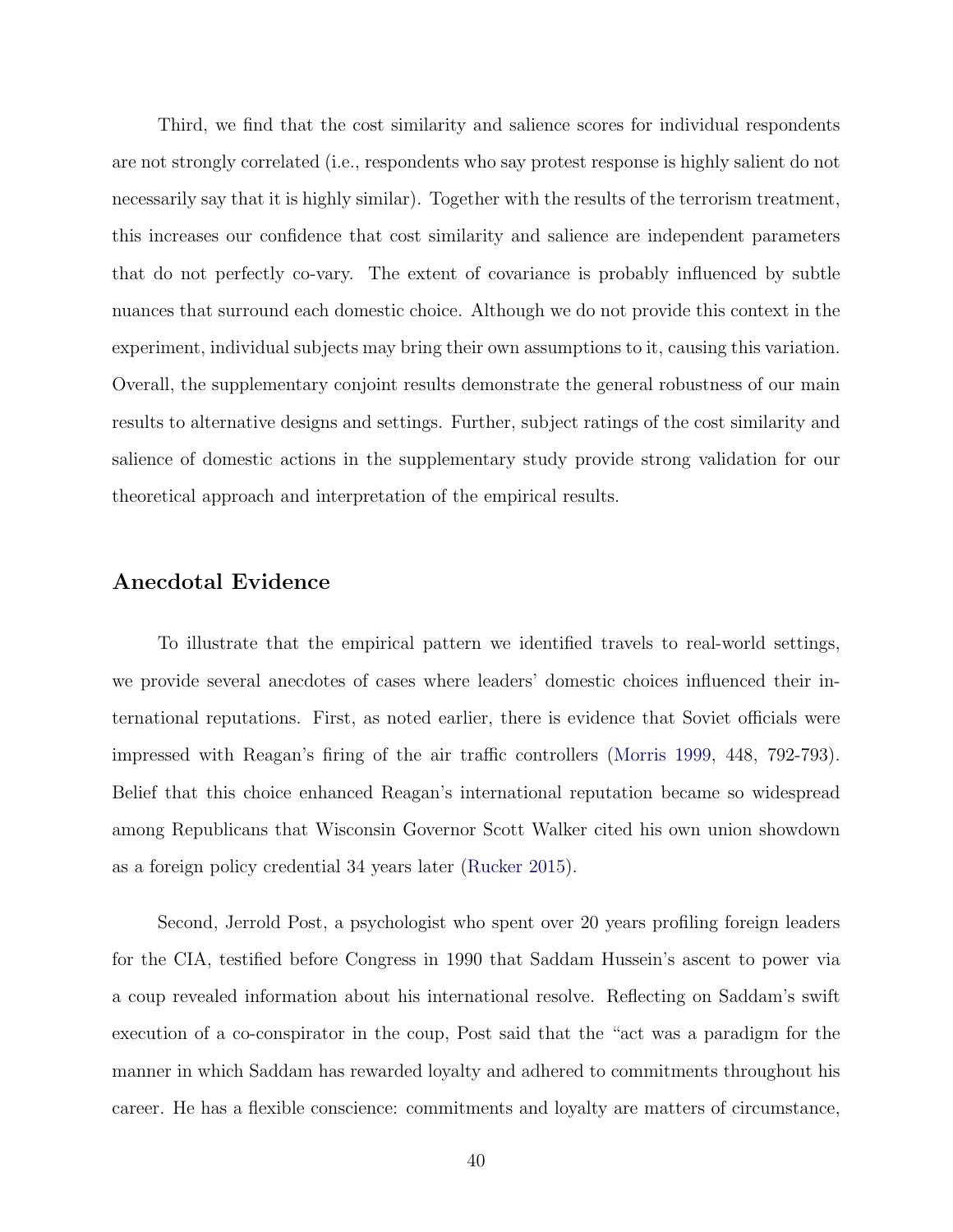and circumstances change. If an individual, or a nation, is perceived as an imminent threat, no matter how loyal in the past, that individual or *nation* will be eliminated violently without a backward glance" [\(Post](#page-51-14) [1991,](#page-51-14) 281, emphasis added). It is illuminating that Post focused on Saddam's domestic choices given that Saddam had recently fought a brutal international conflict with Iran.

There are also more modern examples. In 2017, President Trump cited "starving and killing his own people" as evidence that Kim Jong-un was a madman [\(Stevens](#page-51-15) [2018\)](#page-51-15), and National Security Advisor H.R. McMaster similarly cited North Korea's "unspeakable brutality against its own people" as evidence that Kim was undeterrable [\(Kaplan](#page-49-15) [2017\)](#page-49-15). In 2019, Pakistani Prime Minister Imran Khan tweeted, "India, under Modi, has been moving systematically with its Hindu Supremacist agenda. Starting with illegal annexation & continuing siege of IOJK [India Occupied Jammu and Kashmir]; then stripping 2 mn [million] Indian Muslim[s] in Assam of citizenship, setting up internment camps; now the passage of Citizenship Amendment Law; All this accompanied by mob lynchings of Muslims & other minorities in India. World must realise, as appeasement of the genocidal Supremacist agenda of Nazi Germany eventually led to WWII, Modi's Hindu Supremacist agenda, accompanied by threats to Pak[istan] under a nuclear overhang, will lead to massive bloodshed far-reaching consequences for the world" [\(Twitter](#page-52-8) [2019\)](#page-52-8). In this quotation, Khan uses a mix of domestic and international choices by Modi to argue that India is highly resolved and even aggressive. Like the Reagan anecdote, this illustrates how our theory applies to democratic as well as autocratic leaders.

Finally, there are examples where domestic choices suggesting lower cost tolerance led to lower estimates of resolve. When Nikita Khrushchev began the process of de-Stalinization in the Soviet Union, US officials saw this as evidence that Soviet foreign policy would be less resolved. The US embassy in Moscow assessed that the Soviet leadership still sought to compete with the US, but under a "more sensible set of ground rules," in which the Soviets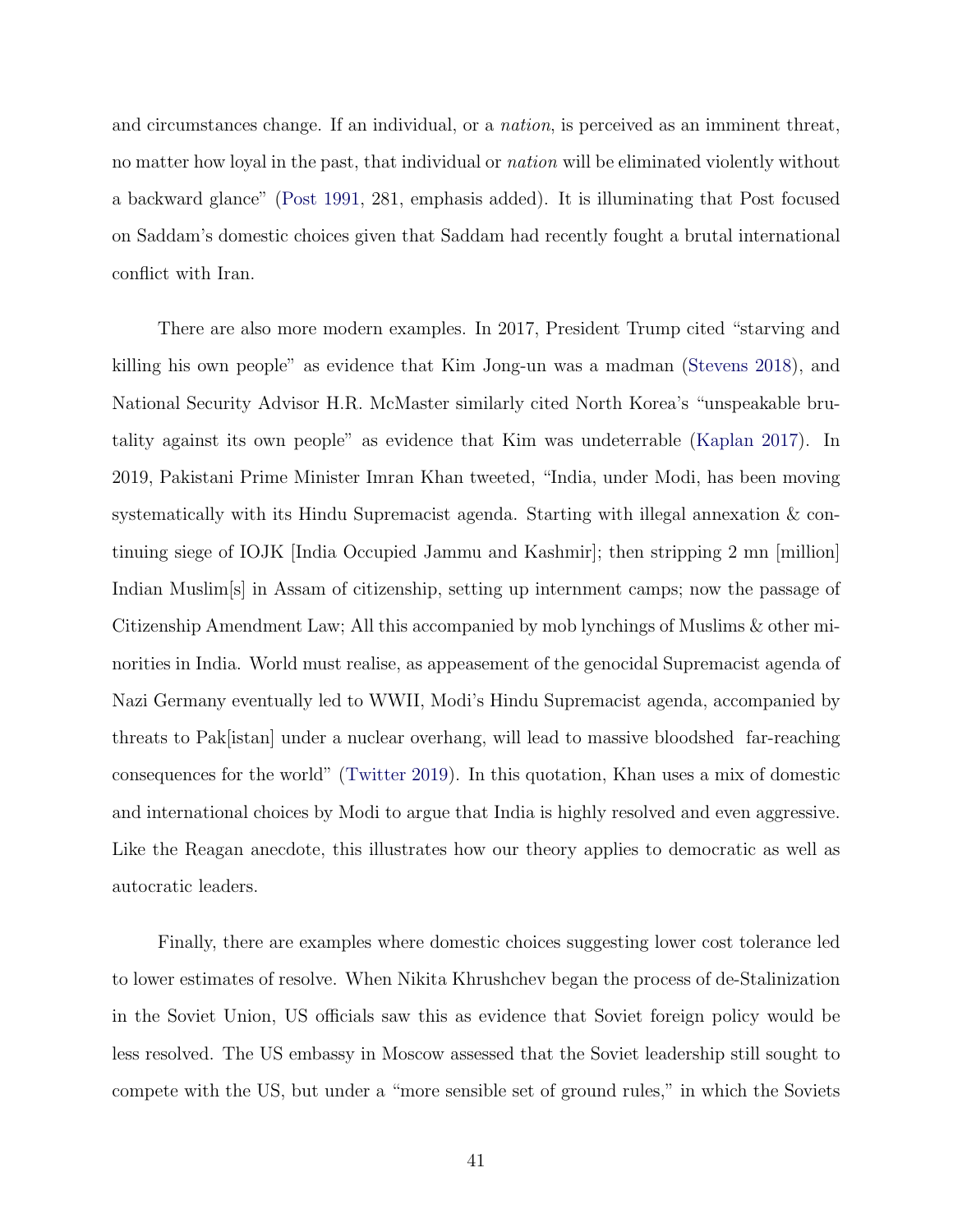recognized "that modern war, i.e. destruction of Soviet resources and base of power, would advance neither their national interests nor Marxism" [\(FRUS](#page-48-14) [1989\)](#page-48-14). Therefore, whereas Stalin was seen as willing to go to nuclear war in a crisis, Khrushchev was not.

# Conclusion

We have argued that leaders' international reputations for resolve are influenced by domestic choices that have little to do with foreign policy. We identify two dimensions that determine how much domestic choices influence international reputations: the degree to which the costs involved are similar to the costs of war and the level of salience relative to foreign policy. When the costs are very similar and the salience is high, our model predicts that domestic choices have the potential to be equally or more influential to a leader's international reputation for resolve than past international crisis behavior.

Our main and supplementary experiments support our key predictions. First, we find that a variety of domestic choices—including repressing protests, seizing power in a coup, bargaining hard over domestic legislation, ordering domestic counterterror operations, and possibly even making a controversial speech—affect leaders' international reputations. Second, we find that choices with higher cost similarity and salience have a greater effect. Our main experiment suggests that at least one domestic choice—violently repressing domestic protests—can be equally influential as an international crisis, although our supplementary experiment results indicate that this is not always the case. Although we do not find empirical evidence that any single domestic choice is more informative than international crisis behavior, it remains a theoretical possibility that some domestic choices might be. Furthermore, we find in both experiments that the cumulative impact of domestic choices has more influence on international reputation than a past international crisis. Given the greater frequency with which leaders make domestic choices, it is plausible that domestic choices have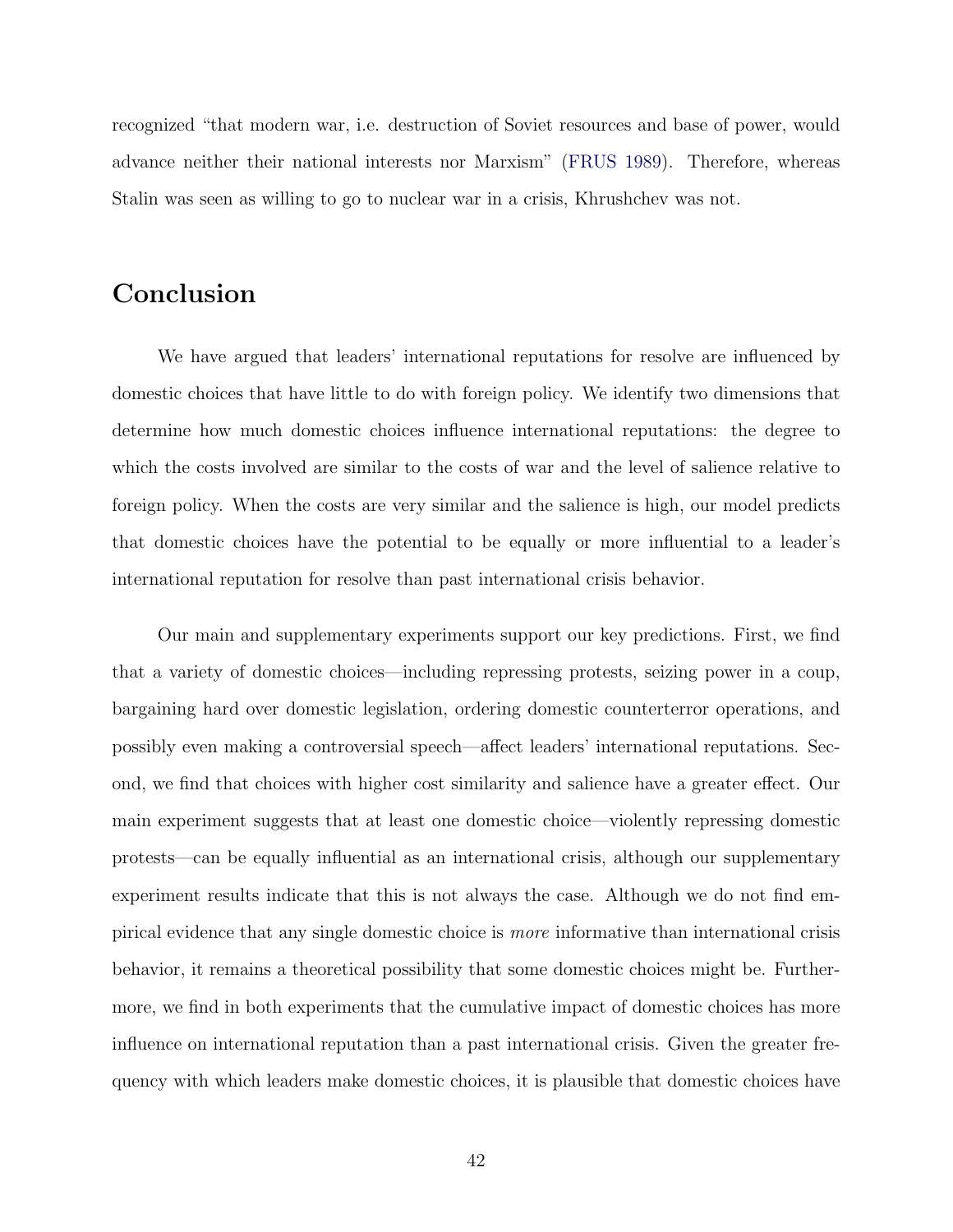a greater overall influence on international reputations than foreign policy choices. Indeed, leaders who have recently entered office and not yet experienced any international crises may have an international reputation that is based solely on their domestic choices.

Our findings have important theoretical and policy implications. We contribute to the reputation literature by providing new insight on the sources of reputation. We also provide a new perspective on the relationship between domestic politics and international conflict and the important role of individual leaders in international relations. Overall, our research suggests that the development of international reputations is more complicated than previously recognized, as a leader might be able to obtain an international reputation for resolve without actually fighting on the international stage. Conversely, a leader who has stood firm in past international crises may nonetheless find their reputation weakened by less resolved domestic choices. This carries the policy implication that leaders should consider the impact of their domestic choices on their international credibility.

Although our experiments focused on autocratic countries, the basic logic of our theory does not depend on regime type, and some of the domestic choices with significant reputational effects—such as standing firm on domestic policy or an ethical response to domestic terrorism—commonly occur in democracies. Moreover, while democratic leaders are generally less likely to do things like repress protests, it would probably have a large reputational impact if they did. The anecdotes about Reagan and Modi illustrate the reputational impact of domestic choices by democratic leaders. Future research could explore the reputational impact of additional domestic choices that are more commonly made by democratic leaders.

There are several other possible directions for future research. Future work could create a more comprehensive typology of different domestic choices that are more or less likely to influence international reputations. It could also analyze whether there are systematic variations in how different observers interpret domestic behavior. In addition, although we have focused on cost similarity as a condition for reputation formation, the logic of our formal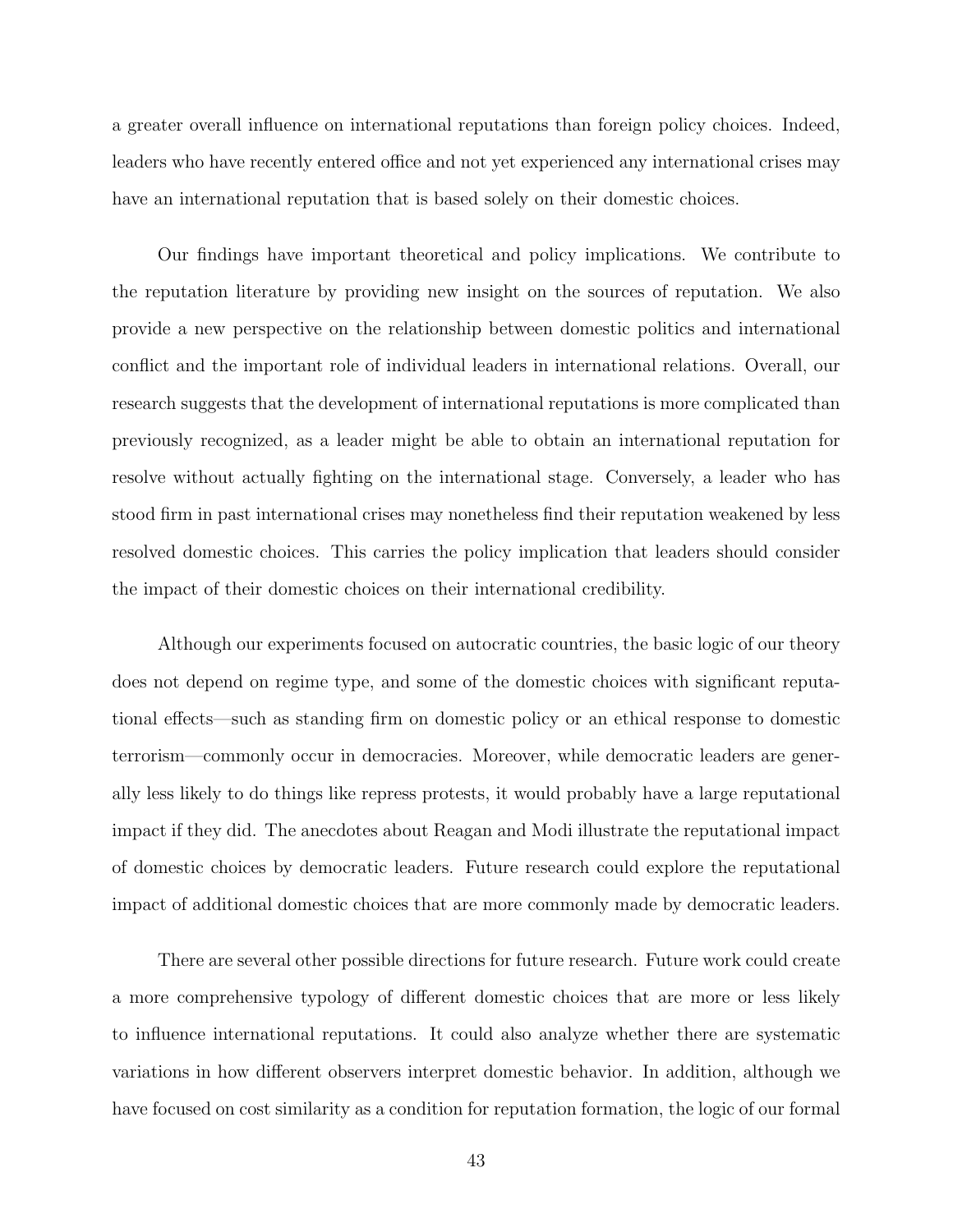model suggests that there could be a similar role for benefit similarity. Certain dispositional traits, such as concern with honor, may affect the perceived benefits of standing firm both domestically and internationally. Future research could explore this more. Finally, instead of only focusing on reputations for resolve, future work could look at the effect of domestic choices on other types of behavioral expectations.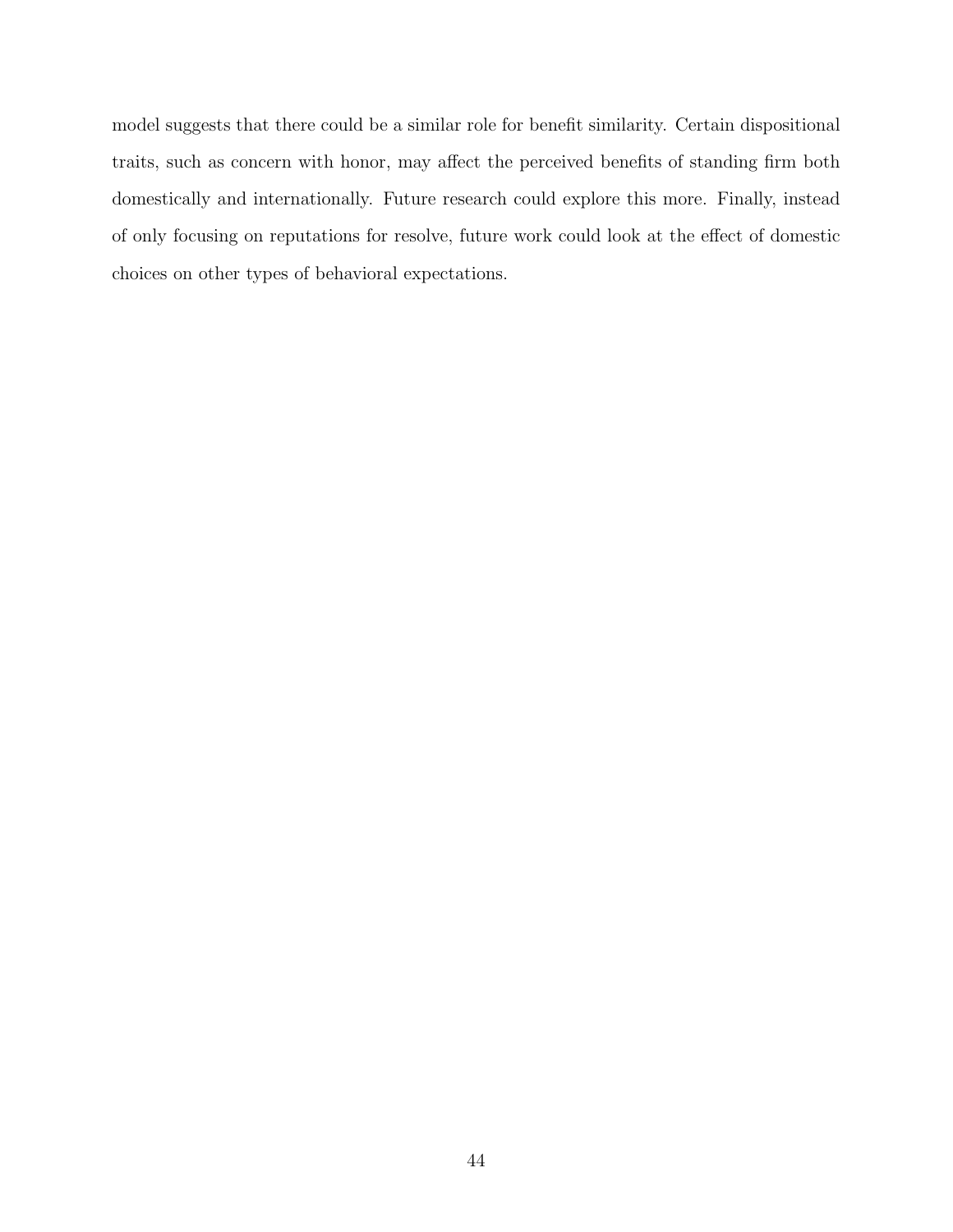The authors declare the human subjects research in this article was reviewed and approved by the Yale University Human Subjects Committee, the UCSD Human Research Protections Program, and the Penn State Office of Research Protections, and certificate numbers are provided in the appendix. The authors affirm that this article adheres to the APSA's Principles and Guidance on Human Subject Research.

The authors declare no ethical issues or conflicts of interest in this research. This research was funded by the UCSD Political Science Department and Penn State Political Science Department.

Research documentation and data that support the findings of this study are openly available in the APSR Dataverse at <https://doi.org/10.7910/DVN/U5IESG>.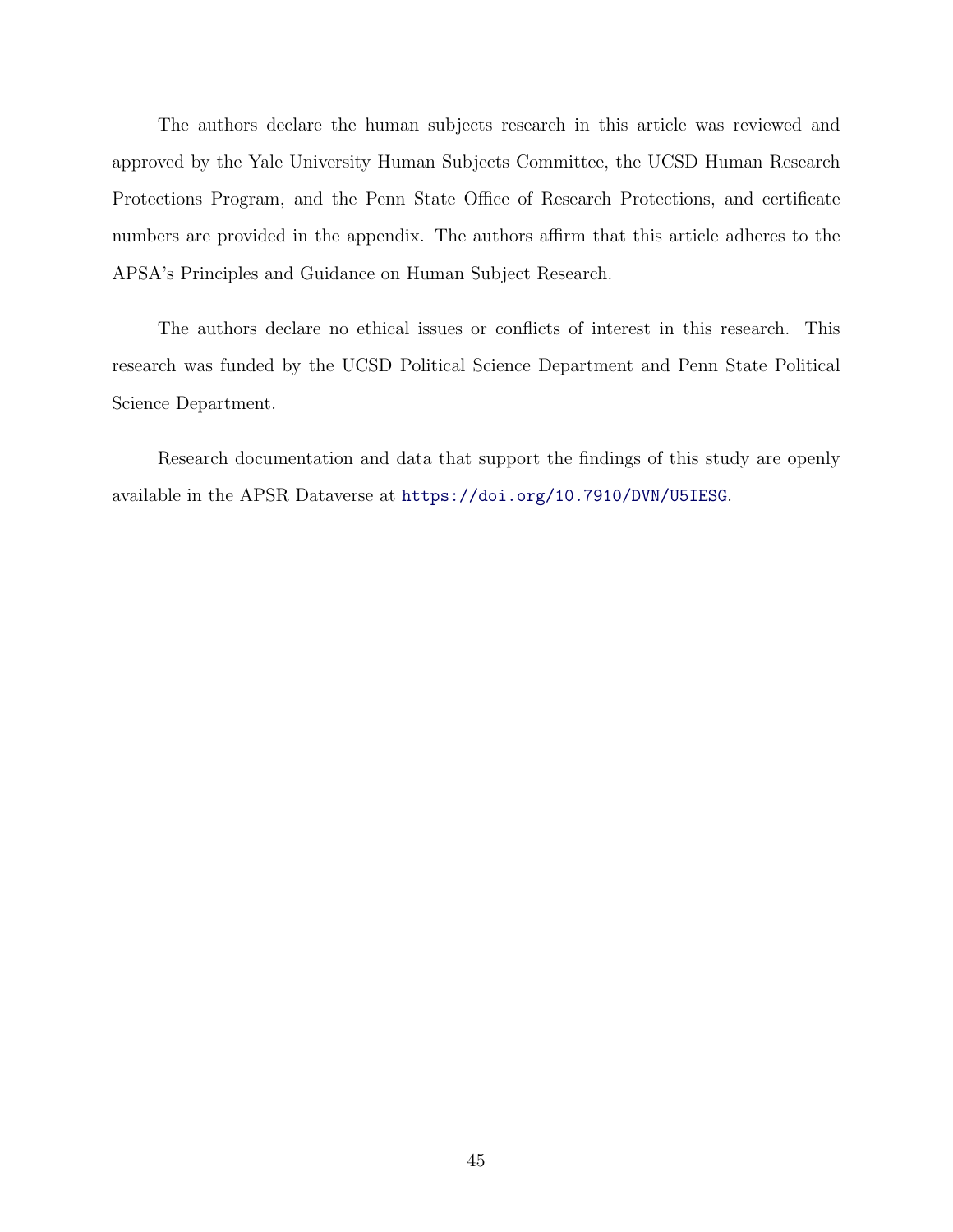## References

- <span id="page-47-8"></span>Althaus, Scott, Joseph Bajjalieh, John F. Carter, Buddy Peyton and Dan A. Shalmon. 2019. Cline Center Historical Phoenix Event Data. Cline Center for Advanced Social Research. v.1.2.0. University of Illinois Urbana-Champaign.
- <span id="page-47-9"></span>Aronow, Peter Michael, Joshua Kalla, Lilla Orr and John Ternovski. 2020. "Evidence of rising rates of inattentiveness on Lucid in 2020.". Working paper.
- <span id="page-47-12"></span>Belkin, Aaron and Evan Schofer. 2005. "Coup Risk, Counterbalancing, and International Conflict." Security Studies 14(1):140–177.
- <span id="page-47-0"></span>Bell, Curtis and Jun Koga Sudduth. 2017. "The Causes and Outcomes of Coup during Civil War." Journal of Conflict Resolution 61(7):1432–1455.
- <span id="page-47-3"></span>Bermeo, Sarah Blodgett and David Leblang. 2015. "Migration and Foreign Aid." International Organization 69(3):627–657.
- <span id="page-47-2"></span>Blaydes, Lisa and Drew A. Linzer. 2012. "Elite Competition, Religiosity, and Anti-Americanism in the Islamic World." American Political Science Review 106(2):225–243.
- <span id="page-47-4"></span>Bormann, Nils-Christian and Burcu Savun. 2018. "Reputation, Concessions, and Territorial Civil War: Do Ethnic Dominoes Fall, or Don't They?" Journal of Peace Research 55(5):671–686.
- <span id="page-47-6"></span>Brecher, Michael and Jonathan Wilkenfeld. 2000. A Study of Crisis. Ann Arbor: University of Michigan Press.
- <span id="page-47-7"></span>Brecher, Michael, Jonathan Wilkenfeld, Kyle Beardsley, Patrick James and David Quinn. 2021. "International Crisis Behavior Data Codebook, Version 14." Available at [http:](http://sites.duke.edu/icbdata/data-collections/) [//sites.duke.edu/icbdata/data-collections/](http://sites.duke.edu/icbdata/data-collections/).
- <span id="page-47-5"></span>Brutger, Ryan and Joshua D. Kertzer. 2018. "A Dispositional Theory of Reputation Costs." International Organization 72(3):693–724.
- <span id="page-47-11"></span>Bueno de Mesquita, Bruce, James D. Morrow, Randolph M. Siverson and Alastair Smith. 1999. "An Institutional Explanation of the Democratic Peace." American Political Science Review 93(4):791–807.
- <span id="page-47-1"></span>Canes-Wrone, Brandice and Scott de Marchi. 2002. "Presidential Approval and Legislative Success." *Journal of Politics* 64(2):491–509.
- <span id="page-47-10"></span>Cebul, Matthew, Allan Dafoe and Nuno Monteiro. 2021. "Coercion and the Credibility of Assurances." Journal of Politics 83(3):975–991.
- <span id="page-47-13"></span>Ciorciari, John D. and Jessica Chen Weiss. 2016. "Nationalist Protests, Government Responses, and the Risk of Escalation in Interstate Disputes." Security Studies 25(3):546–583.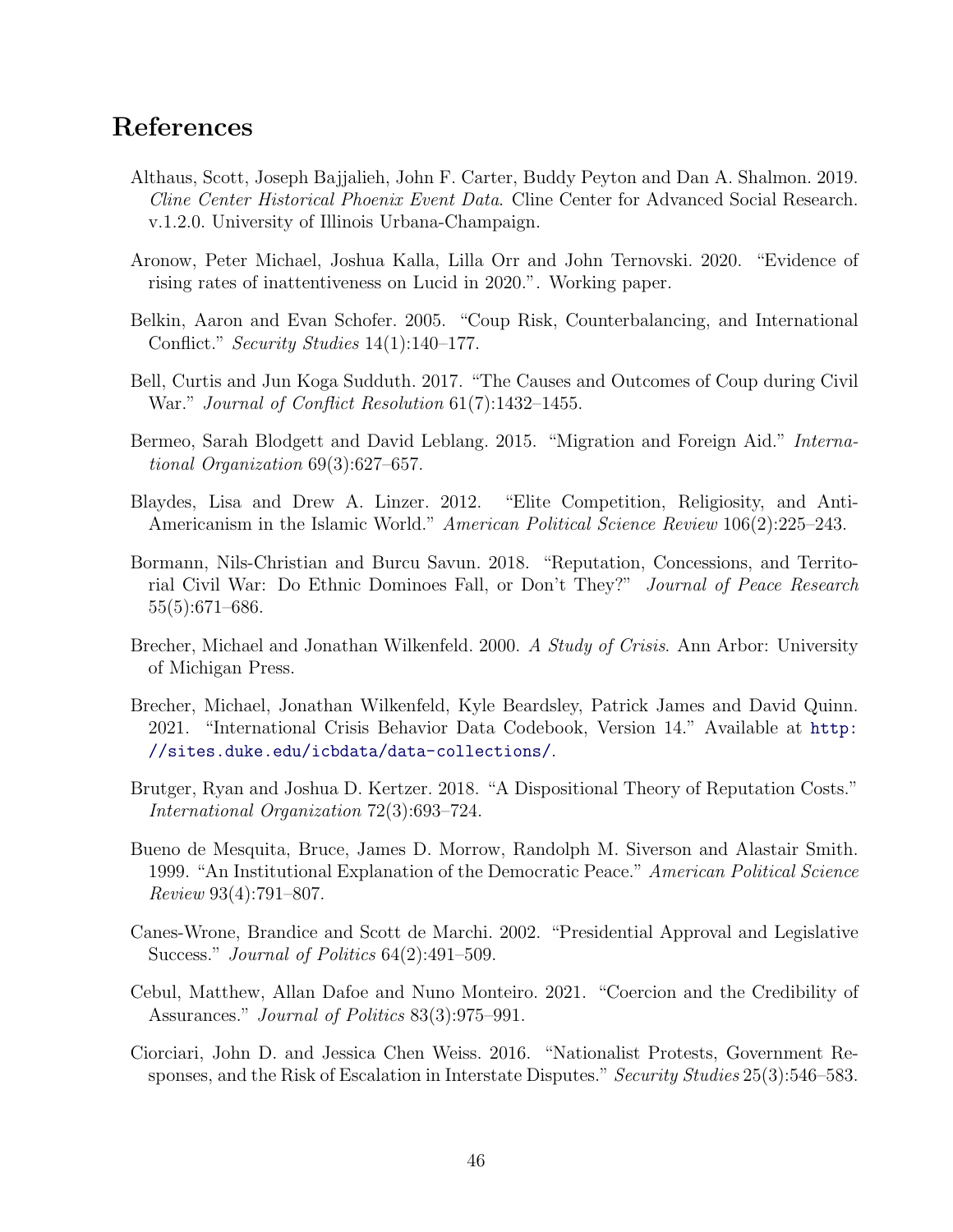- <span id="page-48-4"></span>Colgan, Jeff D. 2013. "Domestic Revolutionary Leaders and International Conflict." World Politics 65(4):656–690.
- <span id="page-48-11"></span>Coppock, Alexander and Oliver A. McClellan. 2019. "Validating the Demographic, Political, Psychological, and Experimental Results Obtained from a New Source of Online Survey Respondents." Research and Politics 6(1):1–14.
- <span id="page-48-0"></span>Craig, Bryan. 2020. "Reagan vs. Air Traffic Controllers." Miller Center. https://millercenter.org/reagan-vs-air-traffic-controllers.
- <span id="page-48-1"></span>Crescenzi, Mark J. C. 2018. Of Friends and Foes: Reputation and Learning in International Politics. New York Oxford University Press.
- <span id="page-48-12"></span>Dafoe, Allan, Baobao Zhang and Devin Caughey. 2018. "Information Equivalence in Survey Experiments." Political Analysis 26(4):399–416.
- <span id="page-48-5"></span>Dafoe, Allan and Devin Caughey. 2016. "Honor and War: Southern US Presidents and the Effects of Concern for Reputation." World Politics 86(2):341–381.
- <span id="page-48-9"></span>Debs, Alexandre. 2021. "Mutual Optimism andWar, and the Strategic Tensions of the July Crisis." American Journal of Political Science .
- <span id="page-48-6"></span>Debs, Alexandre and H.E. Goemans. 2010. "Regime Type, the Fate of Leaders, and War." American Political Science Review 104(3):430–445.
- <span id="page-48-3"></span>Fearon, James D. 1994. "Domestic Political Audiences and the Escalation of International Disputes." American Political Science Review 88(3):577–592.
- <span id="page-48-14"></span>FRUS. 1989. "Foreign Relations of the United States, 1955–1957, Soviet Union, Eastern Mediterranean, Volume XXIV.". Eds Ronald D. Landa, Aaron D. Miller, and Charles S. Sampson. Document 39, https://history.state.gov/historicaldocuments/frus1955- 57v24/d39.
- <span id="page-48-7"></span>Fuhrmann, Matthew. 2020. "When Do Leaders Free-Ride? Business Experience and Contributions to Collective Defense." American Journal of Political Science 64(2):416–431.
- <span id="page-48-8"></span>Gibler, Douglas M. 2008. "The Costs of Reneging: Reputation and Alliance Formation." Journal of Conflict Resolution 52(3):426–454.
- <span id="page-48-13"></span>Goldfien, Michael A., Michael F. Joseph and Roseanne W. McManus. 2022. "Replication Data for the Domestic Sources of International Reputation." Harvard Dataverse. https://doi.org/10.7910/DVN/U5IESG.
- <span id="page-48-2"></span>Haber, Stephen and Victor Menaldo. 2011. "Do Natural Resources Fuel Authoritarianism? A Reappraisal of the Resource Curse." American Political Science Review 105(1):1–26.
- <span id="page-48-10"></span>Hainmueller, Jens, Daniel J. Hopkins and Teppei Yamamoto. 2014. "Causal Inference in Conjoint Analysis: Understanding Multidimensional Choices via Stated Preference Experiments." Political Analysis 22(1):1–30.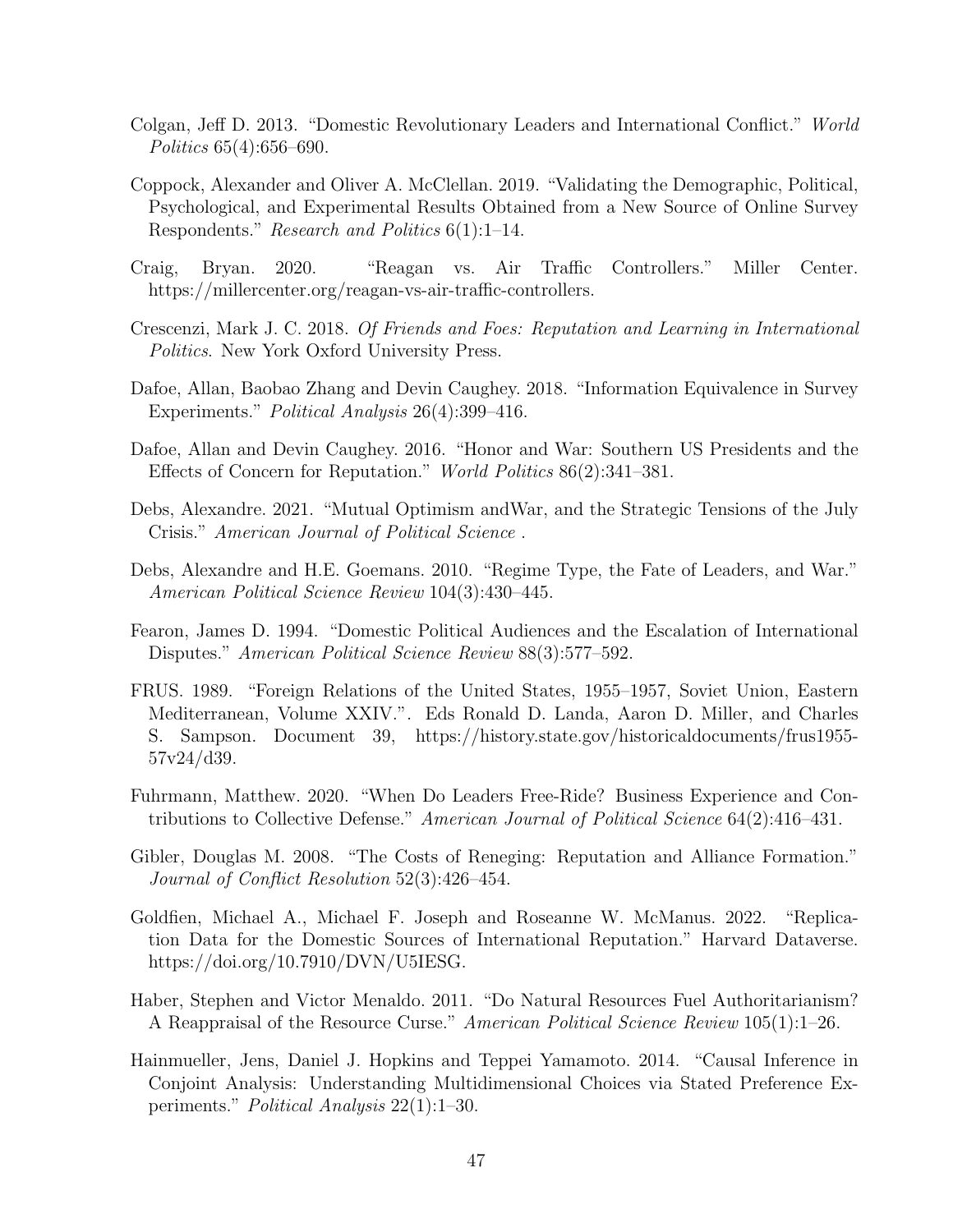- <span id="page-49-11"></span>Hainmueller, Jens, Dominik Hangartner and Teppei Yamamoto. 2015. "Validating Vignette and Conjoint Survey Experiments against Real-World Behavior." Proceedings of the National Academy of Sciences of the United States of America 112(8):2395–2400.
- <span id="page-49-10"></span>Hale, Henry E. 2013. "Regime Change Cascades: What We Have Learned from the 1848 Revolutions to the 2011 Arab Uprisings." Annual Review of Political Science 16:331–353.
- <span id="page-49-3"></span>Harvey, Frank P and John Mitton. 2016. Fighting for Credibility: US Reputation and International Politics. Toronto: University of Toronto Press.
- <span id="page-49-5"></span>Hopf, Ted. 1994. Peripheral Visions: Deterrence Theory and American Foreign Policy in the Third World, 1965–1990. Ann Arbor: University of Michigan Press.
- <span id="page-49-1"></span>Horowitz, Michael C., Allan C. Stam and Cali M. Ellis. 2015. Why Leaders Fight. New York: Cambridge University Press.
- <span id="page-49-14"></span>Horowitz, Michael C., Philip Potter, Todd S. Sechser and Allan Stam. 2018. "Sizing Up the Adversary: Leader Attributes and Coercion in International Conflict." Journal of Conflict Resolution 62(10):2180–2204.
- <span id="page-49-12"></span>Huff, Connor and Joshua D. Kertzer. 2018. "How the Public Defines Terrorism." American Journal of Political Science 62(1):55–71.
- <span id="page-49-7"></span>Huth, Paul. 1999. "Deterrence and International Conflict: Empirical Findings and Theoretical Debates." Annual Review of Political Science 2:25–48.
- <span id="page-49-4"></span>Huth, Paul K. 1988. "Extended Deterrence and the Outbreak of War." American Political Science Review 82(2):423–443.
- <span id="page-49-8"></span>Jervis, Robert. 1970. The Logic of Images in International Relations. Princeton, NJ: Princeton University Press.
- <span id="page-49-6"></span>Jervis, Robert. 1982. "Deterrence and Perception." International Security 7(3):3–30.
- <span id="page-49-0"></span>Jervis, Robert, Keren Yarhi-Milo and Don Casler. 2021. "Redefining the Debate Over Reputation and Credibility in International Security: Promises and Limits of New Scholarship." World Politics 73(1):167–203.
- <span id="page-49-9"></span>Joseph, Michael F. 2021. "A Little Bit of Cheap Talk Is a Dangerous Thing: States Can Communicate Intentions Persuasively and Raise the Risk of War." Journal of Politics 83(1).
- <span id="page-49-13"></span>Kane, John V, Yamil R Velez and Jason Barabas. 2020. "Analyze the Attentive & Bypass Bias: Mock Vignette Checks in Survey Experiments.". Working paper.
- <span id="page-49-15"></span>Kaplan, Fred. 2017. "Don't Panic About North Korea." Slate September 5.
- <span id="page-49-2"></span>Kertzer, Joshua D. 2016. Resolve in International Politics. Princeton: Princeton University Press.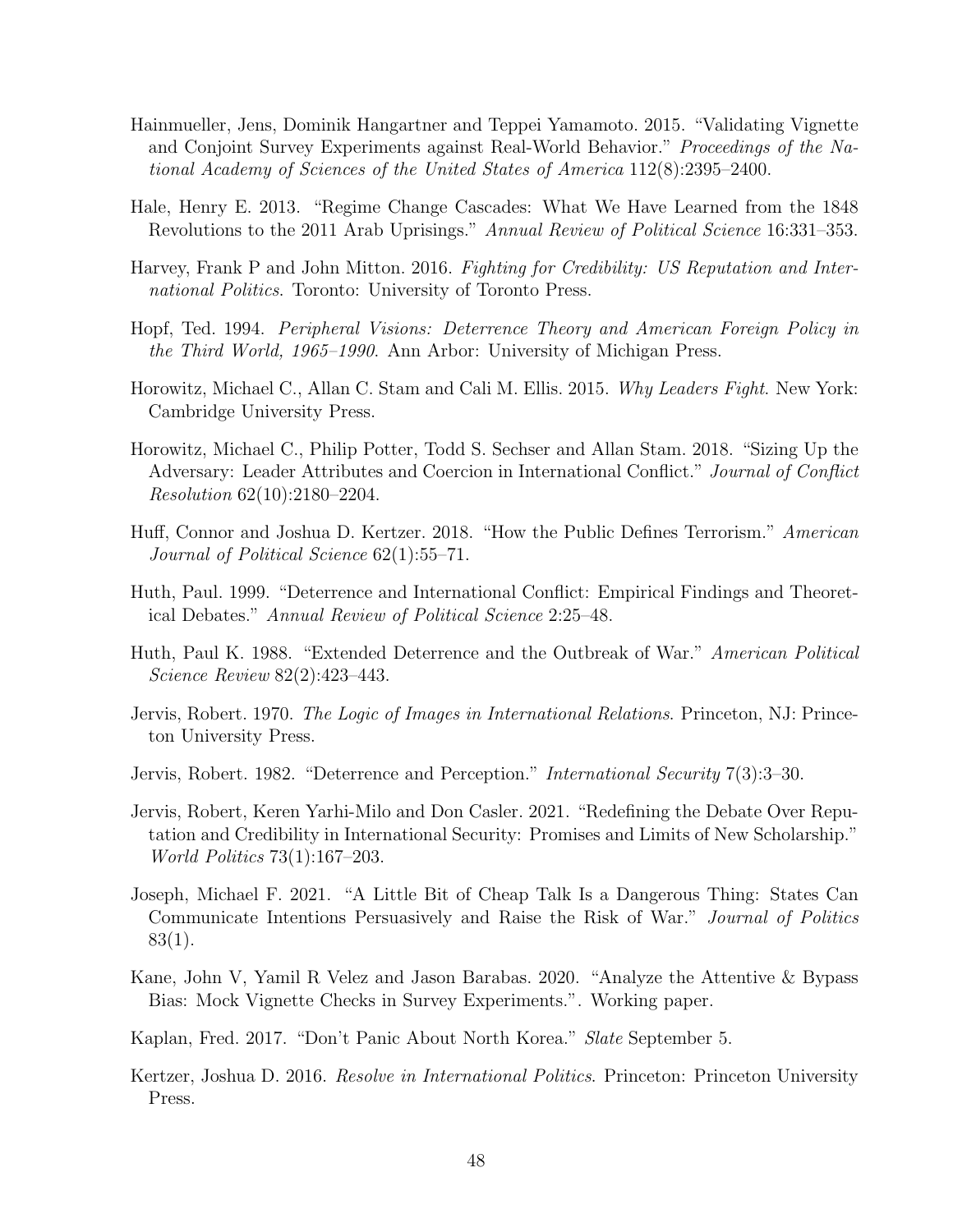- <span id="page-50-15"></span>Kertzer, Joshua D. 2022. "Re-Assessing Elite-Public Gaps in Political Behavior." American Journal of Political Science Forthcoming.
- <span id="page-50-10"></span>Kertzer, Joshua D. and Ryan Brutger. 2016. "Decomposing Audience Costs: Bringing the Audience Back into Audience Cost Theory." American Journal of Political Science 60(1):234–249.
- <span id="page-50-1"></span>Kertzer, Joshua, Jonathan Renshon and Keren Yarhi-Milo. N.d. "Are Red Lines Red Herrings?" Working paper, available at [https://people.fas.harvard.edu/~jkertzer/](https://people.fas.harvard.edu/~jkertzer/Research_files/RedHerrings_Web.pdf) [Research\\_files/RedHerrings\\_Web.pdf](https://people.fas.harvard.edu/~jkertzer/Research_files/RedHerrings_Web.pdf).
- <span id="page-50-14"></span>Kim, Nam Kyu. 2018. "Revolutionary Leaders and Mass Killing." Journal of Conflict Resolution 62(2):289–317.
- <span id="page-50-13"></span>Kreps, David M and Robert Wilson. 1982. "Reputation and Imperfect Information." Journal of Economic Theory 27(2):253–279.
- <span id="page-50-11"></span>Kreps, Sarah and Sarah Maxey. 2018. "Mechanisms of Morality: Sources of Support for Humanitarian Intervention." Journal of Conflict Resolution 82(8):1814–1842.
- <span id="page-50-9"></span>Kydd, Andrew. 1997. "Sheep in Sheep's Clothing: Why Security Seekers Do Not Fight Each Other." Security Studies 7(1):114–155.
- <span id="page-50-3"></span>Lindsey, David and William Hobbs. 2015. "Presidential Effort and International Outcomes: Evidence for an Executive Bottleneck." Journal of Politics 77(4):1089–1102.
- <span id="page-50-2"></span>Lupton, Danielle L. 2020. Reputation for Resolve: How Leaders Signal Determination in International Politics. Ithaca: Cornell University Press.
- <span id="page-50-5"></span>Magaloni, Beatriz. 2008. "Credible Power-Sharing and the Longevity of Authoritarian Rule." Comparative Political Studies 41(4-5):715–741.
- <span id="page-50-7"></span>Mattes, Michaela. 2012. "Reputation, Symmetry, and Alliance Design." International Organization 66(4):679–707.
- <span id="page-50-0"></span>McCartin, Joseph A. 2011. Collision Course: Ronald Reagan, the Air Traffic Controllers, and the Strike that Changed America. New York: Oxford University Press.
- <span id="page-50-12"></span>McManus, Roseanne W. 2019. "Revisiting the Madman Theory: Evaluating the Impact of Different Forms of Perceived Madness in Coercive Bargaining." Security Studies 28(5):976– 1009.
- <span id="page-50-6"></span>Mercer, Jonathan. 1996. *Reputation and International Politics*. Ithaca: Cornell University Press.
- <span id="page-50-8"></span>Miller, Gregory D. 2012. The Shadow of the Past: Reputation and Military Alliances Before the First World War. thaca, N.Y.: Cornell University Press.
- <span id="page-50-4"></span>Miller, Michael K. and Margaret E. Peters. 2020. "Restraining the Huddled Masses: Migration Policy and Autocratic Survival." British Journal of Political Science 50(2):403–433.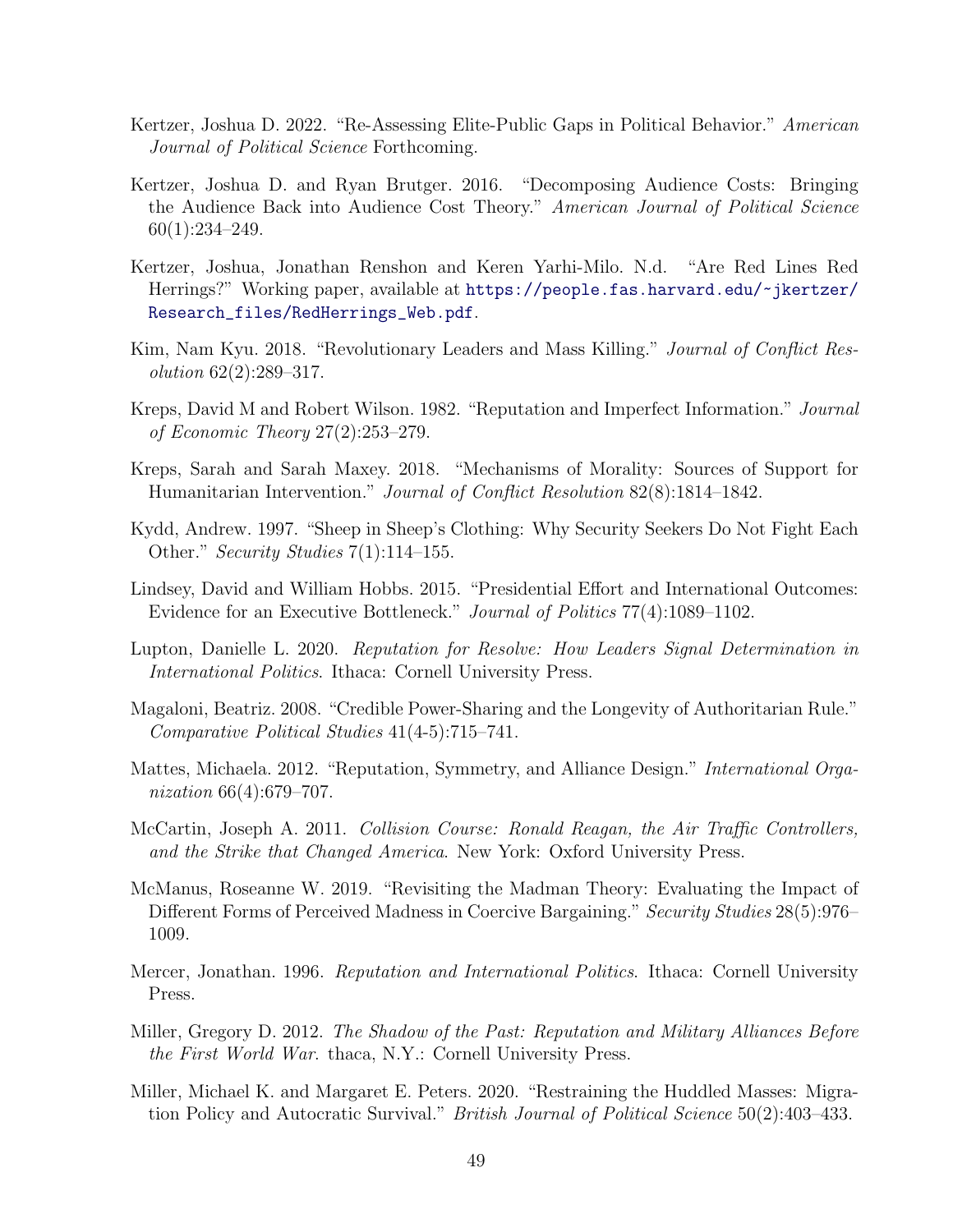<span id="page-51-0"></span>Morris, Edmund. 1999. Dutch: A Memoir of Ronald Reagan. New York: Random House.

- <span id="page-51-9"></span>Narang, Neil and Brad L. LeVeck. 2019. "International Reputation and Alliance Portfolios: How Unreliability Affects the Structure and Composition of Alliance Treaties." Journal of Peace Research 56(3):379–394.
- <span id="page-51-3"></span>Pierskalla, Jan Henryk. 2009. "Protest, Deterrence, and Escalation: The Strategic Calculus of Government Repression." Journal of Conflict Resolution 54(1):117–145.
- <span id="page-51-14"></span>Post, Jerrold M. 1991. "Saddam Hussein of Iraq: A Political Psychology Profile." Political Psychology 12(2):279–289.
- <span id="page-51-4"></span>Powell, Jonathan. 2012. "Determinants of the Attempting and Outcome of Coups d'état." Journal of Conflict Resolution 56(6):1017–1040.
- <span id="page-51-8"></span>Press, Daryl G. 2005. Calculating Credibility: How Leaders Assess Military Threats. Ithaca: Cornell University Press.
- <span id="page-51-5"></span>Putnam, Robert D. 1988. "Diplomacy and Domestic Politics: The Logic of Two-Level Games." International Organization 42(3):427–460.
- <span id="page-51-2"></span>Renshon, Jonathan, Alan Dafoe and Paul Huth. 2018. "Leader Influence and Reputation Formation in World Politics." American Journal of Political Science 62(2):325–339.
- <span id="page-51-13"></span>Rucker, Philip. 2015. "Scott Walker Calls Reagan's Bust of Air Traffic Controller Strike 'Most Significant Foreign Policy Decision'." Washington Post . https://www.washingtonpost.com/news/post-politics/wp/2015/02/28/scott-walkercalls-reagans-bust-of-air-traffic-controller-strike-most-significant-foreign-policy-decision/.
- <span id="page-51-10"></span>Russett, Bruce. 1993. Grasping the Democratic Peace: Principles for a Post-Cold War World. Princeton University Press.
- <span id="page-51-1"></span>Sartori, Anne E. 2005. *Deterrence by Diplomacy*. Princeton: Princeton University Press.
- <span id="page-51-7"></span>Schelling, Thomas C. 1966. Arms and Influence. New Haven: Yale University Press.
- <span id="page-51-6"></span>Schultz, Kenneth A. 1999. "Do Democratic Institutions Constrain or Inform? Contrasting Two Institutional Perspectives on Democracy and War." International Organization 53(2):233–266.
- <span id="page-51-12"></span>Sechser, Todd S. 2010. "Goliath's Curse: Coercive Threats and Asymmetric Power." International Organization 64(4):627–660.
- <span id="page-51-11"></span>Stein, Rachel M. 2019. Vengeful Citizens, Violent States: A Theory of War and Revenge. New York: Cambridge University Press.
- <span id="page-51-15"></span>Stevens, Matt. 2018. "Trump and Kim Jong-un, and the Names They've Called Each Other." New York Times . https://www.nytimes.com/2018/03/09/world/asia/trump-kim-jongun.html.